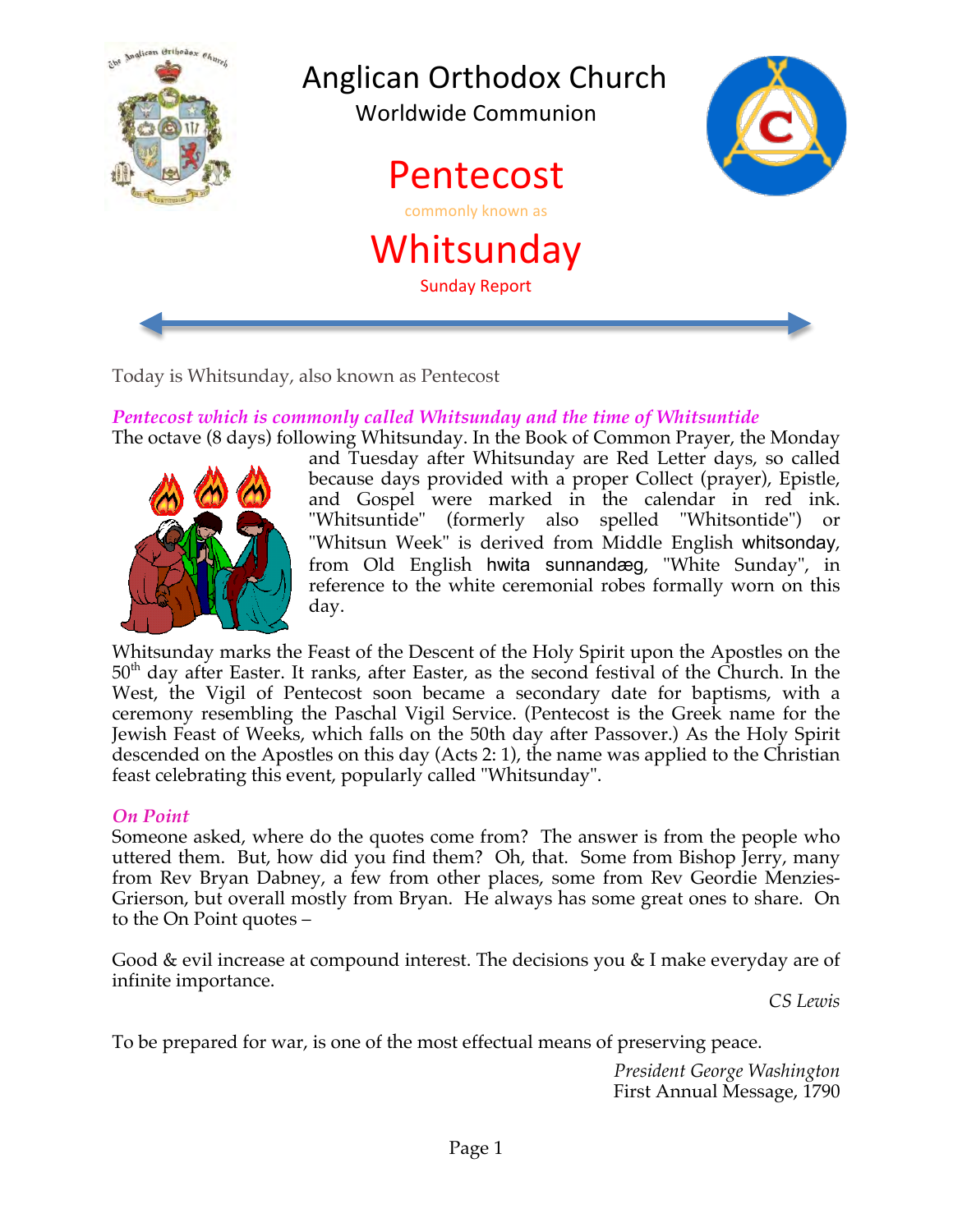For from within, out of the heart of men, proceed evil thoughts, adulteries, fornications, murders, thefts, covetousness, wickedness, deceit, lasciviousness, an evil eye, blasphemy, pride, foolishness: all these evil things come from within, and defile the man.

*St. Mark 7:21-23*

What? know ye not that your body is the temple of the Holy Ghost which is in you, which ye have of God, and ye are not your own? For ye are bought with a price: therefore glorify God in your body, and in your spirit, which are God's.

*I Corinthians 6:19-20*

He that hath the Son hath life; and he that hath not the Son of God hath not life. *I St. John 5:12*

Those that bind up their happiness in the favor of men make themselves an easy prey to the temptations of Satan.

*Matthew Henry*  $17<sup>th</sup>$  and  $18<sup>th</sup>$  century English pastor and author

While it is true that all who call upon the name of the Lord shall be saved, it is not true that a mere utterance of that phrase will suffice. The utterance must be a genuine and sincere confession of faith from the heart and not the head. It must be followed with evidence of salvation. A new man must be in evidence following the confession.

*Jerry L. Ogles*

20<sup>th</sup> and 21<sup>st</sup> century Presiding Bishop Anglican Orthodox Church Worldwide

How often do we supply our enemies with the means of our own destruction!

*Aesop* 6<sup>th</sup> century BC Greek philosopher and author (The Eagle and the Arrow)

As in medieval times, American citizens can be thrown into dungeons and never accounted for. No evidence or charges need be presented to a court. No trial is required, and no conviction. As in tyrannies, US citizens can be executed at the sole discretion of the despot in the Oval Office, who sits there drawing up lists of people to be murdered. Protestors exercising their constitutionally guaranteed rights...[have been] attacked by...police...Whistleblowers who [have reported] the government's crimes are prosecuted despite the statute that protects them... Peace activists...[have] had their homes invaded by FBI... [for protesting against] Washington's illegal wars... [which] are war crimes under the Nuremberg standard established by the US government itself.

*Paul Craig Roberts* 20<sup>th</sup> and 21<sup>st</sup> century American statesman, political commentator and author (Can Americans Escape the Deception, 7-4-12)

What can we learn from the Roman conquest of Gaul?

- Mere numbers on the battlefield does not guarantee victory.
- Training and discipline play a huge role in any victory, especially where those traits are had by those of the few.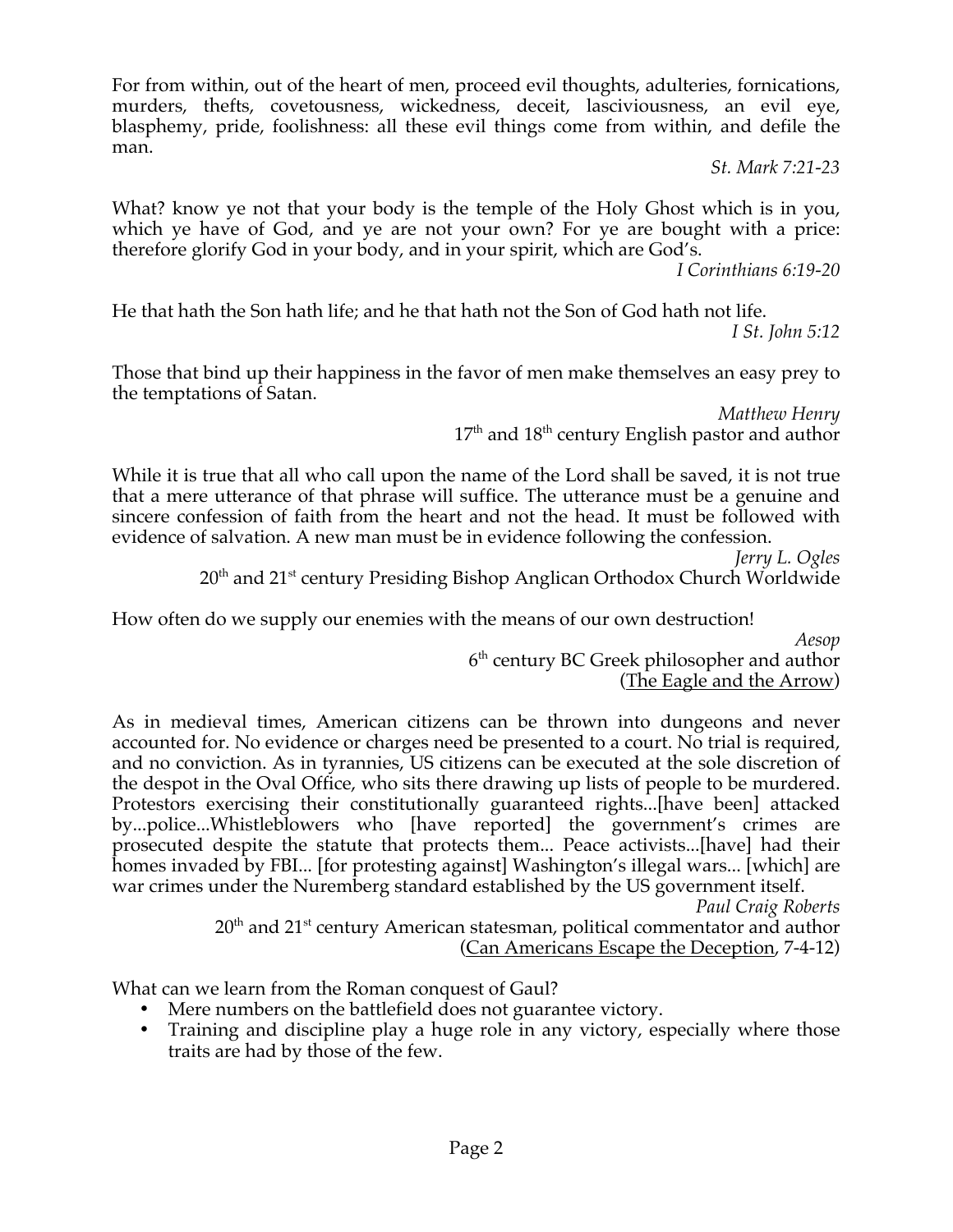- Generals tend to embellish their dispatches especially if they are read publically as they are billboards for their next step up the ladder of success. That having a prepared camp or place of refuge can improve one's chances of success.
- A conquered people can pose a great danger if they are provoked to rise up against their conquerors.
- With each new conquest, the appetite of the conqueror increases and will eventually surpass his ability to keep and maintain his holdings.
- All military power is predicated on very large amounts of money, resources and population.

*Rev Bryan Dabney* 2014

The whole aim of practical politics is to keep the populace alarmed (and hence clamorous to be led to safety) by menacing it with an endless series of hobgoblins, all of them imaginary.

*HL Mencken* 20<sup>th</sup> century American writer

Why, of course, the people don't want war. Why would some poor slob on a farm want to risk his life in a war when the best that he can get out of it is to come back to his farm in one piece? Naturally the common people don't want war; neither in Russia, nor in England, nor in America, nor in Germany. That is understood. But after all, it is the leaders of the country who determine policy, and it is always a simple matter to drag the people along, whether it is a democracy, or a fascist dictatorship, or a parliament, or a communist dictatorship. Voice or no voice, the people can always be brought to the bidding of the leaders. That is easy. All you have to do is to tell them they are being attacked, and denounce the pacifists for lack of patriotism and exposing the country to danger. It works the same in any country."

*Hermann Goering*

 $20<sup>th</sup>$  century German aviator, Air Marshal of the Luftwaffe and Nazi war criminal (interview with Gustave Gilbert, 4-18-1946)

### *Propers*

Each Sunday there are Propers: special prayers and readings from the Bible. There is a Collect for the Day; that is a single thought prayer, most written either before the refounding of the Church of England in the 1540s or written by Bishop Thomas Cranmer, the first Archbishop of Canterbury after the re-founding.

The Collect for the Day is to be read on Sunday and during Morning and Evening Prayer until the next Sunday. The Epistle is normally a reading from one of the various Epistles, or letters, in the New Testament. The Gospel is a reading from one of the Holy Gospels, Matthew, Mark, Luke and John. The Collect is said by the minister as a prayer, the Epistle can be read by either a designated reader (as we do in our church) or by one of the ministers and the Holy Gospel, which during the service in our church is read by an ordained minister.

The propers are the same each year, except if a Red Letter Feast, that is one with propers in the prayerbook, falls on a Sunday, then those propers are to be read instead, except in a White Season, where it is put off. Red Letter Feasts, so called because in the Altar Prayerbooks the titles are in red, are special days. Most of the Red Letter Feasts are dedicated to early saints instrumental in the development of the church, others to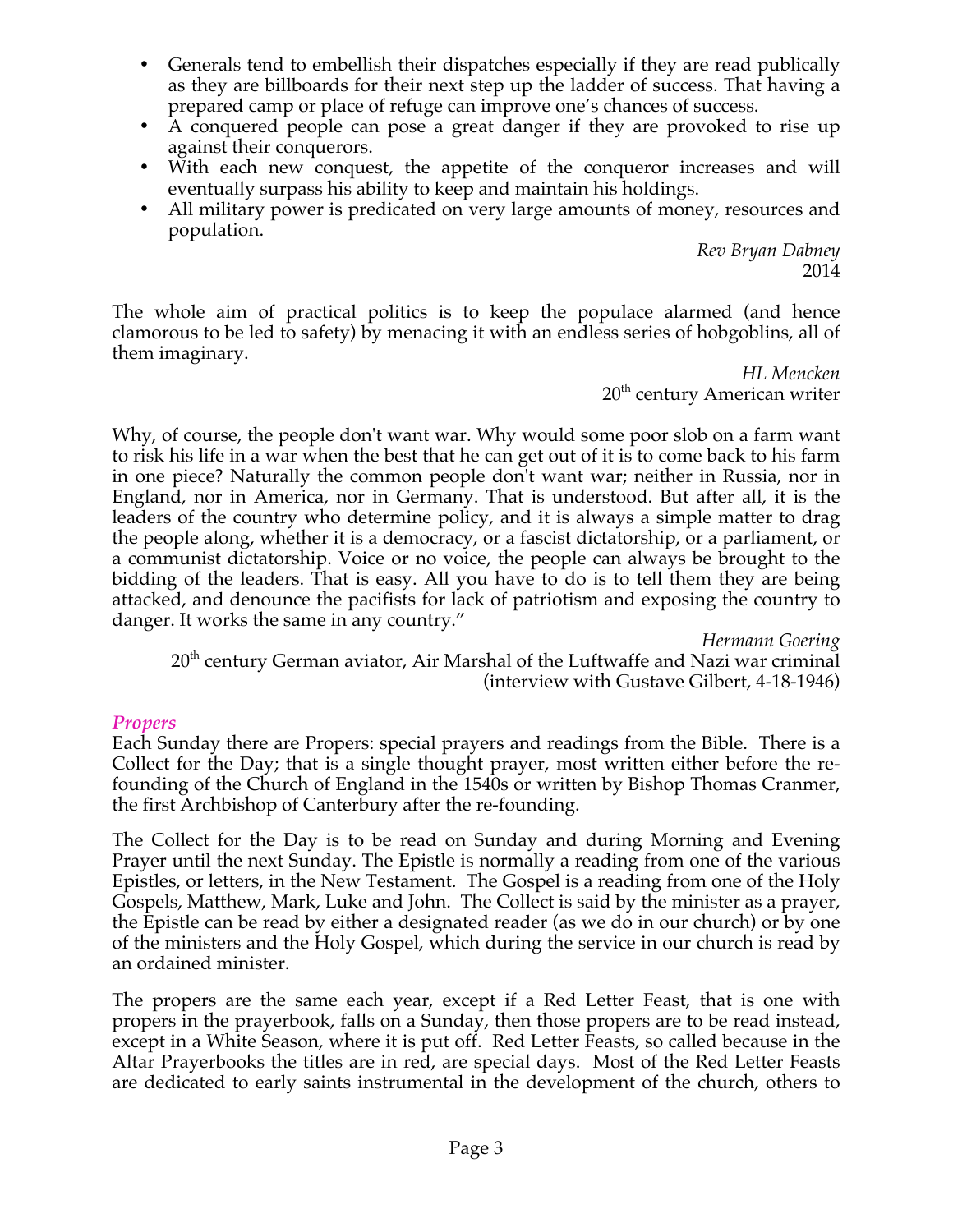special events. Some days are particularly special and the Collect for that day is to be used for an octave (eight days) or an entire season, like Advent or Lent.

The Propers for today are found on Page 180-182, with the Collect first:

## Pentecost, commonly called Whitsunday.

#### *The Collect.*

**GOD**, who as at this time didst teach the hearts of thy faithful people, by sending **O** GOD, who as at this time didst teach the hearts of thy faithful people, by sending to them the light of thy Holy Spirit; Grant us by the same Spirit to have a right judgment in all things, and evermore to rejoice in his holy comfort; through the merits of Christ Jesus our Saviour, who liveth and reigneth with thee, in the unity of the same Spirit, one God, world without end. *Amen.*

### ¶ This Collect is to be said daily throughout Whitsun Week.

This morning's Epistle came from the Second Chapter of the Acts of the Apostles beginning at the First Verse, which consisted primarily of a listing of all the countries and regions surrounding Jerusalem, or at least the hardest to pronounce ones, and a description of the actions of the Apostles when the Holy Ghost came upon them. But, you will also notice that the coming of the Holy Ghost demonstrated the universality of The Word, for when they spoke in tongues, The Word spoke to each in their own language. The Word was not some stranger's language, but their very own!

**THEN** the day of Pentecost was fully come, they were all with one accord in one place. And suddenly there came a sound from heaven as of a rushing mighty wind, and it filled all the house where they were sitting. And there WHEN the day of Pentecost was fully come, they were all with one accord in one place. And suddenly there came a sound from heaven as of a rushing mighty wind, and it filled all the house where they were sitting. And there they were all filled with the Holy Ghost, and began to speak with other tongues, as the Spirit gave them utterance. And there were dwelling at Jerusalem Jews, devout men, out of every nation under heaven. Now when this was noised abroad, the multitude came together, and were confounded, because that every man heard them speak in his own language. And they were all amazed and marvelled, saying one to another, Behold, are not all these which speak Galilæans? And how hear we every man in our own tongue, wherein we were born? Parthians, and Medes, and Elamites, and the dwellers in Mesopotamia, and in Judæa, and Cappadocia, in Pontus, and Asia, Phrygia, and Pamphylia, in Egypt, and in the parts of Libya about Cyrene, and strangers of Rome, Jews and proselytes, Cretes and Arabians, we do hear them speak in our tongues the wonderful works of God.

Today's Gospel came from the Fourteenth Chapter of the Gospel according to Saint John beginning at the Fifteenth Verse:

ESUS said unto his disciples, If ye love me, keep my commandments. And I will pray the Father, and he shall give you another Comforter, that he may abide with you for **JESUS** said unto his disciples, If ye love me, keep my commandments. And I will pray the Father, and he shall give you another Comforter, that he may abide with you for ever; even the Spirit of truth; whom the world canno not, neither knoweth him: but ye know him; for he dwelleth with you, and shall be in you. I will not leave you comfortless: I will come to you. Yet a little while, and the world seeth me no more; but ye see me: because I live, ye shall live also. At that day ye shall know that I am in my Father, and ye in me, and I in you. He that hath my commandments, and keepeth them, he it is that loveth me: and he that loveth me shall be loved of my Father, and I will love him, and will manifest myself to him. Judas saith unto him, not Iscariot, Lord, how is it that thou wilt manifest thyself unto us, and not unto the world? Jesus answered and said unto him, If a man love me, he will keep my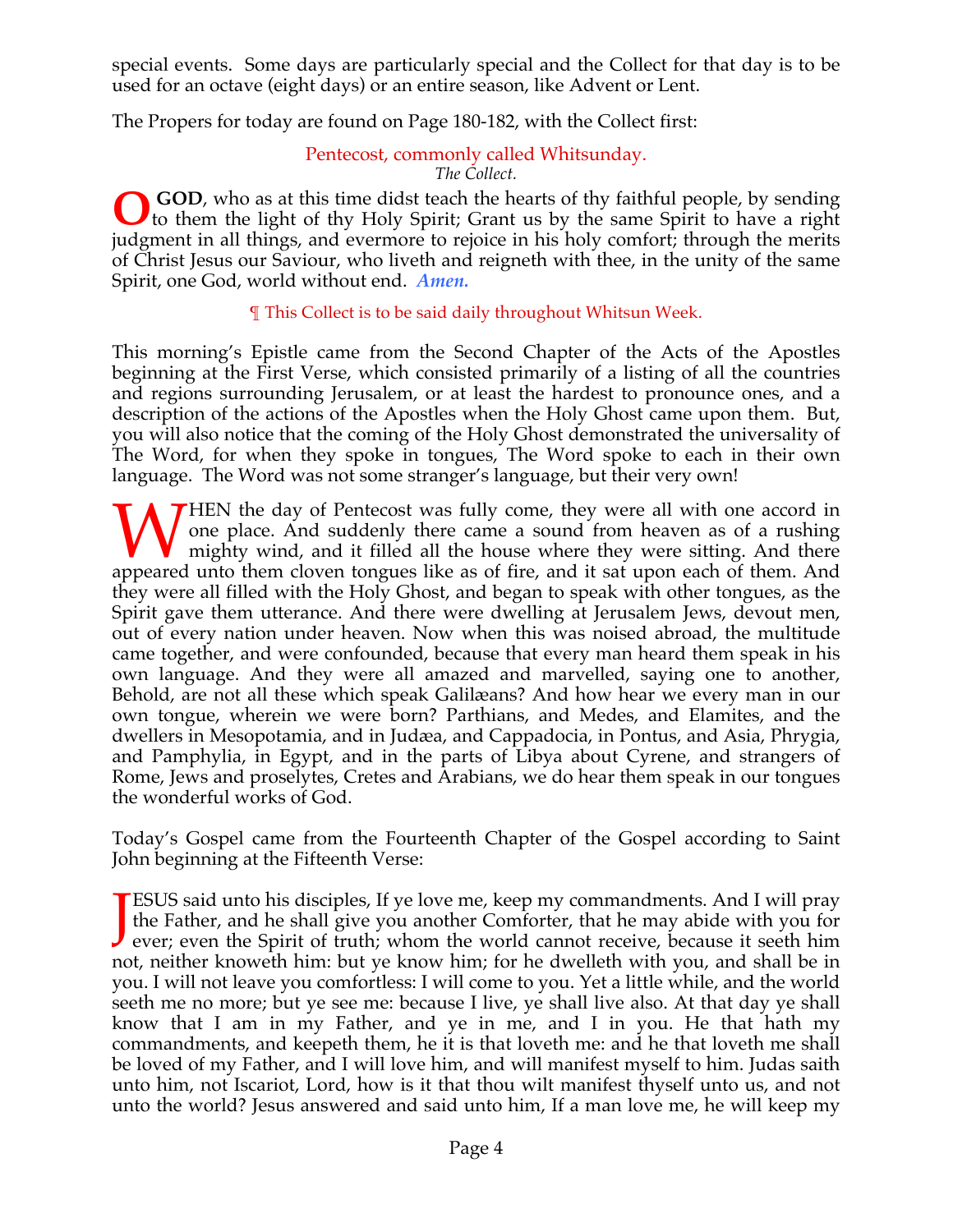words; and my Father will love him, and we will come unto him, and make our abode with him. He that loveth me not keepeth not my sayings: and the word which ye hear is not mine, but the Father's which sent me. These things have I spoken unto you, being yet present with you. But the Comforter, which is the Holy Ghost, whom the Father will send in my name, he shall teach you all things, and bring all things to your remembrance, whatsoever I have said unto you. Peace I leave with you, my peace I give unto you: not as the world giveth, give I unto you. Let not your heart be troubled, neither let it be afraid. Ye have heard how I said unto you, I go away, and come again unto you. If ye loved me, ye would rejoice, because I said, I go unto the Father: for my Father is greater than I. And now I have told you before it come to pass, that, when it is come to pass, ye might believe. Hereafter I will not talk much with you: for the prince of this world cometh, and hath nothing in me. But that the world may know that I love the Father; and as the Father gave me commandment, even so I do.

### *Bishop Ogles' Sermon*

We are oft fortunate to get copies of Bishop Jerry's sermon notes. Today is one of those

Sundays. Today's sermon starts off with the collect, and like always, it will give you a lot to consider in your heart.

### **Sermon Notes**

Pentecost, commonly called Whitsunday St Andrew's Anglican Orthodox Church 8 June 2014, Anno Domini (In the Year of our Lord)

#### Pentecost, commonly called Whitsunday. *The Collect.*



 **GOD**, who as at this time didst teach the hearts of thy faithful

people, by sending to them the light of thy Holy Spirit; Grant us by the same Spirit to have a right judgment in all things, and evermore to rejoice in his holy comfort; through the merits of Christ Jesus our Saviour, who liveth and reigneth with thee, in the unity of the same Spirit, one God, world without end. *Amen.* **O**

### ¶ This Collect is to be said daily throughout Whitsun Week.

THEN the day of Pentecost was fully come, they were all with one accord in one place. And suddenly there came a sound from heaven as of a rushing mighty wind, and it filled all the house where they were sitting. And there WHEN the day of Pentecost was fully come, they were all with one accord in one place. And suddenly there came a sound from heaven as of a rushing mighty wind, and it filled all the house where they were sitting. And there they were all filled with the Holy Ghost, and began to speak with other tongues, as the Spirit gave them utterance. And there were dwelling at Jerusalem Jews, devout men, out of every nation under heaven. Now when this was noised abroad, the multitude came together, and were confounded, because that every man heard them speak in his own language. And they were all amazed and marvelled, saying one to another, Behold, are not all these which speak Galilæans? And how hear we every man in our own tongue, wherein we were born? Parthians, and Medes, and Elamites, and the dwellers in Mesopotamia, and in Judæa, and Cappadocia, in Pontus, and Asia, Phrygia, and Pamphylia, in Egypt, and in the parts of Libya about Cyrene, and strangers of Rome, Jews and proselytes, Cretes and Arabians, we do hear them speak in our tongues the wonderful works of God. (Acts 2:1-11 KJV)

This text today is about prayer as much as it is about Pentecost, for the matter is all wrapped up together in the wonderful manner of working of God, the Holy Ghost.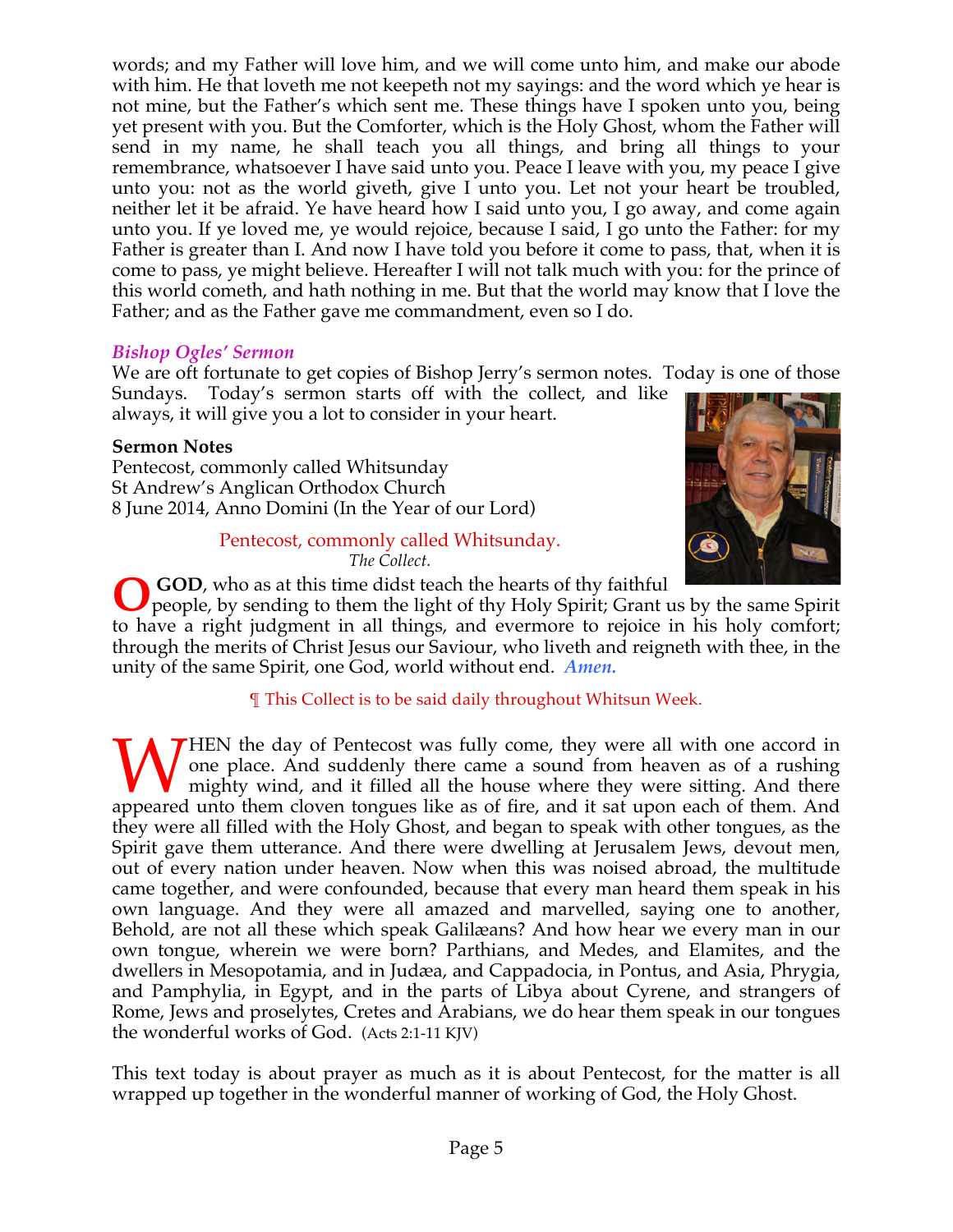"*And when the day of Pentecost was fully come, they were all with one accord in one place.*" This is an example to us of how a church should be – one accord, one place.

The common prayers of the Apostles were joined together as one voice, and that voice was also the Voice of God for, if we pray in His Will, the prayer is a repeat of His Word for us. Common prayer is strong in its effect and reception by God.

Prayer is not unlike an echo. It rises to Heaven and, if it be a Godly prayer, is resounds from Heaven with a thunderous echo.

Prayer truly is an echo, only the echo is not God's. It is our spirits echoing, in humble prayer, the will of the Lord. He thunders and we echo that thunder in our hearts.

Our truest prayers are but the echo of God's promises. And our echoed prayer is answered with echo after echo from God – very much like two mirrors facing so that the resulting image advances into infinity.

We are now about to witness in the text an illustration of the working of that Spirit called Holy – the Holy Ghost! Please note from whence the sound of His Voice originates:

"*And suddenly there came a sound from heaven as of a rushing mighty wind, and it filled all the house where they were sitting.*"

From Heaven. No will of God originates on earth, but from heaven. That is why our prayers must 'echo' the will of God for us.

A rushing might wind: A symbol of the Holy Ghost, almost always working in the silent chambers of the heart, here is so powerfully present in its coming that it resembles a mighty gushing wind of tremendous force. There is no corner of the house that is not filled with it.

It is like the wind in at least four particulars:

In His —

- 1. Secret coming. 2. Powerful shaking. 3. Purifying blowing.
- 4. Soft refreshing.

Like the morning dew, no one can observe its coming, but the evidence of its presence overwhelms the company.

"*And there appeared unto them cloven tongues like as of fire, and it sat upon each of them.*"

Notice the Holy Ghost is like a FIRE!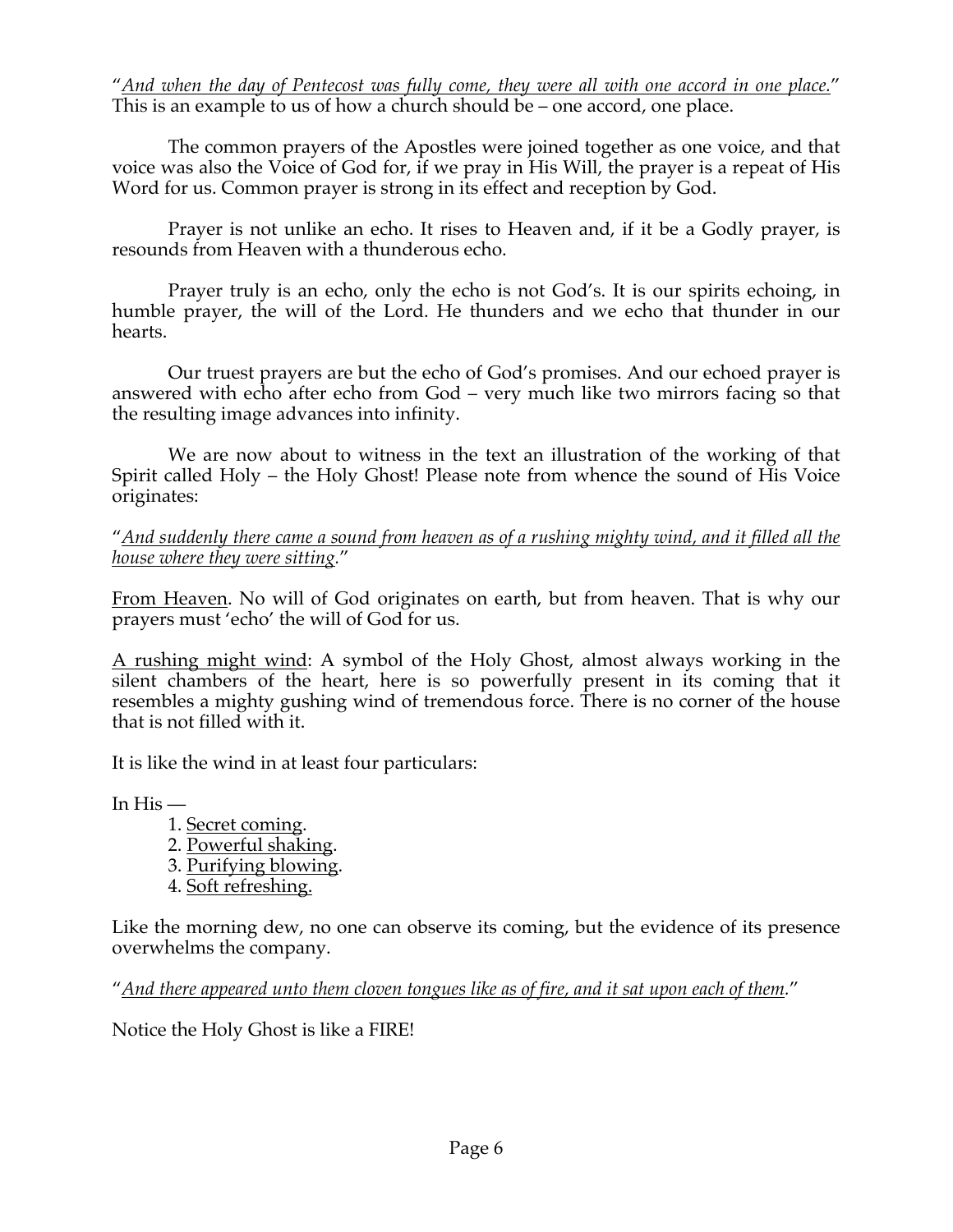In His —

- 1. Bright shining.
- 2. Genial warming.
- 3. Destructive burning.
- 4. Rapid spreading.

As Matthew Henry notes: "The Spirit, like fire, melts the heart, burns up the dross, and kindles pious and devout affections in the soul; in which, as in the fire on the altar, the spiritual sacrifices are offered up."

Pentecost began with fervent prayer in the Wilderness, and so does the same occur here at our day of Pentecost following, by forty-nine days, the events of Holy Week.

*"And ye shall count unto you from the morrow after the sabbath, from the day that ye brought the sheaf of the wave offering; seven sabbaths shall be complete: 16 Even unto the morrow after the seventh sabbath shall ye number fifty days; and ye shall offer a new meat offering unto the LORD."* (Lev 23:15-16 KJV)

This is the seventh week (or 49 days of the morrow) following the Sunday of Resurrection! Once again, fervent prayer is offered and the Holy Ghost answers that call.

We note in the events of this moment that the Holy Ghost had the efficacious benefit to change the hearts of men instantaneously to believe on Him whom they had pierced.

Let us examine this effect:

### *And they were all filled with the Holy Ghost, and began to speak with other tongues, as the Spirit gave them utterance.*

What do these other tongues mean and how were they manifested to those around?

*And there were dwelling at Jerusalem Jews, devout men, out of every nation under heaven.*

There were present representatives from every known nations at Jerusalem. They all spoke in 'foreign' languages. This must have been a confusing moment? Not so!

*Now when this was noised abroad, the multitude came together, and were confounded, because that every man heard them speak in his own language.*

They were confused, not because they could not understand the words spoken by the Apostles, but because they COULD!

*And they were all amazed and marvelled, saying one to another, Behold, are not all these which*  <sup>*s*</sup> Parthians, and Medes, and Elamites, and the dwellers in Mesopotamia, and in Judaea, and *Cappadocia, in Pontus, and Asia, 10 Phrygia, and Pamphylia, in Egypt, and in the parts of Libya*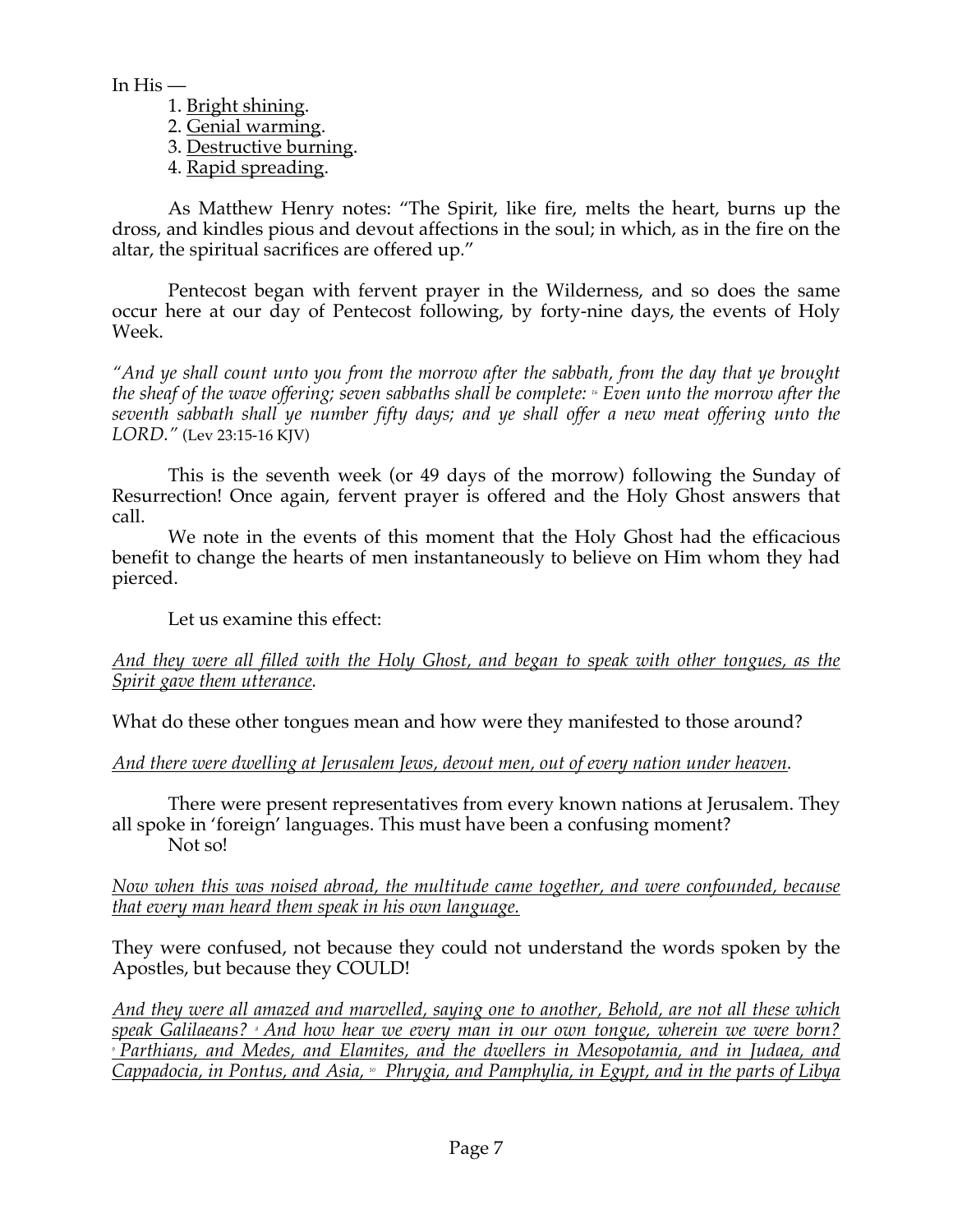*about Cyrene, and strangers of Rome, Jews and proselytes, 11 Cretes and Arabians, we do hear them speak in our tongues the wonderful works of God.*

You must understand all those so-called churches who teach that these tongues were utterances of ecstasy no one else could understand are teachers of false doctrine.

If a man or woman stands up in a church and begins to speak in a babble that no one can understand, does that edify the church? Does it please God? The word babble comes from the Tower of Babble, which, because of their sin against heaven, God confused their languages so that each spoke a language the other could not understand. It sounded like babble, babble, babble, or the language of Babel.

The Holy Ghost will not come to you with an uncertain sound. Paul describes this practice in 1 Cor 14:8-9:

*For if the trumpet give an uncertain sound, who shall prepare himself to the battle? 9 So likewise ye, except ye utter by the tongue words easy to be understood, how shall it be known what is spoken? for ye shall speak into the air*.

Does God intend confusion to be a reverent manner of worship?

Again Paul says: "*For God is not the author of confusion, but of peace, as in all churches of the saints*. (1 Cor 14:33)

The Holy Ghost is an agent of peace, goodwill, love, and obedience. If you hear His Voice, you will not hear the voices of false friends calling you to dress in sexy or inappropriate ways. You will disregard the voices pleading you to go where you should not, or do things you should not do. Do you truly love God? Then obey His Holy Spirit in your daily lives!

# *Sermon – Reverend Jack Arnold - Time and Action Church of the Faithful Centurion - Descanso, California*

Today's sermon brought the Collect, Epistle and Gospel together and is partly contained in the forewords above.



Consider these words from the Collect:

… sending to them the light of thy Holy Spirit; Grant us by the same Spirit to have a right judgment in all things, and evermore to rejoice in his holy comfort …

When Jesus left on Ascension Day, we lost a teacher here on earth. We still have Him as Redeemer and Savior; but what to do for understanding? In response to His departure, God sent us the Holy Ghost.

Who is this Holy Ghost?

We worship the One True God, a triune God, that is Three in One; Father, Son and Holy Ghost. Most people have no trouble understanding the concept of God the Father, Christians seem to get God the Son, but many seem to have a bit of difficulty with the Holy Ghost.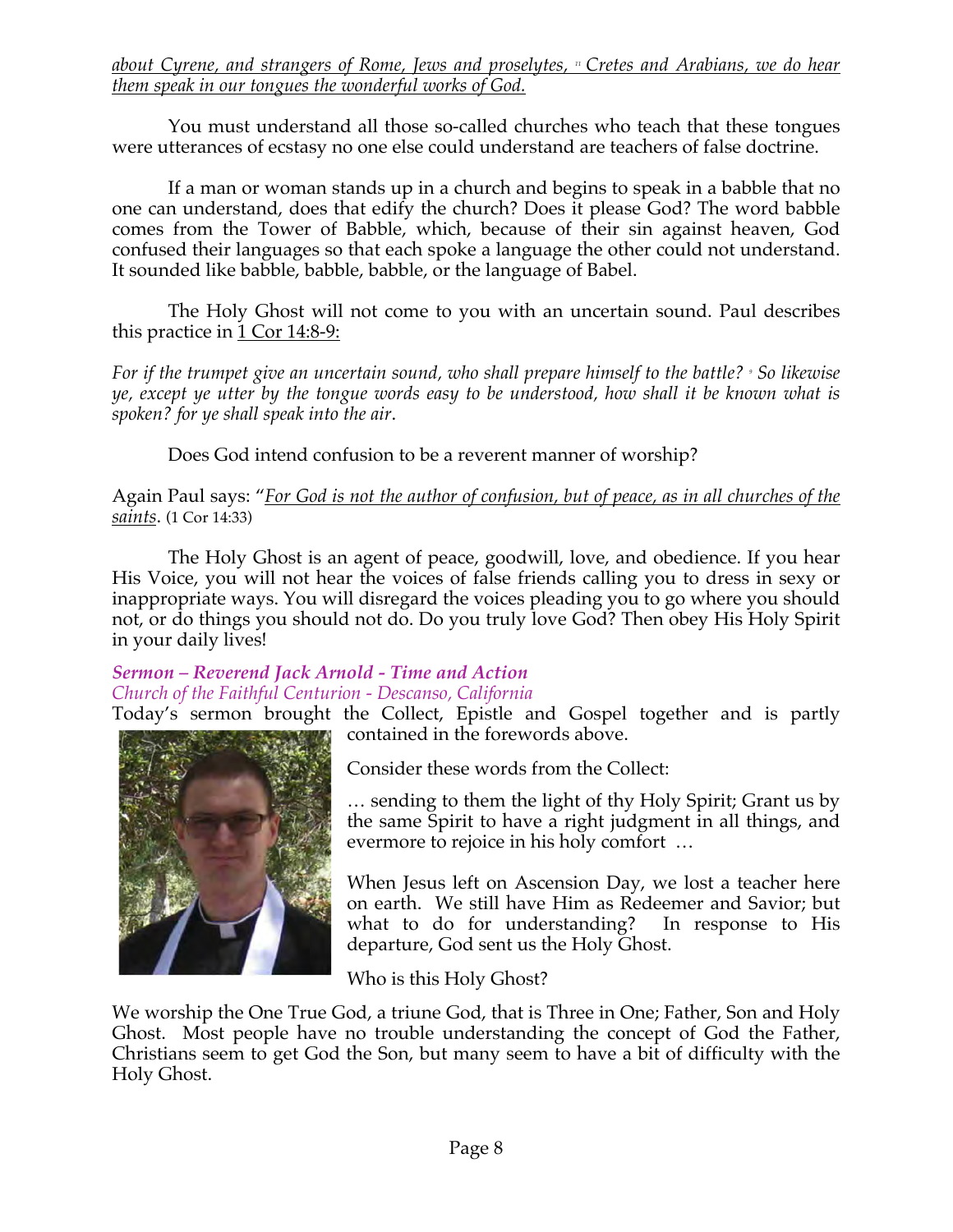The Holy Ghost has been there since the beginning. He breathed life into the world, yet His actions seemed to be sporadic until Pentecost.

Well, today is Pentecost, the time one normally thinks of the Holy Ghost, the Holy Spirit, the Breath of God, the Comforter. When people do think of Him, they oft think of the actions described in the words of Saint Luke in the Acts of the Apostles. The dancing and speaking in tongues. All that happened so we might understand that with the help of the Holy Ghost we might bring the Word to all mankind. The Word of God is a universal language. When the disciples spoke in tongues, the people around them heard the Word in their own language, not an odd combination of sounds that no one understood. The disciples spoke and were heard by those around them in their own language, not Klingon. It is not for us to speak in tongues without study; that was a one shot deal. It was designed to show us that we could, with hard work and persistence bring the Gospel to the world in the language of the people. Which is what the purpose of God sending the Holy Ghost was for, was for us to bring the light of Christ into the world for all to see and believe upon. The Holy Ghost allows us to spread His Word amongst all the people in the world and to convince them and let them believe. It opens our eyes to what is good for us and what is not good for us, so that we know what to believe and what not to believe.

The Holy Ghost is also our direct connection to God. When Jesus left, the disciples were distant from God. When they were not near Jesus, they did not do as well as when they were with Him. See Peters actions after the arrest of Jesus for an example, thrice denying His Lord. The Holy Ghost came so that we would have understanding and a direct connection to God, wireless as it were, instead of having to be tethered to Christ.

If we allow the Holy Ghost into our hearts, we will never be far from Him, and He will never be far from us. We have to consciously let Him in, He will not come uninvited into our heats. The Holy Ghost will help us understand Scripture and will give us guidance on our earthly lives, as we work towards staying on the straight and narrow path towards heaven.

In today's Gospel, Jesus tells us that He would be leaving, but the Father would send a facilitator; one who whose presence, if we let Him into our hearts, would let us understand His Word with those self same hearts. The Comforter would bring the Love of God into our hearts to let us feel His Love. He will help us understand that we are striving to be one with God, with Jesus and with the Holy Ghost. Our love can be demonstrated by our actions. Which are only possible if we allow the Holy Ghost into our hearts and believe and Act upon our faith! For if we love Jesus, we will do as He asked.

If you think about it, you will recall that the second half of the Book of Luke is titled The Acts of the Apostles. It is not the thoughts, the beliefs, the feelings, the meditations, the inner feelings or any other touchy feely, it is the ACTS. If you believe, act on those beliefs. The Holy Ghost is here to help us know how to act, we will just have to let Him into our hearts, and then ACT.

We need the help of the Holy Ghost to learn what we are to do, how we are to do it and most of all to do it. Action, not just diction.

Pray for His continual presence in your heart.

Heaven is at the end of an uphill trail. The easy downhill trail does not lead to the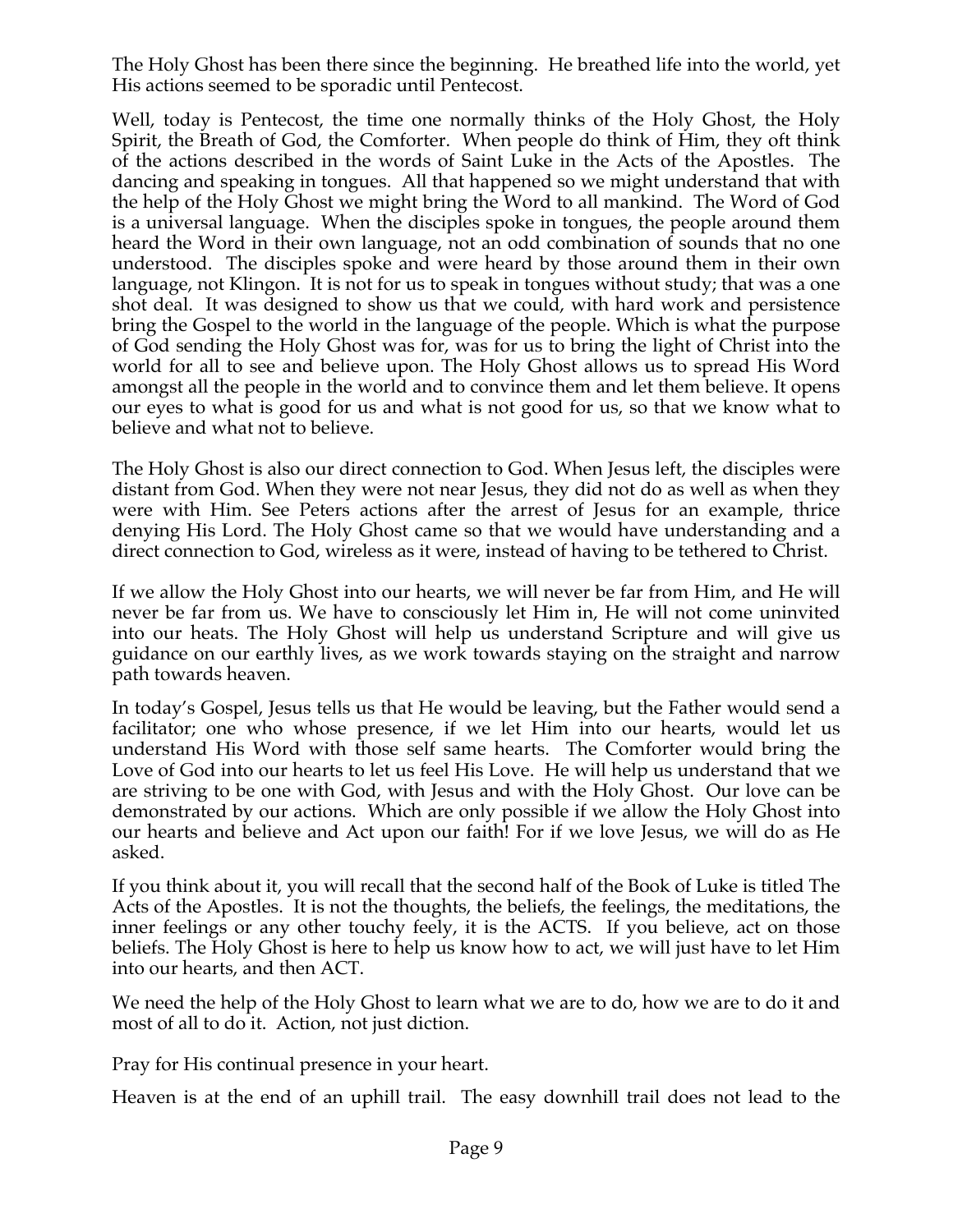summit.

The time is now, not tomorrow. The time has come, indeed. How will you ACT? It is by our actions we are known.

## **Be of God - Live of God - Act of God**



## *Bishop Dennis Campbell's Sermon*

Bishop Dennis is a brilliant speaker. He is able to take biblical precepts and make them



perfectly understandable, even to me. Oft he provides the text of his sermons and I take the utmost pleasure in passing them on:

> **The Harvest Begins** Acts 2:1-11, John 14:15-31 Whitsunday June 8, 2014

Pentecost was a harvest festival. It was a happy time because the gardens and vineyards were beginning to

yield their increase, and the first fruits of the season were being harvested. In our area we have already seen vast fields of hay gathered, and in the gardens the greens have been producing for some time, and some of the peas and carrots and beets are ready or nearly ready to pick. In our country, we control animal reproduction to ensure a constant, fresh supply of meat, but in first century Israel the animals usually gave birth in the Spring. So, at Pentecost the country would be full of chicks and goslings and lambs and calves and foals. It was a joyful time, for the people were entirely dependent on the cycle of seedtime and harvest. All people in all cultures are dependent upon that cycle. Most, in our day don't realize it, but they are. They don't realize that a drought could mean water no longer comes out of the faucet, and food no longer gets to the grocery store. I think one of the major problems of our time is the separation of vast majorities of people from the land, and the corresponding lack of understanding of the cycles of nature and the real source of their food. Living away from the land, in cities and subdivisions, they no longer produce their own food, and, not having real, productive work to do, children spend their time on video games and cell phones and entertainment activities. There may be nothing wrong with some of these things, but a constant diet of them gives a warped view of life. Some get the idea that everything they need comes from the store and the faucet, and as long as the government regulates things to keep the supplies coming, they don't really even need God. Living close to the land reminds us that our food supply requires the rain and the sun in their seasons, and that the rain and the sun come from God. We can readily see the difference between the farm family a few generations ago, who on Thanksgiving Day gave thanks that a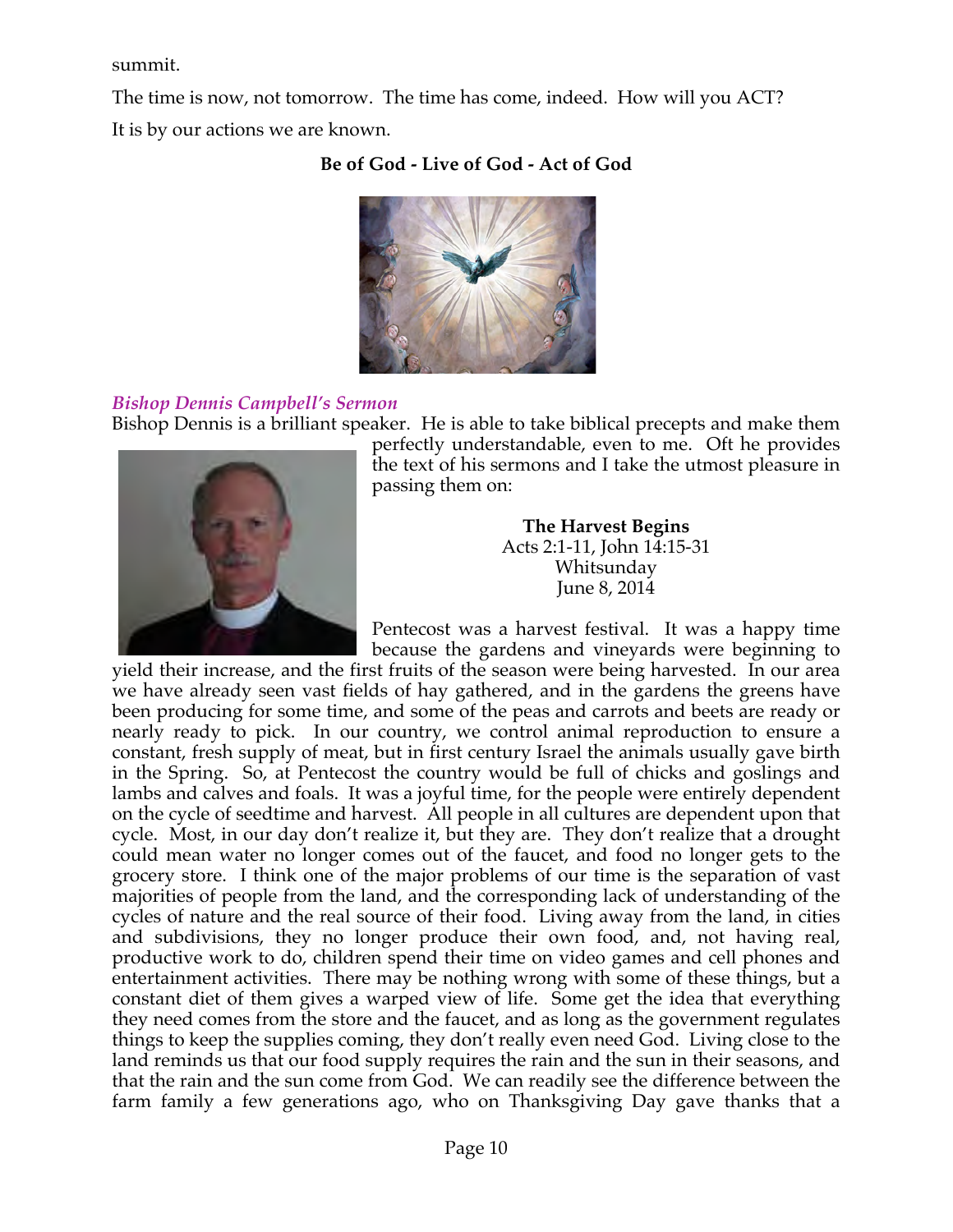summer of hard work had filled the pantry and root cellar and barns with provisions to feed them for another year, and the contemporary family gathering briefly around store-bought pies and stove top dressing and a turkey cooked and bought at a local chain grocery store, gulping down the food so they can get back to their computers and phones and football games. It seems to me that something is missing in that contemporary setting. Churches try to call people back to God. But, too often, they pattern their services after the video games, sporting arenas, and media entertainment patterns of the world, and God becomes just another entertainment commodity.

Pentecost was a harvest festival, and there is great symbolism in it for us. The advent of the Holy Spirit means the new season is here. Since the Fall of Adam and Eve, God has been preparing this world for Pentecost. Like a farmer He has been cultivating the ground, planting seeds, watering, weeding. His seed was the word of God. His planters were the prophets who spoke and wrote what He said to them. The sunshine and rains were the Temple and the liturgy and the prayers. Finally the day arrived for Him to take on flesh; to live and die among us, to give Himself for our sins, and to rise again. On Pentecost that has all been done, and the fields are white unto harvest. Everything is ready. So God begins to reap the first fruits and to bring them into His barn, the Church.

Most Christians miss the significance of Pentecost. It is not about tongues, or ecstatic experiences, or religious feelings. It is not about thrills and chills and excitements. That is what most people want Christianity to be, and they live in constant pursuit of new ways to kindle and feed that sense of excitement. And they confuse excitement with the workings of the Holy Spirit. We have all heard the song, "Get all excited, go tell everybody that Jesus Christ is King." What does getting excited have to do with telling others about Jesus? We don't have to work ourselves into an emotional frenzy to be Christians. In fact, people might listen to us more willingly if we appear to be in our right mind instead of a self-induced emotional state.

The same goes for worship. People are so accustomed to constant stimulation they expect it in Church too. And they want that sense of excitement to charge their batteries for another week. And they go from church to church shopping for the next cutting edge style of worship to give them that charge. But the early church continued in the Apostles' doctrine and in the prayers, meaning the daily liturgies of prayer upon which our own liturgies are based. They also continued in the breaking of bread, which we call the Lord's Supper, or, Holy Communion.

They sought meaning, not feelings. To them Pentecost was a sign, not a feeling. It meant the Harvest has begun. God is gathering His people together. One day He will come for us and take us to that New World where we will see Him with our own eyes and touch Him with our own hands. Until then He dwells within us. His Holy Spirit unites us to Him with ties that cannot be broken. We meet Him in the Scriptures. We meet Him in the Liturgy. We meet Him in the Bread and Wine. These are the ways the Spirit makes Him present to us. These are the ways the Spirit causes us to dwell in the New Era of the Kingdom of God.

#### -- +Dennis Campbell

Bishop, Anglican Orthodox Church Diocese of Virginia Rector, Holy Trinity Anglican Orthodox Church Powhatan, Virginia www.HolyTrinityAnglicanOrthodoxChurch.org www.lifeinthescriptures.blogspot.com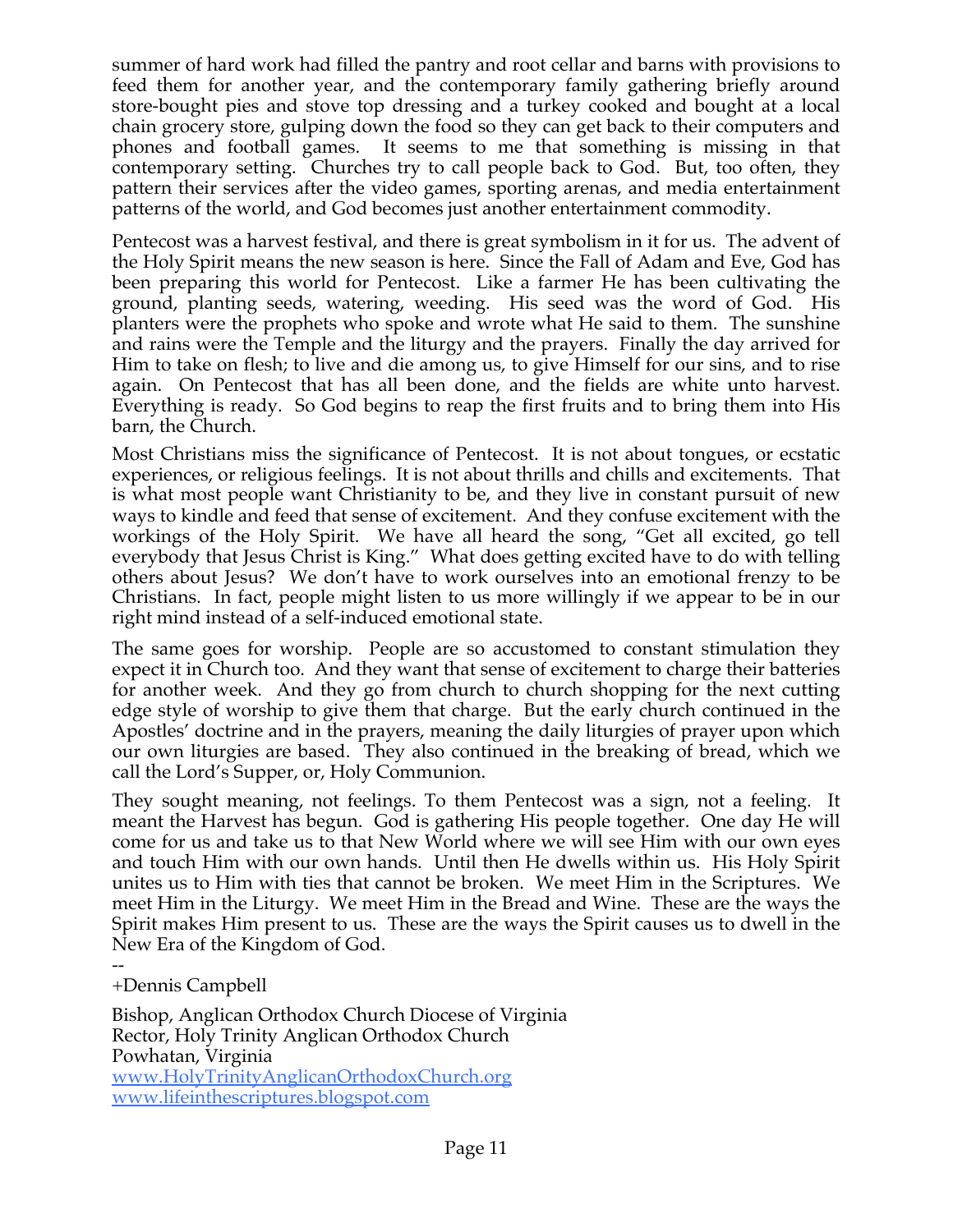#### *Roy Morales-Kuhn, Bishop and Pastor - St. Paul's Anglican Church - Anglican Orthodox Church*

Bishop Roy is pastor of the biggest AOC parish West of the Mississippi and is in charge of the Diocese of the Epiphany.

**Pentecost, commonly called Whitsunday** 8 June 2014 Psalm 68 • OT Joel 2:28-32 • NT Romans 8:1-11

28 And it shall come to pass afterward, that I will pour out my spirit upon all flesh; and your sons and your daughters shall prophesy, your old men shall dream dreams, your young men shall see visions:



- 29 And also upon the servants and upon the handmaids in those days will I pour out my spirit.
- 30 And I will shew wonders in the heavens and in the earth, blood, and fire, and pillars of smoke.
- 31 The sun shall be turned into darkness, and the moon into blood, before the great and terrible day of the Lord come.
- 32 And it shall come to pass, that whosoever shall call on the name of the Lord shall be delivered: for in mount Zion and in Jerusalem shall be deliverance, as the Lord hath said, and in the remnant whom the Lord shall call.

The brief passage from the minor prophet Joel is one of the most direct foreshadowing accounts to the Day of Pentecost. The first two verses speak to the universal outpouring of the Holy Spirit, '...I will pour out my spirit upon all flesh...' This is different from the multiply encounters with the Holy Spirit in the Old Testament. In that testimony we read where individual or a times small groups were indwelt by the Holy Spirit. Aaron, Moses, Miriam, the prophets who walked with Elijah, etc.

But on the whole, generally there was not a universal infusing or outpouring the Spirit on a general population. That is until we come to the account described in the book of Acts. The most compelling part of this scripture; this outpouring of the Holy Spirit will no longer be ethnic in nature. It would and will be universal .

Here we have the faithful as they wait in Jerusalem, as instructed by the ascended Christ, suddenly 'baptized' by the Holy Spirit. This event, now known as the Day of Pentecost was unprecedented as revealed by the remarks made by those who observed the event. Many who were baptized by the Holy Spirit that day were converts to Judaism, they were Gentile, not Jews by birth.

There were others who observed what was happening, who had not experienced the indwelling of the Holy Spirit, who would accused the believer of being drunk. Peter denies that accusation by indicating the early hour of the day, "...it is the 3rd hour...' (9 a.m.)

Another interesting fact, the outpouring was not gender specific. Men and women, sons and daughters, old and young...they all '...in those days...' will have the Spirit poured out upon them.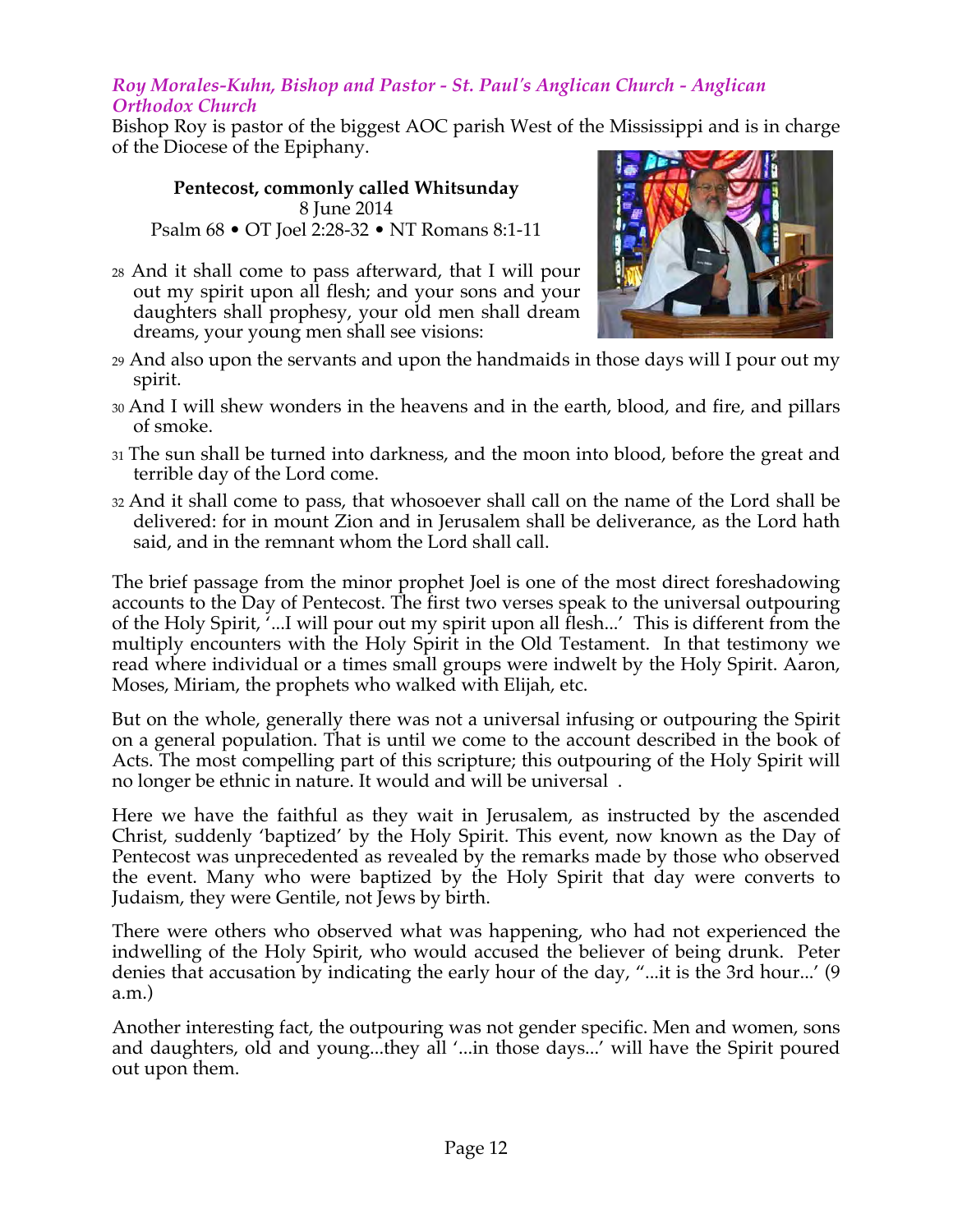Verses 30 &31 seem to be out of chronological order. These two verses can be interpreted as to being about Christ recent crucifixion. There were a number of heavenly signs observed, there was an earthquake noted on the day of Christ death. The sky was dark for three hours. The blood and water refer to His piercing after His death, where blood and water flowed from his side. There was an eclipse that Friday, it was a "blood" moon, orange/red in color as observed.

Then in verse 32 there is expressed the plan of salvation is explained. '...whosoever calls on the name of the Lord shall be delivered. And to finish off the thought... '...and in the remnant whom the Lord shall call...'

Let us now look at the passage of scripture from the letter to the Romans.

- **HERE** is therefore now no condemnation to them which are in Christ Jesus, who walk not after the flesh, but after the Spirit. **T**
- 2 For the law of the Spirit of life in Christ Jesus hath made me free from the law of sin and death.
- 3 For what the law could not do, in that it was weak through the flesh, God sending his own Son in the likeness of sinful flesh, and for sin, condemned sin in the flesh:
- 4 That the righteousness of the law might be fulfilled in us, who walk not after the flesh, but after the Spirit.
- 5 For they that are after the flesh do mind the things of the flesh; but they that are after the Spirit the things of the Spirit.
- 6 For to be carnally minded is death; but to be spiritually minded is life and peace.
- 7 Because the carnal mind is enmity against God: for it is not subject to the law of God, neither indeed can be.
- 8 So then they that are in the flesh cannot please God.
- 9 But ye are not in the flesh, but in the Spirit, if so be that the Spirit of God dwell in you. Now if any man have not the Spirit of Christ, he is none of his.
- 10 And if Christ be in you, the body is dead because of sin; but the Spirit is life because of righteousness.
- 11 But if the Spirit of him that raised up Jesus from the dead dwell in you, he that raised up Christ from the dead shall also quicken your mortal bodies by his Spirit that dwelleth in you.

In these eleven verses we find how to know if someone is in Christ. The very nature of the flesh will be changed if you are in Christ. The Spirit, (now poured out on all believers) is a witness to our sinful nature in the law and will show righteousness of the law being fulfilled in us...how?, by not walking after the flesh, but by walking after the Spirit. We are to be spiritually minded, it is life and peace.

Being carnal minded puts us against God, by being in the flesh, that is carnally minded we cannot please God. But if you are not carnally minded, because you are in the Spirit, your body should be dead because of sin. But the Spirit is life, the very same Spirit of him who raised up Jesus from the dead, he will quicken you by his Spirit...that dwells in you.

Paul, in writing this 'list' of what to look for in believers and non-believers, gives us a way to examine our spiritual lives in light of the Gospel message. This was after the fact of Pentecost, so the Holy Spirit is now upon all believers, not just the believing Jews.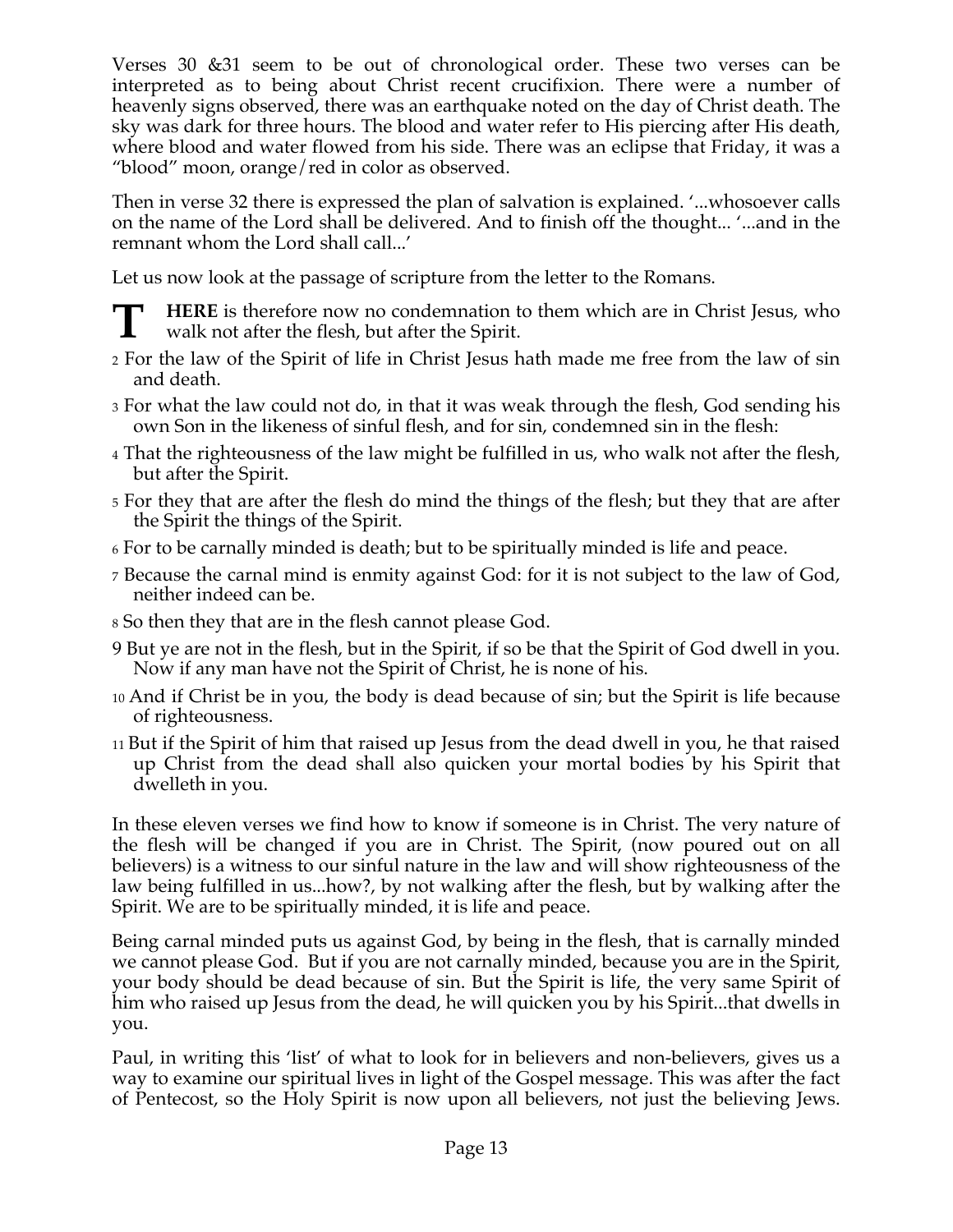Peter will be the first to record this when he witnesses Cornelius and other gentiles receiving the Holy Spirit.

Paul reaffirms this concept in this passage from  $8<sup>th</sup>$  chapter of Romans. Here Paul is writing to Roman, Greek, and other gentile believers, instructing them in the understanding of what has happened, first in Jerusalem and then the rest of the known world.

By this accounting we as modern day believers can find comfort in the words of St. Paul as he expresses the real difference between the Old and New Testament. If you spend time reading and rereading these first eleven verses of chapter 8 of Romans you can find comfort in the finished work of the Lord. Jesus died once and for all on the Cross, to raise us from our dead selves to new life. He causes us by the Holy Spirit to seek him, we should desire the Word, we should read the Word, we should live the Word Daily.

Let us pray:

**GOD**, who as at this time didst teach the hearts of thy faithful people, by sending **O** GOD, who as at this time didst teach the hearts of thy faithful people, by sending to them the light of thy Holy Spirit; Grant us by the same Spirit to have a right judgment in all things, and evermore to rejoice in his holy comfort; through the merits of Christ Jesus our Saviour, who liveth and reigneth with thee, in the unity of the same Spirit, one God, world without end. *Amen*

 **LORD** Jesus Christ, who saidst unto thine Apostles, Peace I leave with you , my peace I give unto you; Regard not our sins, but the faith of thy Church; and grant to it that peace and unity which is according to thy will, who livest and reignest with the Father and the Holy Ghost, one God, world without end. *Amen* **O**



### *Rev Rick Reid of Saint Peter's Sunday Sermon*

We are happy to have a sermon from Reverend Rick Reid, minister of Saint Peter's,

whose congregation is right at the Worldwide Headquarters of the Anglican Orthodox Church. Rev Rick has all the resources and challenges right at hand.

### **What a Difference the Holy Ghost Makes in Our Lives**

In our Epistle this morning, Deacon Don read from the Acts of the Apostles:

**THEN** the day of Pentecost was fully come, they were all with one accord in one place. And suddenly there came a sound from heaven as of a rushing mighty WHEN the day of Pentecost was fully come, they were all with one accord in one place. And suddenly there came a sound from heaven as of a rushing mighty wind, and it filled all the house where they were sitting. And there appeared unto them cloven tongues like as of fire, and it sat upon each of them. And they were all filled with the Holy



Ghost, and began to speak with other tongues, as the Spirit gave them utterance. And there were dwelling at Jerusalem Jews, devout men, out of every nation under heaven. Now when this was noised abroad, the multitude came together, and were confounded,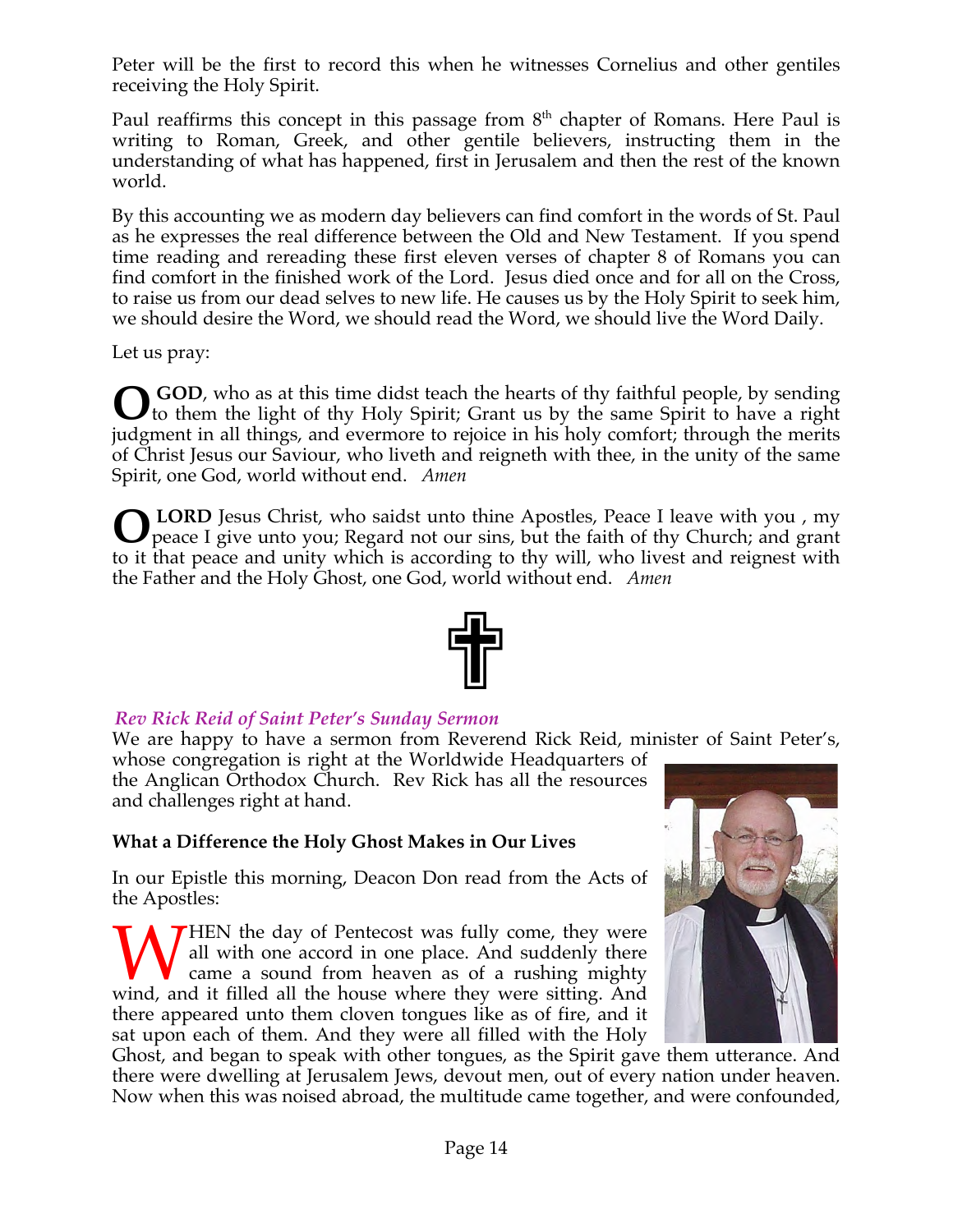because that every man heard them speak in his own language. And they were all amazed and marvelled, saying one to another, Behold, are not all these which speak Galilæans? And how hear we every man in our own tongue, wherein we were born? Parthians, and Medes, and Elamites, and the dwellers in Mesopotamia, and in Judæa, and Cappadocia, in Pontus, and Asia, Phrygia, and Pamphylia, in Egypt, and in the parts of Libya about Cyrene, and strangers of Rome, Jews and proselytes, Cretes and Arabians, we do hear them speak in our tongues the wonderful works of God.

Remember what happened on the night in which Christ was betrayed? The disciples all abandoned the Lord. All eleven of them ran away from the garden terrified. Peter, our patron saint, for whom the Lord had prayed for personally, denied three times, even knowing Jesus. Listen to what St. Mark wrote in his Gospel regarding Peter: 71 But he began to curse and to swear, saying, I know not this man of whom ye speak…. (Mark 14:71).

All but John were still hiding the next day when Jesus was crucified. Then we see the Apostles return to the same Upper Room. Jesus has ascended to heaven, and so the apostles huddle together with Mary for nine days praying and waiting.

Then they leave the Upper Room and begin to preach the Gospel fearlessly. Three thousand people were converted that first day. The same apostles, who had scattered like frightened children in the Garden, were now gathering God's children together for Christ. The Apostle Peter, who denied even knowing Jesus, in order to keep himself warm by the courtyard fire, was now on fire, confessing that Jesus was the long-awaited Messiah, the Son of the Living God.

The disciples who were too frightened and ashamed to appear at the foot of the Cross, now boldly and proudly proclaimed God's love as seen by Christ's death on that same Cross. Why were they so different? What had caused such a dramatic change?

Jesus' resurrection from the dead had filled them with joy and given them profound confidence. But what could have made these people turn from cowards to willing martyrs, so soon? The answer is: The Comforter: The Holy Ghost, sometimes called the Holy Spirit.

The Holy Ghost worked a miracle in each of the apostles, and through them, in the whole Church. As the apostles were huddled together with Mary in the Upper Room fifty days after Jesus rose from the dead, suddenly from heaven there was the sound like the rush of a driving wind that filled the entire upper room. Tongues of fire came down and rested upon each of them and all were filled with the Holy Ghost. This was the difference.

They received the Holy Ghost's help to boldly proclaim Jesus. The Holy Ghost came down upon them as tongues of fire, tongues because they were to speak, fire because they were to speak with the passion of burning love. And they responded. Jesus had promised that the Holy Ghost he would send; would teach them all things, lead them to all truth, remind them of everything he had taught them, and convict the world of their sin. Then, helped in this way by the Holy Ghost, the Apostles began to fulfill their mission to spread the Gospel. The Acts of the Apostles had begun. The Church was born. The Church is still alive, and the Acts of the Apostles continues down to our own day. God wants to write new chapters, with each of us, and that includes you and me, all of us playing an important role. The wind is still blowing. The fire of the Holy Ghost still burns. Each of us, however, needs to let the Holy Ghost in, to do his work. Each of us has to allow the Holy Ghost to bring about a similar miracle in us.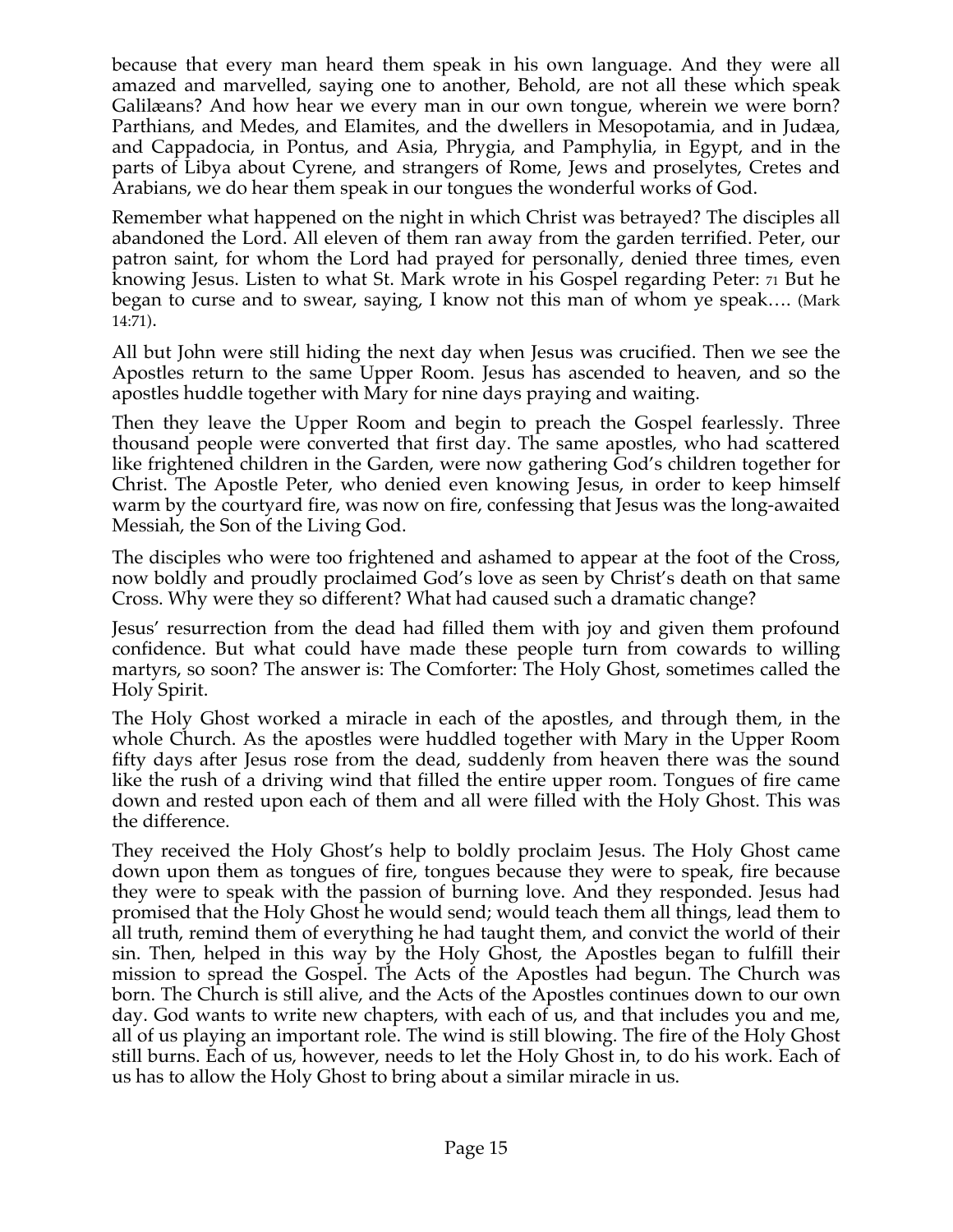Too often we are more like the Apostles before they received the Holy Ghost than on Pentecost Sunday. We come to church, we pray, but when we leave the Upper Room, we basically leave Him behind, giving into various denials, perhaps for comfort like Peter, perhaps out of fear like the rest of the disciples.

We know what our mission is, to give witness to the whole world that Jesus is our Lord and Savior, that He is, they way, the truth, and the life, and worth dying for. But how many times have we failed in that mission, and how many times have we failed to even try? Proclaiming the Gospel today is surely not easy; so many reject Christ and his teachings and the Church He founded. But when we look back to what the first disciples encountered, when first the Jewish leaders and eventually the Roman authorities were trying to kill them for proclaiming the Gospel, we find great reason for hope. For if the Holy Ghost could work such wonders with those simple fishermen and tax collectors, and then surely he can do great things through us, if we allow him.

With the help of the Holy Ghost, we, too, can turn from cowards to heroes, from apostates to apostles, from sinners to saints. The key is allowing the Holy Ghost to act within us. To do so, we first have to get to know the Holy Ghost.

There's an episode in the life of St. Paul when he was at Ephesus and met some people who said they were disciples. Paul asked them: Have ye received the Holy Ghost since ye believed? And they said unto him, We have not so much as heard whether there be any Holy Ghost. (Acts 19:2). Many Anglicans today might well make that same statement.

What do we know about the Holy Ghost? We know much more than we think we do: But the Holy Ghost is not just someone we should know about, but someone we should know intimately and personally, as we know a friend. We encounter him first in prayer. We cannot even pray without his help. St. Paul tells us: Wherefore I give you to understand, that no man speaking by the Spirit of God calleth Jesus accursed: and that no man can say that Jesus is the Lord, but by the Holy Ghost. (1 Cor 12:3). Paul tells us that "the Spirit helps us in our weakness; for we do not know how to pray as we ought, 26 Likewise the Spirit also helpeth our infirmities: for we know not what we should pray for as we ought: but the Spirit itself maketh intercession for us with groanings which cannot be uttered. (Rom 8:26). The Holy Ghost blows within us, the Holy Ghost burns within us. But we have to let that flame grow until we are consumed.

The same Holy Ghost who filled the apostles on Pentecost has come down here at St. Peter's. We are all in the midst of the Upper Room, where Jesus himself gives us his body and blood, where the Holy Ghost himself comes down. If we wish to leave this Upper Room and carry out our mission as the Apostles of our own day, let us pray the Holy Ghost might fill us with tongues of fire, so that with passion, love and courage, we might bring the Gospel out into our world, which so desperately needs to embrace it. *Amen.* 

## *Rev Bryan Dabney of Saint John's Sunday Sermon*

We are fortunate to have Bryan's Sunday Sermon. If you want people to come to The



Truth, you have to speak the truth, expouse the truth and live the truth. This is really a good piece and I commend it to your careful reading.

### **Pentecost, commonly called Whitsunday**

In the apostle Paul's first epistle to the Corinthians, we read, But the natural man receiveth not the things of the Spirit of God: for they are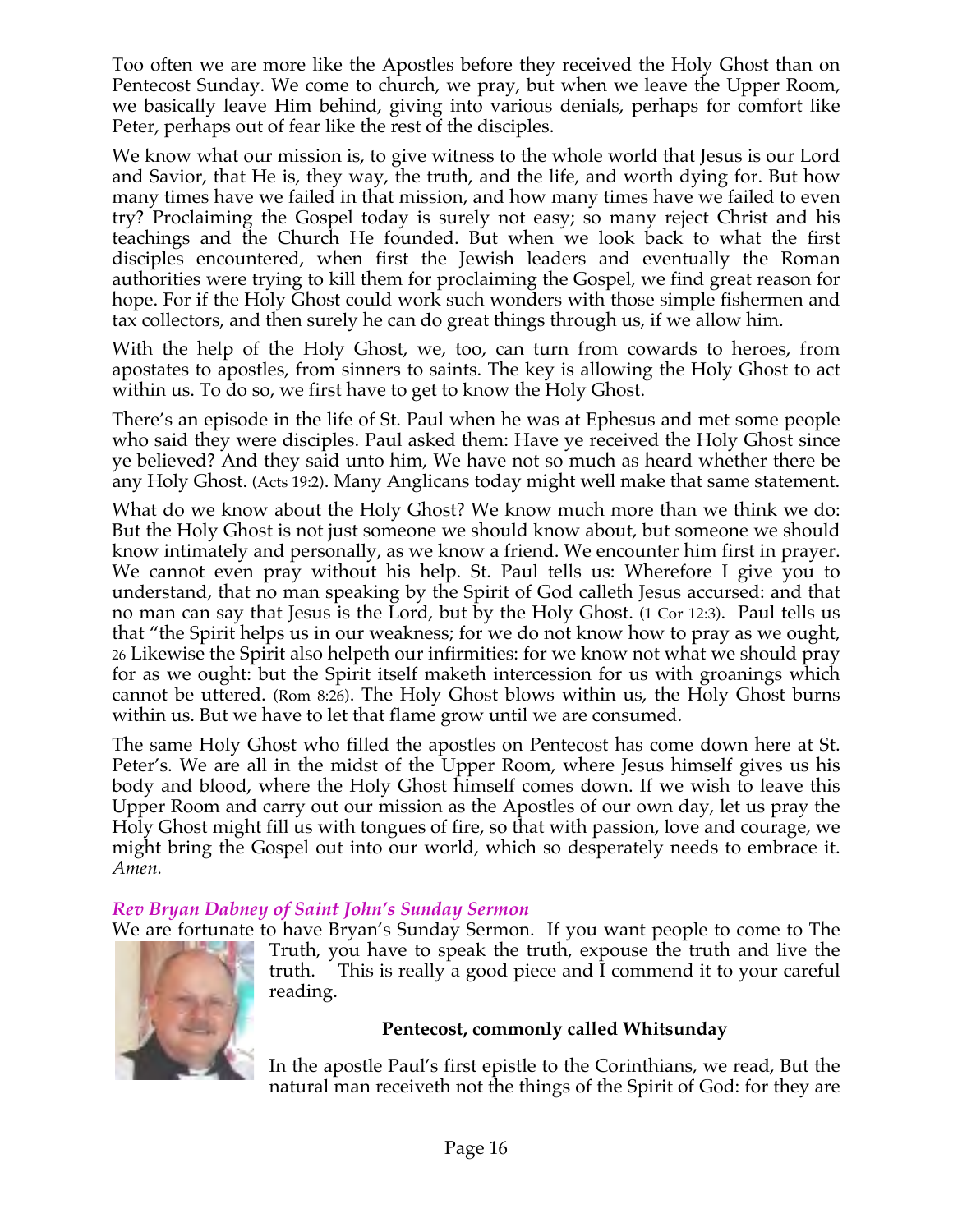foolishness unto him: neither can he know them, because they are spiritually discerned (2:14). The natural man is thus an apt description for a secular or worldly person. One bible commentator referred to them as "worldlings" on account of their great love for the things of this life. And another once said that, "The natural man may be learned, gentle, eloquent, [and] fascinating, but the spiritual content of Scripture is absolutely hidden from him... "

When things are hidden from us by government— such as the records of proceedings regarding matters of state— or by individuals— particularly those with whom we might be in conflict due to their malicious or negligent behavior— then we are being kept, as it were, in the dark which may work to their advantage and, by extension, to our disadvantage. Such sequestrations of information might prevent us from knowing the full extent to which they have harmed or deceived us. Sometimes, these withholdings are said to be for the benefit of justice, that is, under our legal system evidence presented in court is confined to the issue at hand and may not include those things that have been deemed immaterial to the case under consideration. Other times, the inner workings of government— in its particular plans and programs— are concealed from the general public so that the politicians can protect themselves and continue in their offices, or perchance, advance to a higher office to which they may aspire because the general public was unaware of the gravity of their schemes. I have heard it said that "knowledge is power" and he who has knowledge, has power over those who do not. That maxim finds itself clearly expressed within the system of "sharecropping" which developed in the years following "the Late Unpleasantness."

Sharecropping, or the crop-lien system, came about because the Southern planters and landowners, following their failed war for independence, had no money and no means to pay their property taxes to the reconstruction governments set up by the Radical Republicans. So these landowners would permit both blacks and whites to lease their land and farm it with the proviso that they give them a portion of the crop produced on said land. Some sharecropping was done in an open and honest manner. Unfortunately, in many cases, it was done using subterfuge and deceit. A fair number of farmers both white and black were illiterate and were taken advantage of by those who owned the store that supplied their furnishings as well as the scale on which their produce was weighed. Illiterate people are by definition unlearned, unknowing, or ignorant of the true state of their situation. Only through education were those farmers able to break out of that new form of bondage.

The same is true for the natural man in relation to God. He cannot know the things of God because he does not have the Holy Ghost. And this is because his master the devil does his level best to keep the natural man or "worldling" from the truth of God so that he cannot know him and receive from him his Spirit. The French mathematician and philosopher Blaise Pascal once noted that, "In faith there is enough light for those who want to believe and enough shadows to blind those who don't." And for the "worldling" these shadows are very dark indeed.

Desire is a product of knowledge. If you do not know of a thing, you cannot desire it. For the natural man to desire God, he must first recognize that there is God. The atheist says that there is no God. The agnostic says that he or she has no knowledge of God. The pagan says that a god or gods exist but such a being's ways are esoteric, or mysterious, and cannot be known except through some elaborate ritual or study path. And so for "worldlings" to come to know the one true and living God, they must have some indication that God does in fact exist.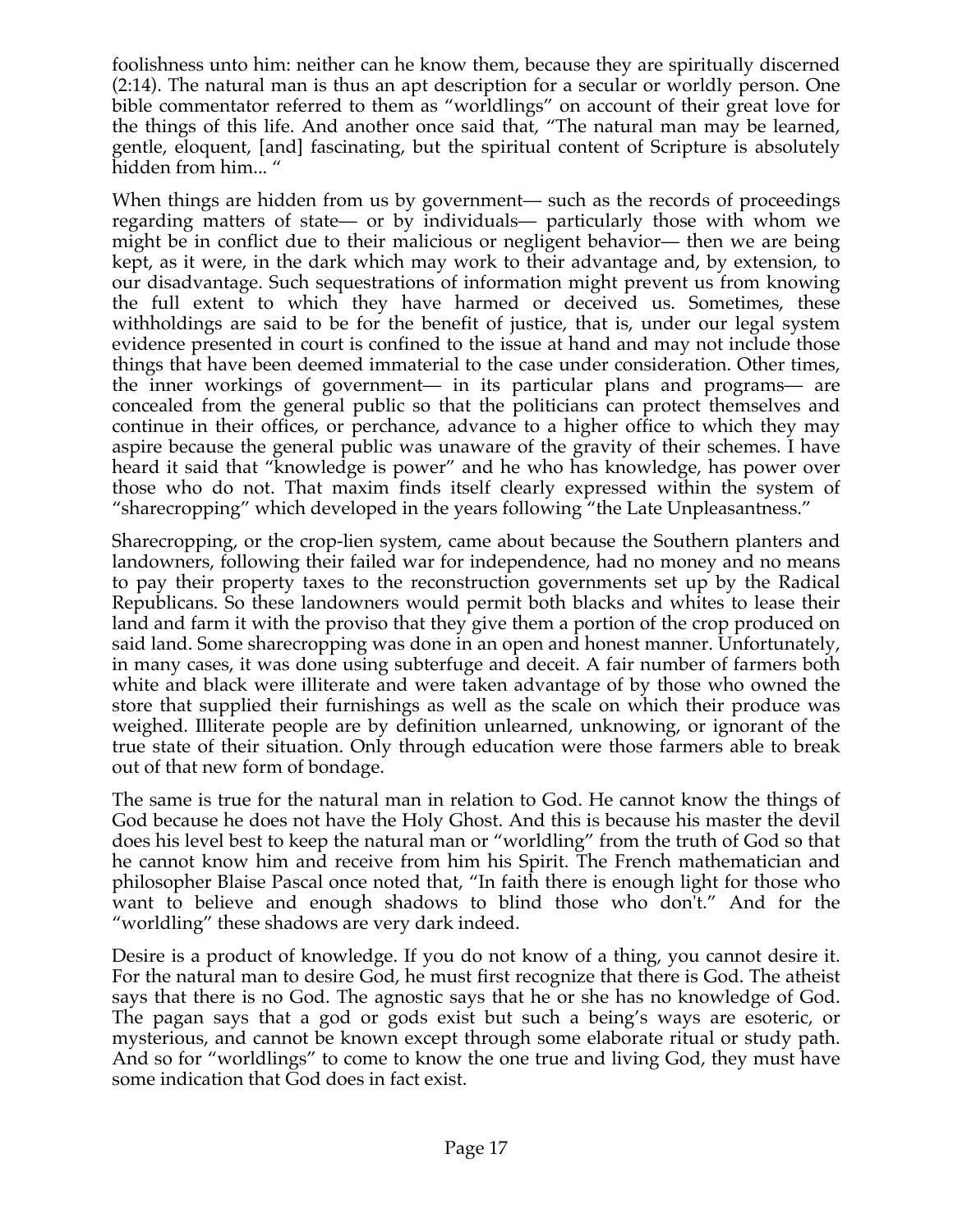The Bible tells us in Hebrews 11:1-2 that, Now faith is the substance of things hoped for, the evidence of things not seen. For by it the elders obtained a good report. We who have been regenerated in Christ have faith that God is. We also have the benefit of the Holy Ghost the Comforter to guide us. When we came to recognize the existence of God, we were then presented with who God is. If we had chosen to reject him, it would have been on account of our worldly natures influenced by Satan as he would likely have substituted some other explanation for us to believe, or, have faith in as truth. The apostle Paul noted in Romans 1:18- 20 that, ... the wrath of God is revealed from heaven against all ungodliness and unrighteousness of men, who hold the truth in unrighteousness. Because that which may be known of God is manifest in them: for God hath shewed it unto them. For the invisible things of him from the creation of the world are clearly seen, being understood by the things that are made, even his eternal power and Godhead; so that they are without excuse.

Without excuse? Yes, my friends they are without excuse because no one on this earth is truly ignorant of God. They may not know his name or the fundamentals of the Christian faith, but they know he is there if they but look about them.

The problem is that the natural man will look at the creation and will see not the handiwork of God plain before his face. But such a person will see something else. And that "something else"— whatever it may be— will not point to God. Satan desires worship, and will use every opportunity to turn the gaze of mankind from his Creator to himself. Human wisdom rationalizes rather than accurately describes this earthly sphere. We can assume broadly or specifically, but we cannot discern the things of God when we use earthly wisdom as our guide. In the story series known as "The Shadow" one of the characters said, "The clouded mind sees nothing" and Satan has done just that. For once a person rejects the truth of God, then the open door to Satan worship will have been created for as the apostle Paul noted in Romans 1:21-23, Because that, when they knew God, they glorified him not as God, neither were thankful: but became vain in their imaginations, and their foolish heart was darkened. Professing themselves to be wise, they became fools. And changed the glory of the uncorruptible God into an image made like to corruptible man, and to birds, and fourfooted beasts, and creeping things.

G. K. Chesterton, once said that, "When a man ceases to believe in God, he does not believe in nothing. He believes in anything." When the natural man rejects God, he will find some other source of perceived truth to believe in. That is the work of Satan who takes the seed of the word from the hearts of men so that they will then turn to him (St. Matthew 13:19). The darkened heart then cannot see through the veil which has descended over his soul. He cannot of his own efforts find the truth of God because he believes he has found it in the satanic rationale— the author of which is also hidden from his understanding— so that anything other than those things which point to the truth of God will be accepted and believed.

So what then can the natural man do to be saved? He is powerless to save himself, and if he will not believe and accept Jesus Christ, he will be lost forever in the fires of perdition. Only through an acceptance of Jesus Christ as his Saviour and Lord can the natural man obtain God's gracious favor. That is where our work as Christians comes into play. God did not put us here to hobble his message of salvation by being "tolerant" or "inclusive" with regard to false doctrines or false teachers. God has called us to proclaim the truth of his word written. He has called us to have an answer for the faith that we possess. He has sent us forth as his ambassadors to this sin-darkened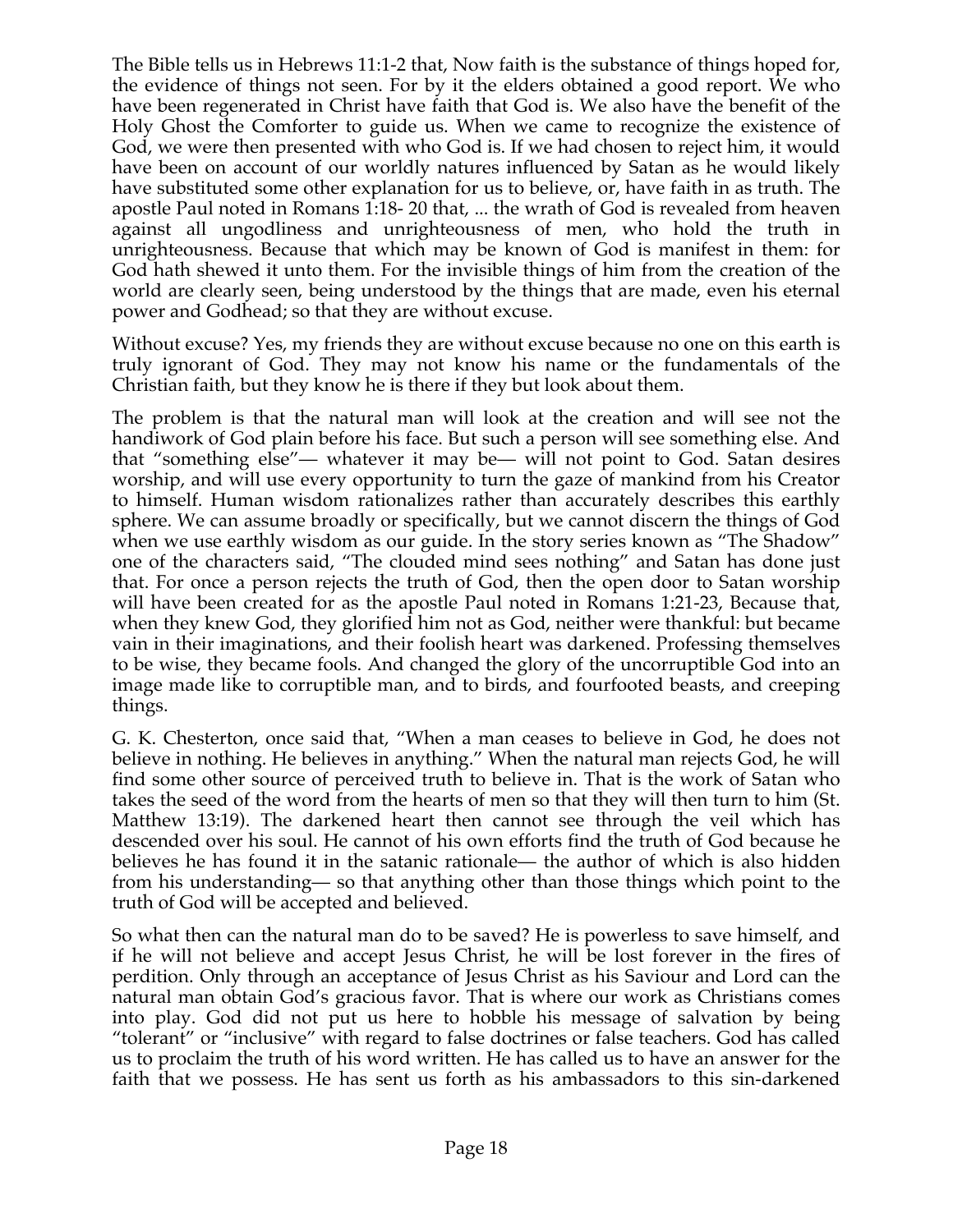world that— through the shining light of our faith— others will see and then seek after God and his Christ to their eternal good.

Do not be deceived. You cannot expect to be received into God's kingdom if you are not willing to recognize him as your Creator, Redeemer and Friend. There is a day coming when God will finally bring an end to this time of sin and spiritual darkness. May it please our good and loving God to inspire you to go forth in his name and proclaim his word to those who sit in darkness and the shadow of death that they too might come into light of his presence and be saved.

Let us pray,

GRACIOUS Father, we thank you for your word written; that through thy might and power vested in us by the Holy Ghost, we might proclaim it unto all who and power vested in us by the Holy Ghost, we might proclaim it unto all who would hear and receive it into their hearts; for this we ask in the name of our Lord and Saviour Jesus Christ. *Amen*.

Have a blessed week, Bryan+

### *After Church Hospitality*

We need snack pictures! Come on, help us out!

#### *People in our Prayers* - http://faithfulcenturionprayerteam.blogspot.com/ **Why? Prayer is an extremely important activity.**

It is not that God knows not our needs, for He surely does. Yet, Jesus commanded us to ask God for those same needs. In addition to the obvious of asking God for help, offering thanksgiving and the like, prayer helps us focus our thoughts on how we might do God's work.

The Prayer Team of the Church of the Faithful Centurion was established to help our members and fellow Christians pray for those in need and to give thanks as well for the blessings we have been granted.

#### **Who can be on the list? Do I have to be a member of the Church of the Faithful Centurion to be prayed for?**

No! The only qualification to be on the list is that you want our prayer team to pray for you. We are Christians and are happy to pray for you, no matter who you are. If you want help from God, you are our kind of people.

### **What is the commitment from the prayer team?**

Each member of the team will pray for the desired outcome at last once per day.

### **How do I get myself or someone else on the prayer list?**

You can email one of the prayer team leaders: Jack - jack@faithfulcenturion.org or Dru dru@ faithfulcenturion.org, or call the church office at (619) 659-3608 or fill out a prayer card at church.

### **What should I ask for?**

Depends on what you want. Some people merely want God to be asked to heal their ills and be mentioned by their first name, others want a specific outcome and / or have more of their personal information known to the team. Ask for what you want. It is your desire and need for prayer the team is attempting to meet. For typical examples, see the list below.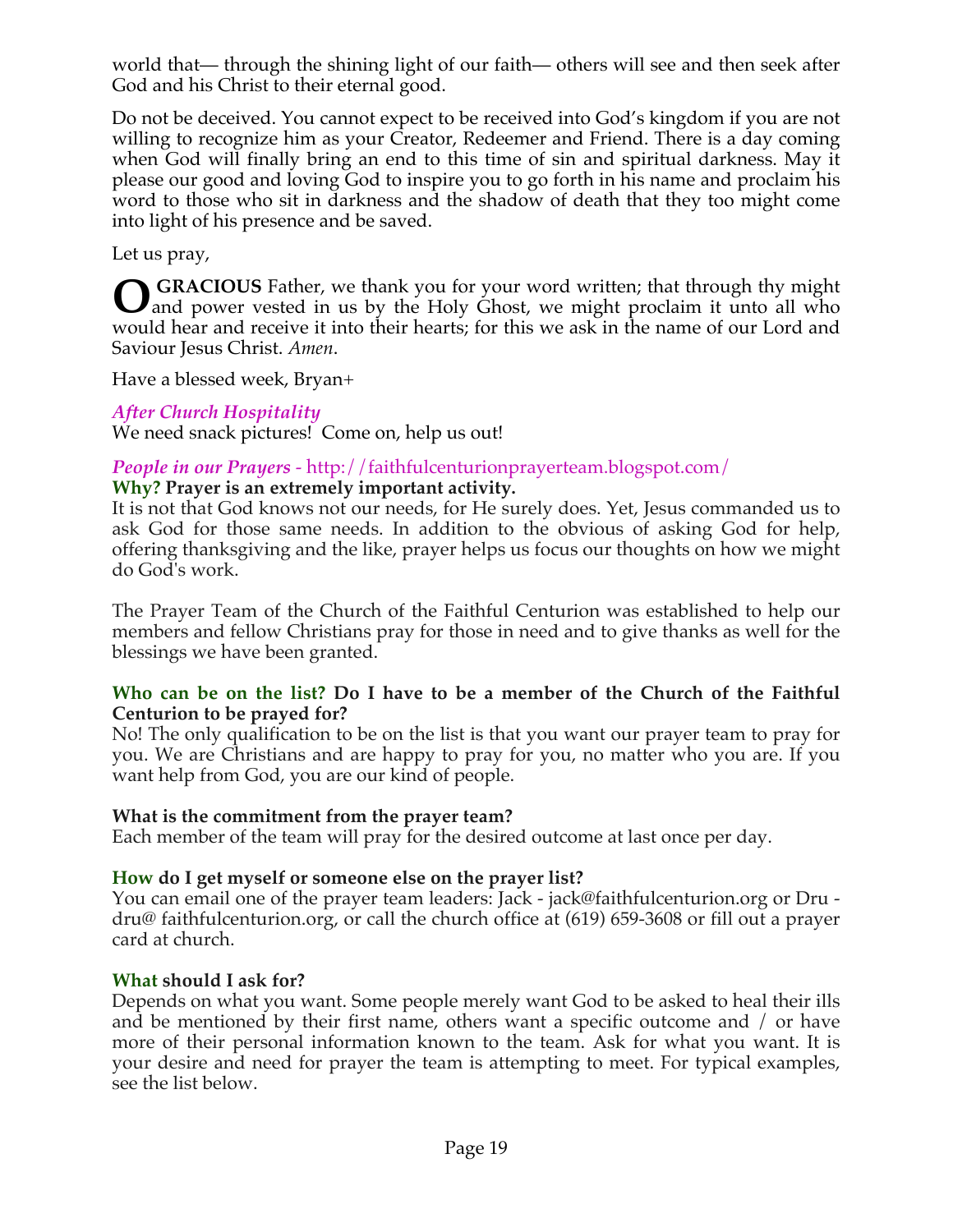### **Updating the Team**

If you are on our prayer list, or if you have submitted a person that you have asked us to pray for, please update one of the team members or Hap in person, by telephone or email. It helps to be able to pray specifically for these individuals including their specific needs; plus if they get better, it is nice to give thanks!

Please note that on the yellow (maybe green or orange if you get an old one) cards at church, you can ask that those to be prayed for have their names disseminated to the prayer team. Those names will be said in church and appear here. Or, you can ask that their names and purpose be kept confidential, then only Hap will know to pray for them.

#### *Prayer List Notice – If you have someone on the prayer list and their needs have changed, please let us know. We'd like to update our prayers to reflect the need and most important to give thanks!*

### *Travel*

- *Bishop Jerry Ogles, Executive Secretary Betty Hoffman and Rev Jack Arnold* begin travel to Kenya this Saturday to welcome the church there into the Anglican Orthodox Church Worldwide Communion. Please pray for a successful and safe trip for them.
- *Steve and his mother* are traveling to California for her 65<sup>th</sup> High School reunion and returning on Sunday Evening.
- *Camilla* has had a death in her family 7 May 2014, and is flying to be with her sister and other family members. Please keep her in your prayers as she travels and for the family as they accept the death of the twenty one year old man.

#### *Birthday*

Terri Jennings celebrated her 58<sup>th</sup> Birthday on 26 April 2014.

#### *Anniversary*

*Rev Rick and Virginia Reid* celebrated their 35th Anniversary on 7 April 2014.

#### *Move*

*The Thomas Family* is now in Okinawa for a second short tour. Please pray for this new assignment to go well for Kurt and for Mary and the kids to make new friends. In particular pray that Kristyna and Mitchell will develop good friends and schoolmates there so as to further their development as both Christians and citizens. Give thanks the safe move and ask for continued good developments.

#### *Departed*

- *Dennis* left to be with our Lord and Savior on 30 May 2014, after a relatively brief struggle with cancer. . Please give thanks for His time here on earth and pray for comfort, strength and understanding for Linda his wife and their family. Please pray the family can let God carry their worry, fear and sorrow so that they can do their best.
- *Sherry Tester*, mother in law of Stephen Cord (Rev Jack's mentor during his almost four years at WGU) passed away after a heart attack on 16 May 2014. Please give thanks for her time here on earth and pray for comfort, strength and understanding for Charles, her husband of 56 years, as well as her daughter Jennifer, Stephen and their family. Please pray the family can let God carry their worry, fear and sorrow so that they can do their best.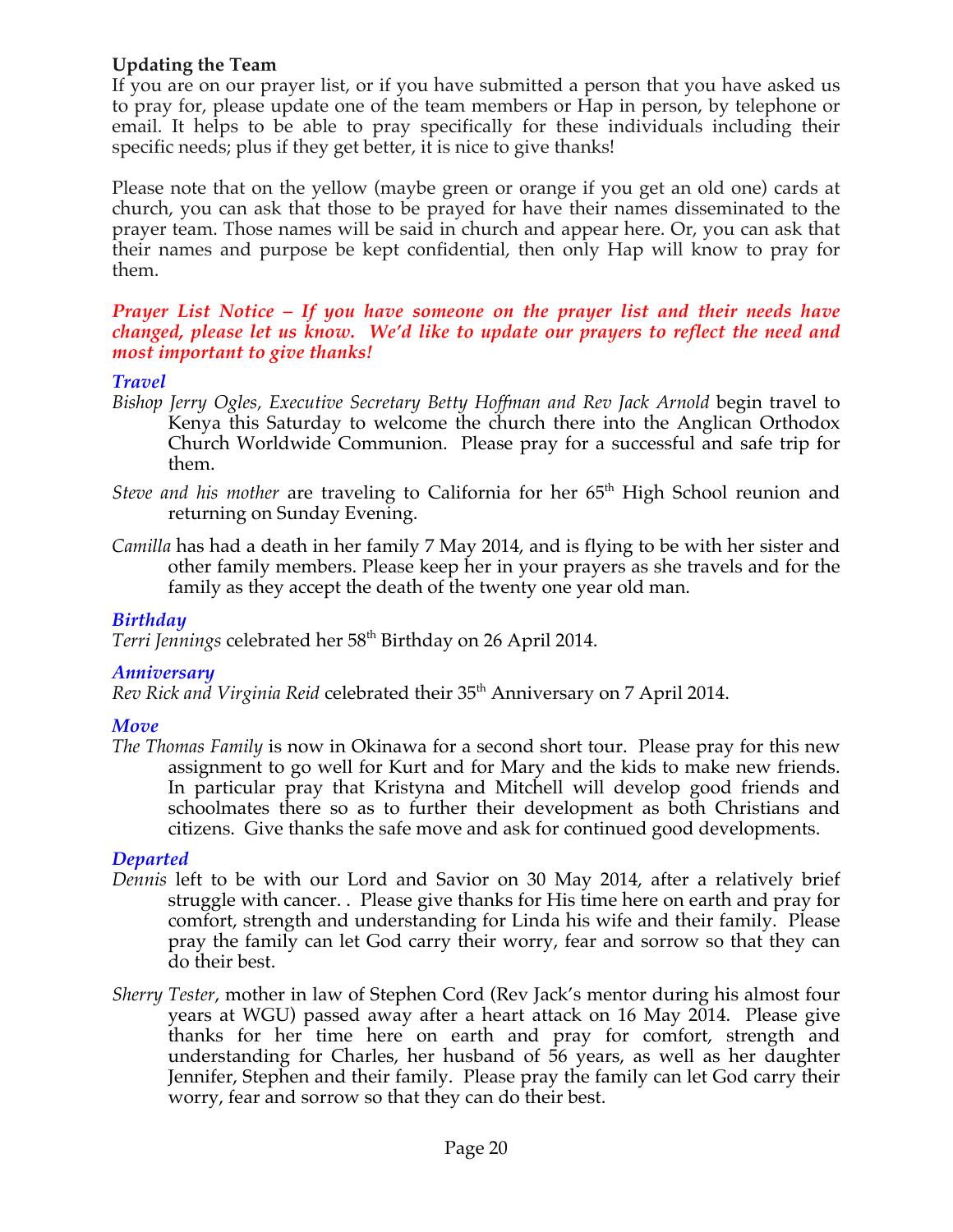- *Danahurt* passed away unexpectedly on or about 16 May 2014. Please pray for his Family and Friends as they adjust to this unexpected situation*.*
- *George Knoop,* age 78, a Missionary Aviation Fellowship member was murdered by a Haitian with a knife on 13 May 2014 while trying to help the people of Haiti. Give thanks for his time here on earth and pray for comfort for his family who remain behind. Neither freedom nor faith are free, please remember that before you turn from either.
- *Brian Smith* left for home on 21 April 2014, after a long battle with lung cancer; it cannot be said the cancer won, he is with the Lord in victory. He was able to do what he wanted and needed to do until two days before his death, for that we are all grateful. His only concern about leaving was for his wonderful wife Melany who of necessity remains behind. Please give thanks for his safe passage and pray that Mel will keep her trust in the Lord and let Him carry her worry. As a side note, today is Brian's birthday and we remember him the more.
- *Three hundred Korean high school students* perished in the sinking of Korean passenger vessel, SEWOL, on 16 April 2014. Please pray for peace of mind, soul and heart for the families of those who perished. Please give thanks for the bravery and compassion of PARK Ji Young, aged 22 years, who remained on board to help rescue as many souls as possible. She even gave a student her own life vest. Her body was later found floating in the frigid waters of the sea. Ask God to help the families deal with their grief.

#### *Nearing the end of their time here on earth*

- *Sasha* a young lady with a husband and two children has cancer for which all treatment has been tired and not been successful. Without a miracle from God she will be leaving soon. Her spirit is still strong and asks you continue to keep her in your prayers. Please pray for a miraculous remission; that her remaining time here on earth might be good, let her stay as long as is good and leave as quickly as possible thereafter. Help Sasha and her family, particularly her husband, put their trust in the Lord and let Him carry their worry. Sasha is grateful for all who pray for her and asks you continue to pray for her remaining time here on earth.
- *Alan* is a victim of metastasized colon cancer already destroying his liver. His youngest sister has put aside her hard-earned career to care for her brother in these days on earth. Please pray for him as he prepares to go home to be with his family who have gone before him. Please pray for comfort, understanding, strength and guidance for Alan and his family who will of necessity remain behind.
- *Paul* has dementia but seems do be doing well in the Nursing Home today. Pray he will eat and that his family will be together in one accord as they take care of him
- *Saundra* is in ICU with congestive heart failure after a heart operation. She is aged and frail. Saundra is near the end of her time here on earth. Please pray for comfort, understanding, strength and guidance for Saundra and her family who will of necessity remain behind. Pray for the love of God to stay foremost in their hearts.
- *Polly* is in hospice care with dementia and spinal stenosis. Please pray for her as she prepares to go home to be with her family who have gone before her. Pray for the faith of her family to build and the transition to be good.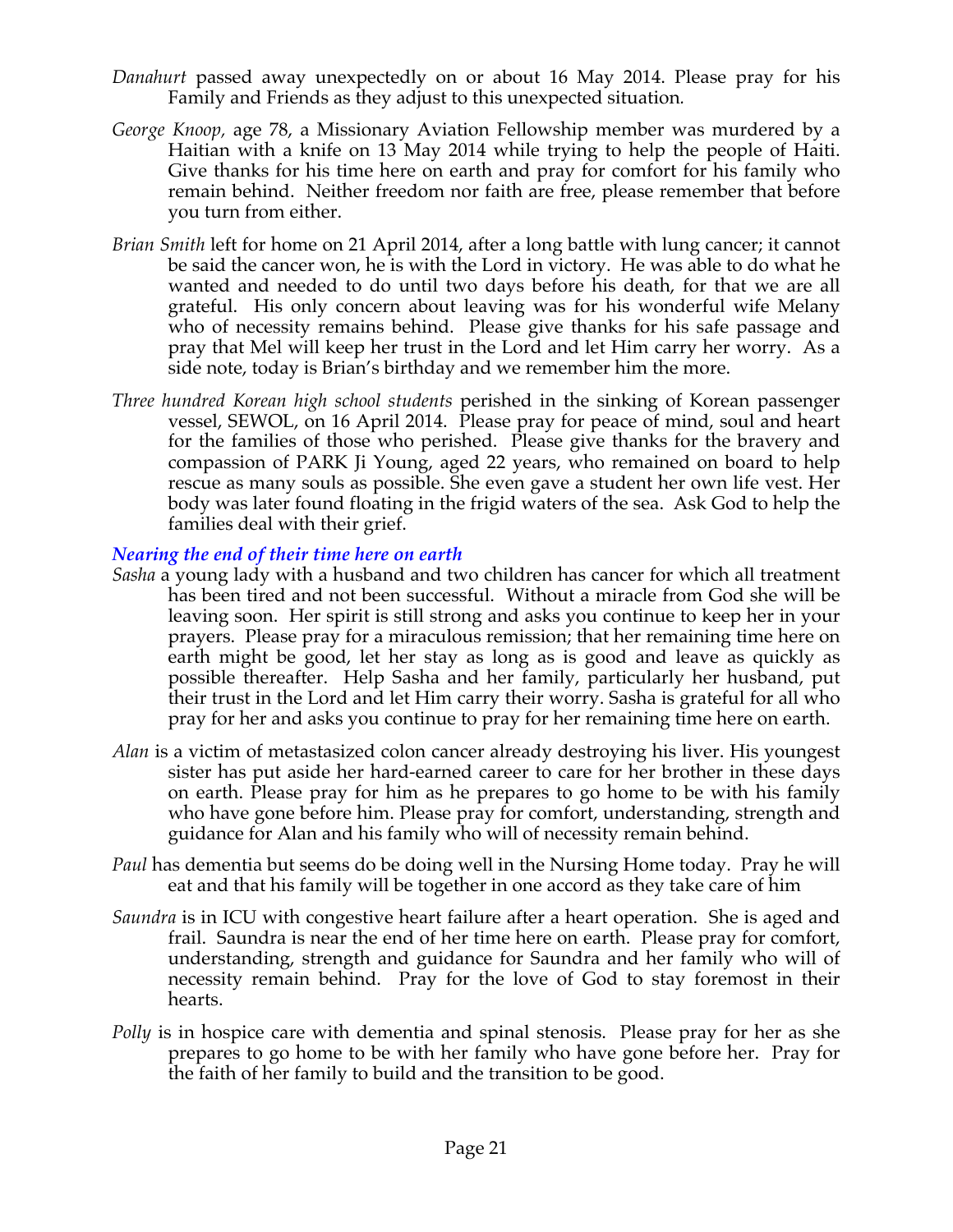### *Homebound or Infirm*

- *Lily* is the caregiver of her elderly husband *Harold*; she fell down the stairs and has a break that will take six weeks before she can be on her feet again. Please pray for rapid healing for Lily and for a plan to form that will make things tolerable for both of them.
- *Paul* has dementia but seems do be doing well in the Nursing Home today. Pray he will eat and that his family will be together in one accord as they take care of him
- *Martha and Irene* both have Alzheimer's Disease. Pray that their hearts will stay close to Jesus.
- *Walter* has many health issues and is growing weaker and weaker. Pray Walter will learn to be able to swallow correctly.
- *Joan* has had serious medical problems that have kept her confined. On 26 September 2013, she took a fall. Please pray that in the weeks ahead her health will remain stable.
- *Lou* has aspiration pneumonia. Please pray for the infection to be knocked down and for her continued recovery.
- *Norma, Sara's mother* is in a state of deteriorating health, both physically and mentally, with both dementia and Alzheimer's. She is slowly drifting away, though she still recognizes Sara and prayer gives her a sense of peace. Please pray for both Sara and her mother to put their cares and worries on God's shoulders so they can deal with the many problems involved.

*In need of a miracle or understanding of God's Plan*

- *Sarah,* wife of Rev Geordie (AOC UK), has been treating for ovarian cancer. The treatment has not worked and she has been advised her time here on earth is short. Please pray for a miraculous remission; that Sarah's remaining time here on earth might be good. Help Sarah, Geordie and their family put their trust in the Lord and let Him carry their worry.
- *Leon McKay* suffered a stroke a few weeks back that has left him unable to speak and while undergoing evaluation the doctors also found he has a very aggressive cancer. Please pray for a miraculous remission; that Leon's remaining time here on earth might be good. Help Leon and his family put their trust in the Lord and let Him carry their worry.
- *Rev. Thomas Brooks* is not improving and being kept alive by artificial machines. Please pray for a miraculous recovery and if that not be God's Will, a rapid passing to home. Help Thomas' family put their trust in the Lord and let Him carry their worry
- *Ronnie* has kidney cancer that has spread and the surgeons are very concerned. Please pray the medical team to formulate a successful treatment plan and for a miraculous remission; that Ronnie's remaining time here on earth might be good. Help Ronnie and family put their trust in the Lord and let Him carry their worry.
- *Levi* was cancer free for 4 years and just discovered he has kidney cancer. Levi has a great deal of faith and said whether he is healed or God takes him home he will be fine. Please pray for the medical team to pay attention and to their best and for a good outcome. Pray also that Levi and family will be able to put their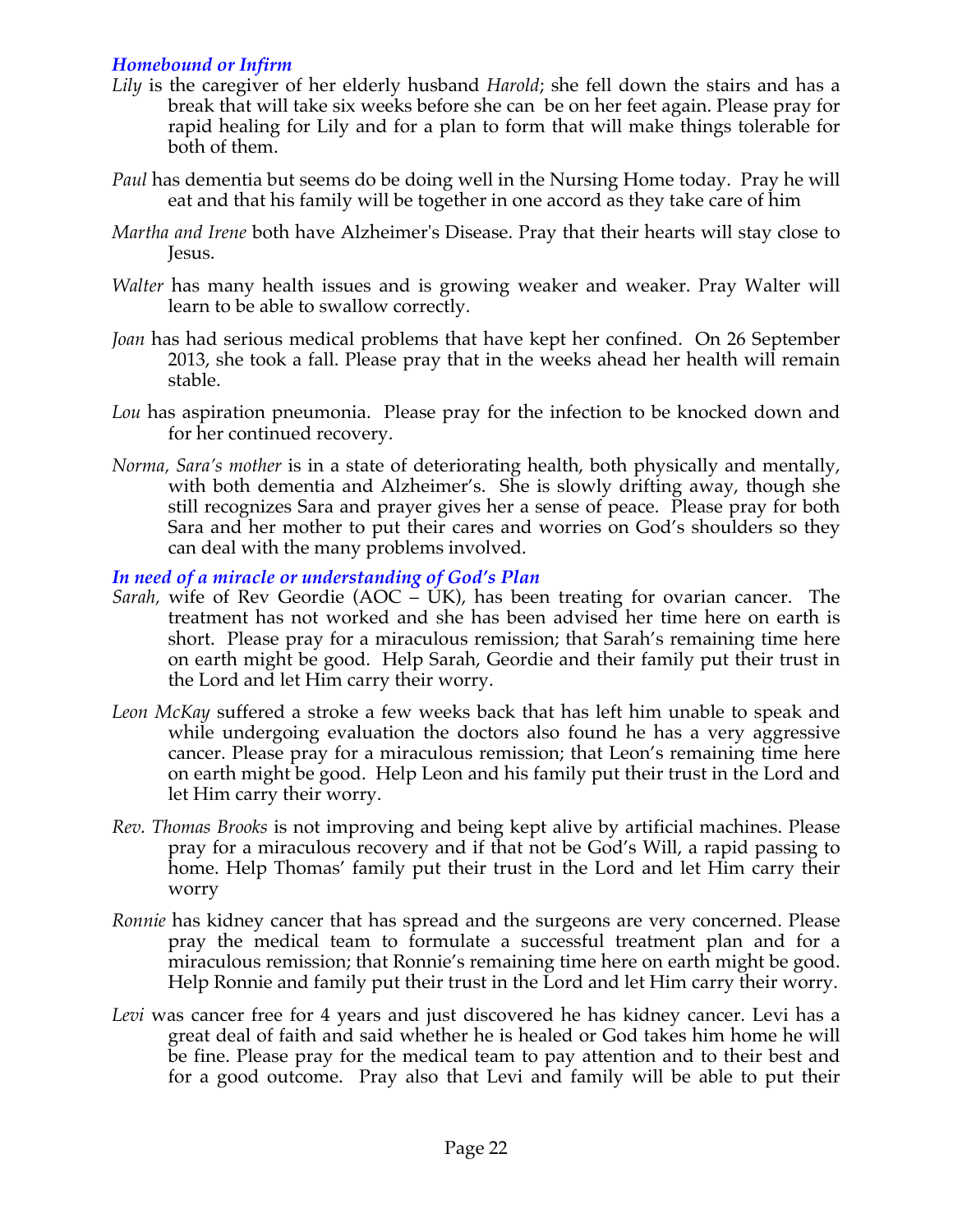worry on God's shoulders. In particular, please pray for pain relief; Levi is 22 years old.

- *Ray Daley* is a member of the Royal Canadian Legion and served his country during the Korean War era. Ray is taking chemotherapy treatments for cancer. Meanwhile his son Trevor is in the hospital in a coma and seems to have lost the will to live.
- *Pat* has been under treatment for colon cancer for sometime. He has had major complications the last few days and your prayers will be appreciated by family and friends.
- *Dorothy* had pneumonia, on checking her lungs they found tumors which permeated the lung area. Further investigation found a primary site in the colon, with the lung being secondary. It would appear there is no viable treatment at this time. Please pray for a miraculous remission; that her remaining time here on earth might be good. Help Dorothy and her family put their trust in the Lord and let Him carry their worry.
- *Scott,* one of our Lord's ministers who collapsed a week ago and is in the ICU of a Medical Center since he had a pulmonary embolism, with a concurrent infection of several bacterial agents. He has stopped breathing on several occasions, and may have undergone brain damage. He currently is on DNR. Please pray for recovery so that he will continue to do his Lord's calling*.*
- *Becky* has fourth stage metastasized lung cancer and is not doing well with chemotherapy treatments. Please pray for Becky and her husband as they are together during this difficult time in their lives.
- *Jane* has fourth stage cancer and is not doing well. Please pray for Jane and her family as they are together during this difficult time in their lives.
- *Larry Howes* suffered a fairly severe stroke. 4 December 2012, doctors replaced a valve in a shunt that had been put in about two weeks before, and Larry responded very well. He was able to go home.

Pray also for confidence in our Lord for Larry and his family. Larry needs a miracle, pray for one. Please.

- *Colleen* has been battling pancreatic cancer over the last year and it has now spread to one of her lungs. Please keep her and her family in your prayers.
- *Christine* has cancer of the colon, which spread to her liver; she is receiving chemotherapy and is having difficulty eating. Please pray for the medical team treating her to pay attention and do their very best; pray also for confidence in our Lord for Christine and her family.
- *Todd* and *Kenny* have both been fighting osteocarcinoma for over five years and have been told their time here on earth is nearing its end, absent a miracle from God. Both are ready to go home and leave the pain, but would like to stay. Please pray for them and their families.

#### *Surgery*

*Weir* is a survivor of two malignancies (prostrate and colon). Recently Weir underwent further tests and he will have to have almost all of his large intestine removed. His surgery was Friday 28 March 2014. All will appreciate your prayer.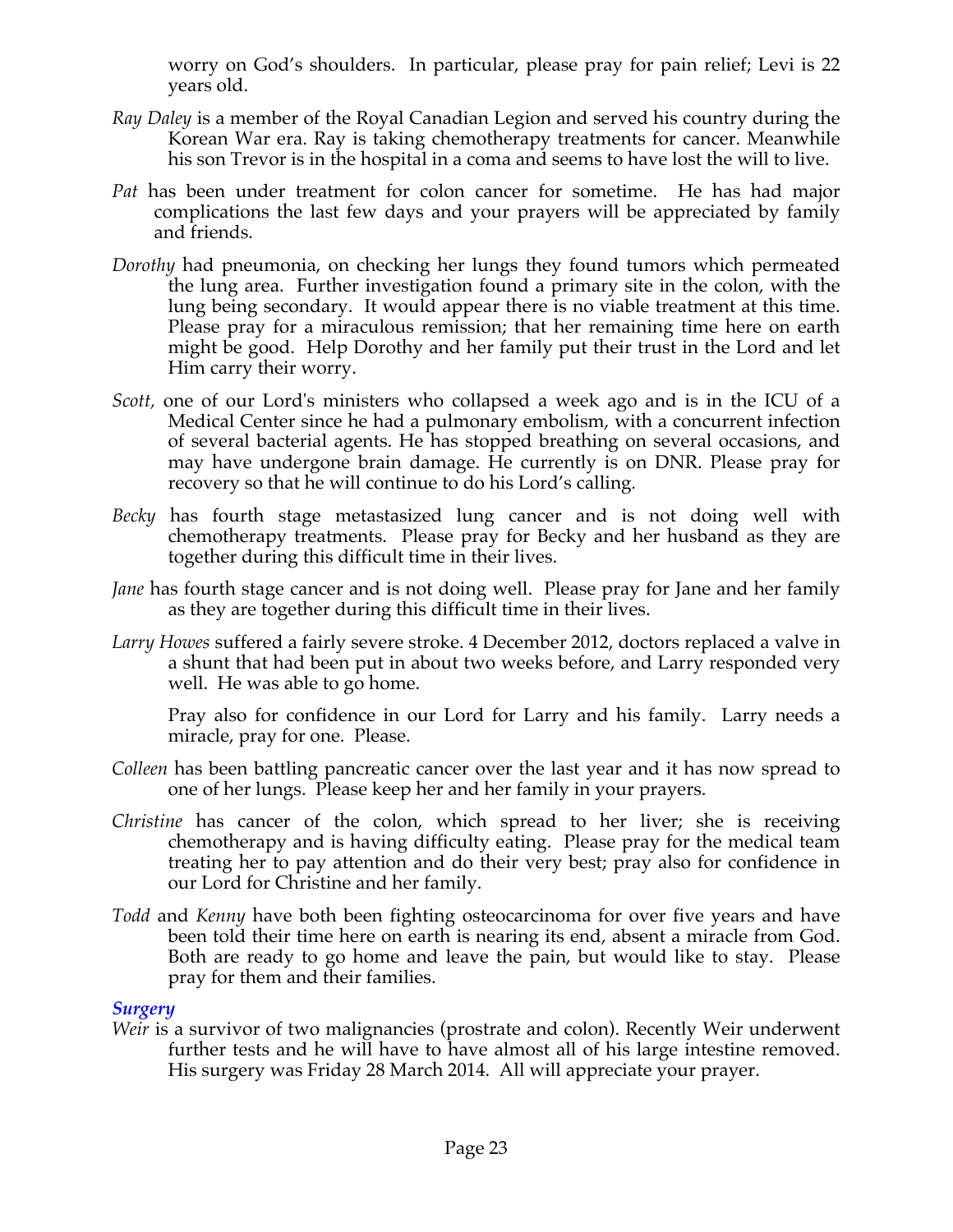- *Timothy Howes*, age 90, is expected to undergo resection surgery for a twisted bowel on 16 March 2014, due to his age and other complications this is an extremely tense surgery. Please pray for the surgical team to pay attention and to their best and for a good outcome. Pray also Timothy and his family, in particular his son Rev Ken, to put their worry on God's shoulders.
- *Melody Summers* of Gold Creek, Montana has been diagnosed with a brain tumor. She is a very special person in the Gregr family's lives. Please pray for the surgical team to pay attention and to their best and for a good outcome. Pray also Melody and her family will be able to put their worry on God's shoulders. Pray for a special miracle for her and her family.
- *Mario* has early-diagnosed prostate cancer and had surgery. Pray for complete remission and that Mario and his family will be able to put their worry on God's shoulders.
- *Dustin* who was injured in a work accident when stainless steel sheet metal fell on his right hand. His thumb was severely injured as some of the bones were crushed. Dustin will have surgery on Thursday 22 August 2013, to reconstruct and reset his thumb. They do not expect him to lose his thumb. Please pray for the surgical team to pay attention and to their best and for a good outcome. Pray also that Dustin and family will be able to put their worry on God's shoulders.
- *Eddie* has upcoming bladder surgery. Please pray for the surgical team to pay attention and to their best and for a good outcome. Pray also that Eddie and family will be able to put their worry on God's shoulders.

#### *Testing and Treatment*

- *Paul* has been in and out of the hospital for several weeks. Pray that the Doctors will find out what is wrong with him and he will be healed.
- *Dennis* had a stroke on 30 May 2014. Pray for his wife and family during this time of recovery Pray for strength, courage and understanding for Dennis and his family, most particularly his wife; as well as for God's guidance for the neurologists and other medical people treating him they might find the best course of treatment and allow Dennis to heal completely.
- *Dennis*, nephew in law of Rev Rick Reid, had a seizure at work on 28 April 2014, and is hospitalized at the Erlanger Hospital in Chattanooga, TN. A brain scan there found a what they initially thought was a tumor, but turned out to be an abnormality of the vessels of the brain. He is awake, responding to treatment and may be released soon. There is much to be done. Pray for strength, courage and understanding for Dennis and his family; as well as for God's guidance for the neurologists and other medical people treating him they might find the best course of treatment and allow Dennis to heal completely.
- *Liz Strauch* had a pineal cyst, which in the end responded well to a surgical draining last year. Since November 2013, similar symptoms have returned. A CT Scan turned up what is thought to be either a new cyst or an enlarged pineal gland. More testing, including an EEG is in the works. She can no longer work. Pray for strength, courage and understanding for Liz and her family, in particular her husband Ken and sons Caleb and Nathan; as well as for God's guidance for the medical people treating her that they might find the best course of treatment and allow Liz to heal completely.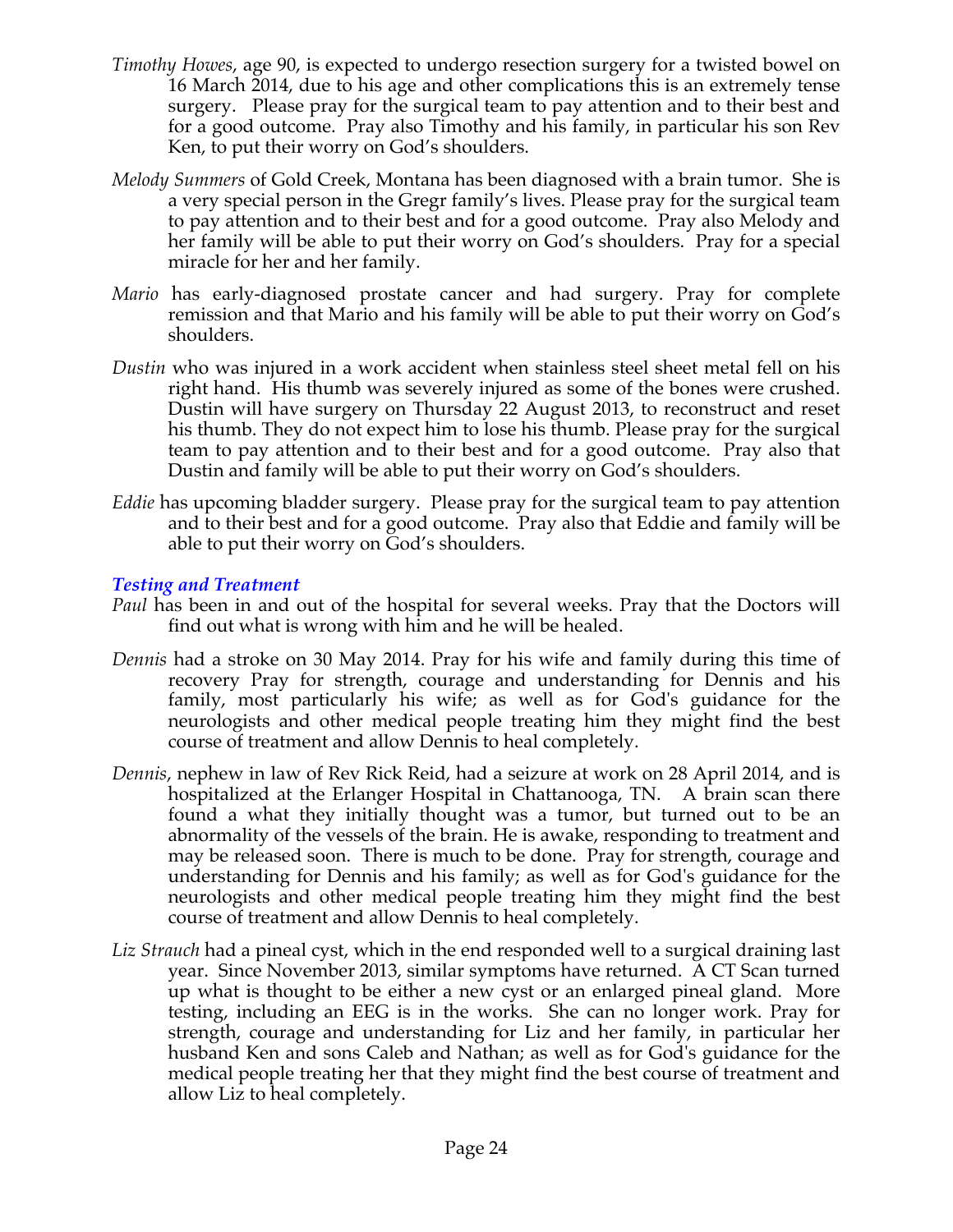- *Steve* fell from a roof Saturday, 5 April 2014. His injuries were multiple, extensive, severe, and life threatening. He is slowly making improvements. He still has a long road to travel and is still in great need of prayers. Yours are very much appreciated. Pray for strength, courage and understanding for Steve and his family; as well as for God's guidance for the medical people treating him that they might find the best course of treatment and allow Steve to heal completely.
- *Diane* was hospitalized 25 March 2014, with a serious gastrointestinal related. Pray for strength, courage and understanding for Diane and her family; as well as for God's guidance for the medical people treating her that they might find the best course of treatment and allow Diane to heal completely.
- *Faye* is in the hospital because she is weak has been receiving blood transfusions. Pray for strength, courage and understanding for Faye and her family; as well as for God's guidance for the medical people treating her that they might find the best course of treatment and allow Faye to heal completely.
- *Tom* has heart and kidney problems. Pray for strength, courage and understanding for Tom and his family; as well as for God's guidance for the medical people treating him that they might find the best course of treatment and allow Tom to heal completely.
- *Harold* has had a severe stroke. He is now home, but his family is looking for a rehabilitation facility to help him recuperate. Pray for strength, courage and understanding for Harold and his family; as well as for God's guidance for the medical people caring for him that they might find the best treatment facility to allow Harold to heal completely.
- *Nathan* has a tumor near his heart and had unsuccessful surgery. Please pray for strength, courage and understanding for Nathan and his family; as well as for God's guidance for the medical people treating him that they might find the best course of treatment.
- *Joe* has had a preliminary ALS diagnosis. Pray the final diagnosis will something that will allow him to continue taking care of his devoted young family. Pray for strength, courage and understanding for Joe and his family; as well as for God's guidance for the medical people treating him that they might find the best course of treatment.
- *Mark* had swelling and fluid buildup in his lungs. It appears things may be getting under control. He needs to use a Bi-Pap mask to breathe until his lungs clear and he hates it. Pray that he will be able to adapt so his lungs can clear. Please pray for peace of mind and trust in the Lord for Mark, as well as for his family, and for God's guidance for the medical people treating him that they might find the best course of treatment.
- *Preston* is reacting poorly to recent neck surgery and now has problems with his liver count; Physicians feel that dialysis will help. There may be a blockage in the bowel and an operation might be necessary. Please pray for the medical team to pay attention and to their best to determine how to help Preston and for a good outcome. Pray also that Preston and family will be able to put their worry on God's shoulders while Preston does his best to facilitate a return to good health.
- *Marianne* is hospitalized with a perforated colon. Please pray for peace of mind and trust in the Lord for Marianne, as well as for her family, and for God's guidance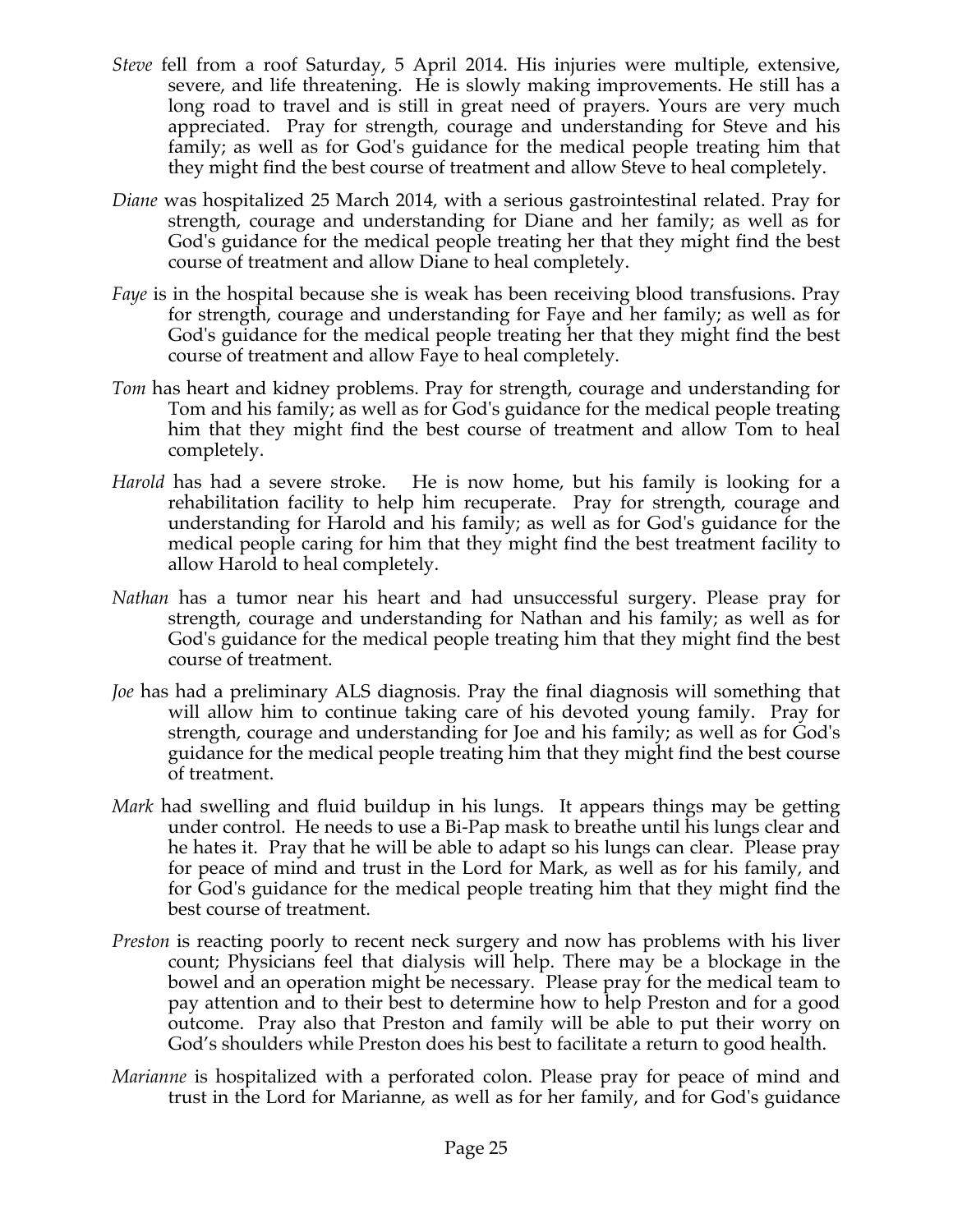for the medical people treating her that they might find the best course of treatment.

- *Erica* has a non-malignant Brain Tumor which cannot be surgically removed due to the size and location. They are going to attempt chemotherapy. Please pray for peace of mind and trust in the Lord for Erica, as well as for her family, and for God's guidance for the medical people treating her that they might find the best course of treatment.
- *Brenda* is in the hospital because of bleeding on her brain. Please pray for peace of mind and trust in the Lord for Brenda, as well as for her family, and for God's guidance for the medical people treating her that they might find the best course of treatment.
- *Mackenzie* is a young girl with leukemia. Please pray for peace of mind and trust in the Lord for Mackenzie, as well as for her family, and for God's guidance for the medical people treating her that they might find the best course of treatment.
- *Mack* has had diabetes most of his adult life. Circulation in his legs is very bad and doctors are considering amputation. Please pray his medication will help and he will not face amputation. Please pray for peace of mind and trust in the Lord for Mack and for God's guidance for the medical people treating him that they might find the best course of treatment.
- *Michael* has been diagnosed with lung cancer recently after making it through gastro intestinal cancer last year. Please pray for peace of mind and trust in the Lord for Michael and his wife Gayle; as well as for God's guidance for the medical people treating him that they might find the best course of treatment.
- *Ken Strauch* has been tired and is anemic, he had a colonoscopy which found a pair of polyps which were removed and are being tested. Just for good measure they found he has a hiatal hernia with ulcers, basically part of his stomach is pushed up into his esophagus and is bleeding from there. Sounds there may be surgery involved. Please pray for peace of mind and trust in the Lord for Ken and for God's guidance for the medical people treating him that they might find the best course of treatment.
- *Adriano* is in the hospital due to high sugar and high blood pressure. He is very weak and will appreciate your prayers.
- *Heather* recently found out she has cancer. Please pray for peace of mind for her and for the medical team treating her will be guided to the right solution.
- *Jim* has had an aneurism and blood clots. Pray that healing will come.
- *Georgia* has liver and pancreatic cancer. The doctors are evaluating whether to do surgery and how to tackle the disease. Georgia is a faithful Christian and she will appreciate your prayers. Pray for God's guidance for the medical people treating her that they might find out the source of the problem and best course of treatment. Pray also for peace of mind and trust in God for Georgia and her family.
- *Lana's* doctor found something on her lymph nodes and ovaries. Pray for God's guidance for the medical people treating her that they might find out the source of the problem and best course of treatment. Pray also for peace of mind and trust in God for Lana and her family.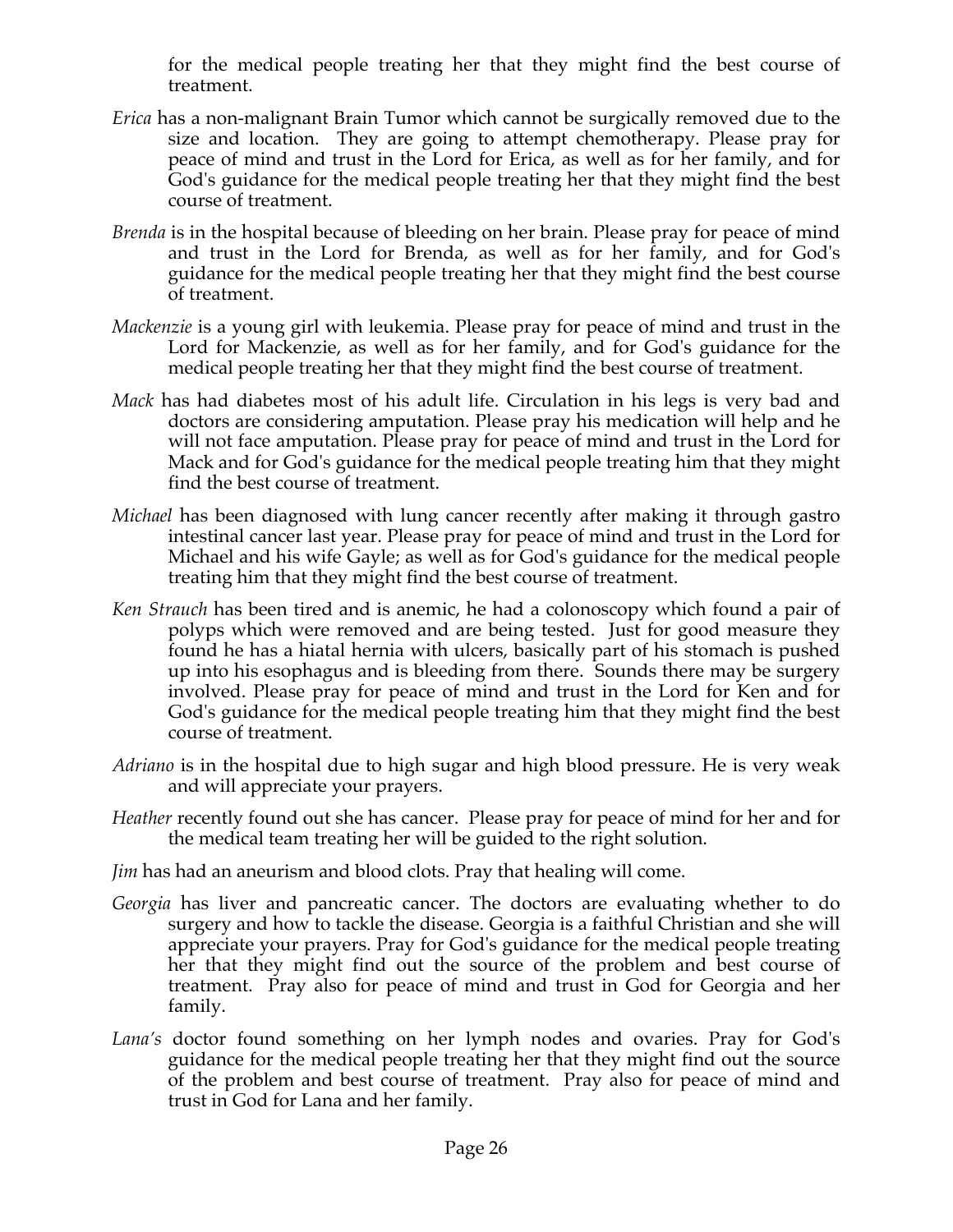### *Healing*

*Jere Wolf* (Melanie Zimmer's dad) is back in the hospital with a parotid gland swelling apparently due to an infection, he cannot swallow at all. He also has kidney problems, perhaps partly due to Congestive Heart Failure and a blocked aortic valve and partly due to only having one kidney. He is having a dialysis shunt placed on Sunday 8 June 2014. Please pray that goes well and the dialysis helps.

Please pray for Jere and his family, in particular his wife Doreen and daughters Cindy and Molly (or Melanie) to keep their faith strong in the Lord, as well as for guidance for the medical team treating him, as well as a strong recovery for Jere so that he and his family can enjoy his time here on earth.

- *Meg* recently found out she had heart problems causing low blood oxygen levels, loss of focus resulting in an emergency room crisis. As a result of the symptoms she made errors on the job that caused her to lose her job. She is grateful for the excellent medical care she has received and optimistic, feeling with God's intervention in her life her health may be reversed and a new job will become available.
- *Barbara* has serious problems with her Sciatic Nerve. Please pray for guidance for those treating her, for relief of the severe pain, for trust in our Lord for Barbara and her family, for healing.
- *Donald* is in the hospital and had his leg amputated on 14 April 2014. Pray he will adjust and healing will begin.
- *Dallmus* has lost 40 to 50 percent of his sight. Pray he will learn to cope with the situation and that he will trust in God to heal as He will.
- *Lucius Dabney* (father of Rev Bryan Dabney) is now at home recovering from an infection. Please pray for a complete healing of the infection and return to health.
- *David* has many concussions and unable to go to school, read books, watch TV and has headaches and migraines. He has trouble sleeping and his family will appreciate your prayers for this 10 year old young man.
- *Barbara Apple* fell the week of 11 January 2014, in her home, breaking her right humerus (the large upper arm bone) in a spiral fracture, which cannot be set. Movement is very painful and due to a total lack of energy, she is more or less bedridden. Healing does not seem to be going well at this point. Pray for inspiration for those caring for her that they might find the appropriate treatment. Please pray for Barbara to put her trust in the Lord, look to Him for strength and for her to gain energy so she does not lose the mobility she has; pray for a full and rapid recovery. Please pray also for her husband Bob who is taking care of her that he might be comforted and strengthened in this time of stress.
- *Gladys* has breast cancer and has had a lumpectomy. She needs to take a year off of her work to have chemo treatments.
- *Alwin Jack* has had a stroke and recently has had a relapse. Please pray for those who treat Alwin that they might chose the best possible treatment and pray for peace of mind for Alwin during the recovery phase.
- *Sylvia Lee,* Sandra Lee's mother, had been suffering from undiagnosed kidney failure;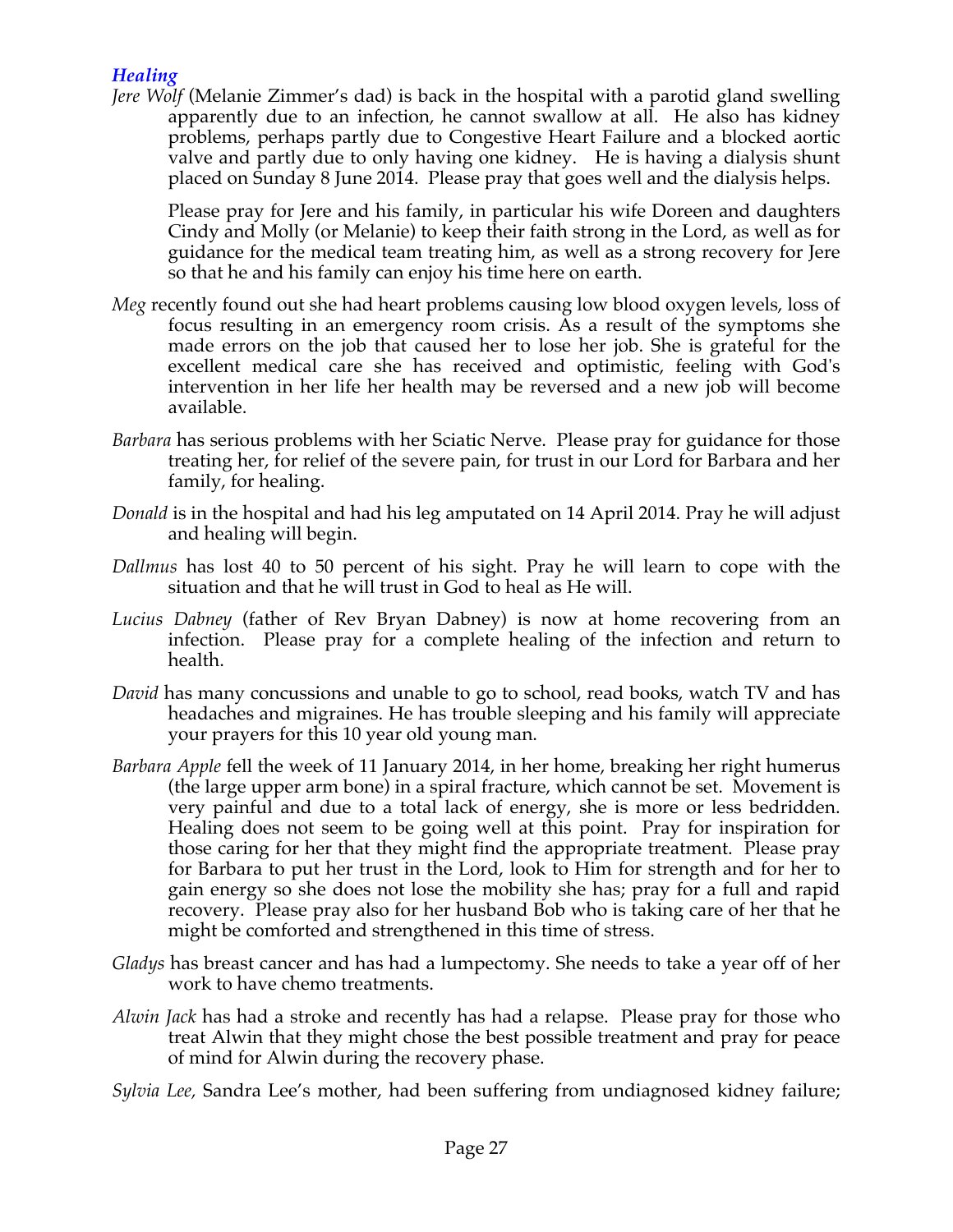doctors finally figured out what the problem was and offered her "hospice care", a second opinion suggested dialysis. She is now on dialysis. Please pray for strength and vitality to return to her and for peace of mind for Sylvia and her family, as well as their continued faith and in God as the Great Physician. They pray for help to listen to God's voice and guidance through this journey together.

- *Carolyn* has Multiple Sclerosis with complications. Pray Carolyn and her children will be close to our Lord Jesus Christ as they and family members help to ease the problems.
- *Jeong* was in an auto accident and sustained a serious back injury. Please pray for a full and rapid recovery.
- *Dale* was hospitalized Sunday 25 August 2013, after a heart attack. Please pray for guidance for the medical team treating him and for peace of mind for Dale and his family.
- *Gil Garcia* developed a bed sore which precludes sitting and is now confined to his bed. Gil has very smooth and delicate skin, please pray for a rapid healing of the sore so he can get out of bed and move around in his chair. Gil spent almost a year in the hospital the last time this happened. His faith and his attitude are almost beyond belief, he is an example to us all. But, we pray this time he will heal quickly. Pray also for his lovely wife Mary who takes care of him. Pray for both of them also for strength to deal with the loss of their son Bernie.
- *Bill* had malignant growth removed from a lip last month and seems to be experiencing a re-growth of the cancer. He asks your prayer for the medical team treating him and for peace of mind for himself.
- *Hank* has osteoporosis, which has caused him a great deal of pain and inconvenience in the past few years. Pray for his healing and that his medical bills will be met.
- *Evelyn is* an elderly woman who has had problems with her eyes and is now blind. It appears some sight will return shortly, pray for that to happen!
- *Joanne* has begun kidney dialysis as a result of kidney failure due to extensive chemotherapy. Additionally she cares for an adopted drug addicted baby who is now nine years old. Please pray for her to keep her faith, to let the Lord carry her worry and concern and to give her strength. Pray also for those treating her that they might pay attention and do their best.
- *Mr. N. Anand* is in the hospital and is seriously ill. He is being encouraged to pray for repentance of his sins and to depend upon our dependable God for a cure and recovery of his health. Pray that he will be a strong witness for Christ.
- *Jacob* has been going through some dental procedures and has some pain and aggravation with the numbness. Please pray for comfort and strength for him, as well as for guidance for the medical team treating him that they might pay attention and do their best.
- *Jean* fell and broke her ankle in three places. She will be in the hospital for rehabilitation for the next 6 weeks. Please pray for comfort and strength for her, as well as for guidance for the medical team treating her that they might pay attention and do their best.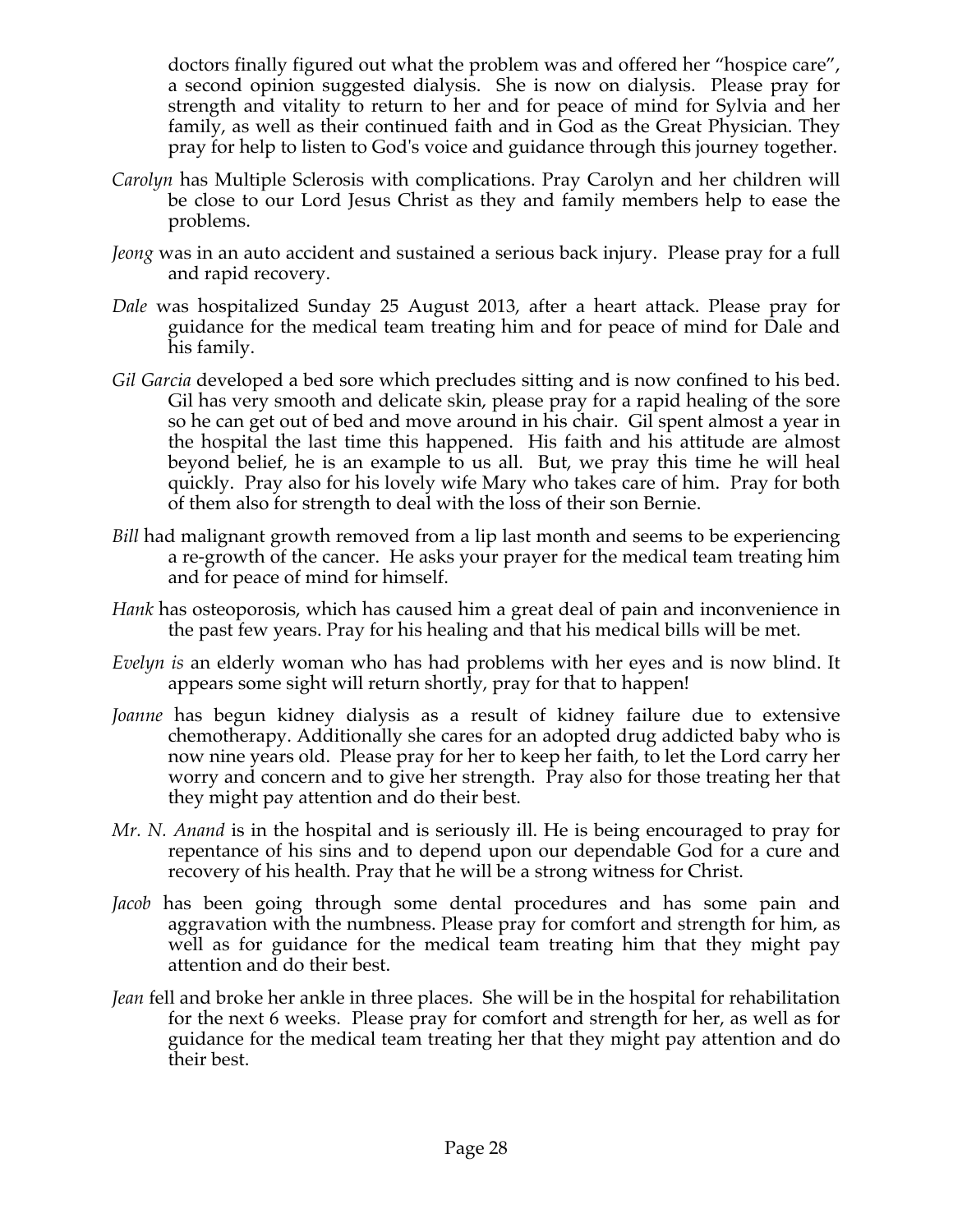- *Bud and his wife* for their continued welfare and enthusiasm. Bud has been advised of an aneurism in his heart of a size not mandating immediate surgery. This comes at a time when he has sole care of his wife who recently broke two vertebrae and thereafter sustained pneumonia.
- *Virginia* has Sinus and Allergy problems giving her severe problems. Pray that the Doctor will discover why it continues and find a cure.
- *Steve Thornell* had a brain aneurysm, which was found before it burst. He is home from the hospital and working hard on recovery. He lacks energy from seven days in the hospital. His doctor told him he has to make serious life changes. One of the two main arteries in the back of the head is now completely closed. He must take blood thinners, he has thick blood and recent chemotherapy made it worse. Steve has always operated at 110 percent, he needs help to slow down. Please pray for trust in the Lord and a full and rapid recovery. Pray for peace of mind for Steve and his family.
- *Arlen* is receiving treatment for lung cancer and recently experienced a ruptured colon during treatment. She is alone in Oregon but does have a friend who has traveled a great distance to be at her side. Please pray for guidance for the medical team treating her and for strength and trust for Arlen.
- *Oscar* discovered some time ago he had blood clots in his leg and lung. He has been treated for them and has not been cured. He now will be facing surgery. Please keep him in your prayers.
- *Angela* had an ischemic stroke (clot). Please pray for guidance for the medical team treating her and for strength and trust for Angela. Please pray also that she and her family might put their worries on our Lord's back so she can work hard towards recovery.
- *Nora* had a stroke mid February 2013. Please pray for guidance for the medical team treating her and for strength and trust for Nora. Please pray also that she and her family might put their worries on our Lord's back so she can work hard towards recovery.
- *Linda* has been hospitalized for several days with a gastrointestinal problem. Please pray for guidance for the medical team treating her and for strength and trust for Linda.
- *Dester* is suffering from unknown skin and diseases. Please guide the medical team treating him to find out what the problem is and cure it. Pray also for Dester to trust in the Lord.
- *Lee* has Arterial Fibrillation; the medical people are not sure how to help her. Please pray for guidance for the team treating her and for Lee and her family to make the right decisions regarding treatment..
- *Nell* recently adopted two children and has just been diagnosed with multiple myeloma.
- *Mary Lou* has been suffering with seizures. She was in the hospital with a 24 hour monitor and is being sent home from the hospital with two medications and orders to return in 2 months for another MRI to review whatever is going on in her brain. Please pray for guidance for the medical people treating her, as well as peace of mind and trust in God for her and her family.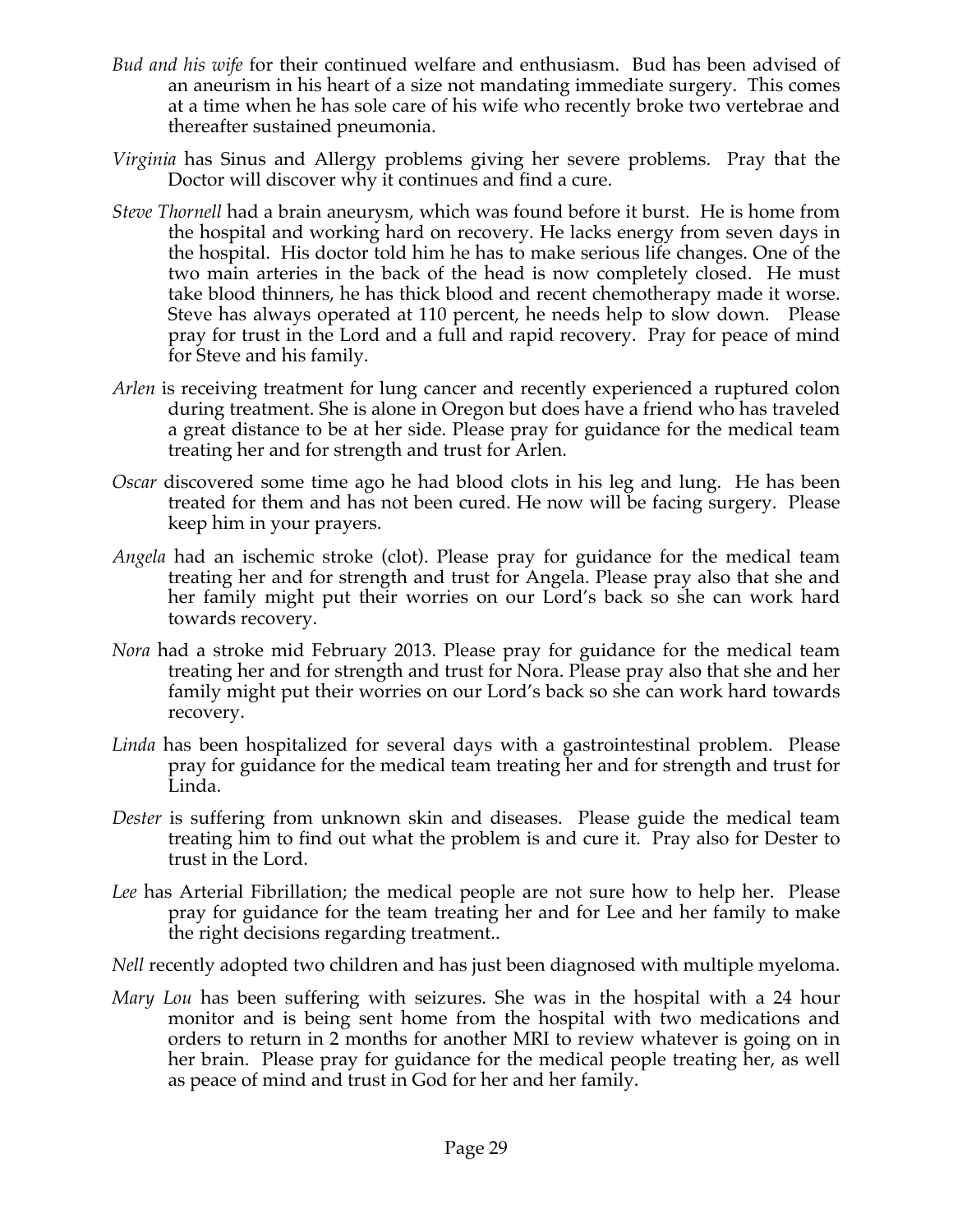- *Kathleen* has spent the last two weeks in the hospital. She has been diagnosed with colitis, shingles and possibly colon cancer. Pray she will be comfortable and begin to heal.
- *Rachel* has Mitochondrial Myopathy. This is a hereditary disease of the muscles and they do not have a cure for it. Part of her pain is her family does not believe she is indeed ill, as she appears to be just fine. Please pray her family will learn the truth and be supportive of her; pray also the medical people treating her will find the right measures to minimize the disease. Most particularly pray for Rachel's trust in God.
- *Nicolas* is in the hospital with serious symptoms of a heart disorder. Please pray for peace of mind for him and guidance for the medical team looking for the cause and cure.
- *Mrs. Baek* an elderly women fell and injured her spine. Doctors cannot repair the spinal injury due to her age. She fell again the morning of 12 December 2012, breaking her collar bone which is also untreatable. Mrs. Baek is in severe pain and will appreciate your prayers.
- *Juanita* is a young girl who was in a coma because of a blood disease. She has not come out and is gaining strength. They are awaiting results from blood samples. Her family thanks you for your prayers and asks that you continue.
- *Barbara* had an accident while cooking and the pressure cooker blew up in her face, causing second and third degree burns over her face and upper body. Because of this she has incurred kidney problems and may need a transplant.
- *George* had foot surgery. Please give thanks for the surgery and pray for a full and rapid recovery.
- *Nellie* is in the emergency room of a hospital in a great deal of pain. Please pray for peace of mind for her and guidance for the medical team looking for the cause and cure.
- *Lauralee Meade* underwent a lumpectomy on Friday after Thanksgiving. A further anomaly has been discovered and she had additional preventative radiation treatment. Please pray for a complete remission of the cancer. Pray also Lauralee will maintain her great attitude and trust in God.
- *Kevin Gerhart* discovered cancer on his neck. He underwent radiation and chemotherapy. Please pray for the medical team treating Kevin that they might pay attention, do their very best and find the source; that the treatment might be successful and he might live a long and healthy life to His honor and glory. Pray also for trust in God and peace of mind for Kevin, his wife and family.
- *Bill, Sara's husband,* had a third abdominal surgery on 22 November 2011, to remove a tumor. Bill is doing better keeping the doctor's instructions, for which we are all grateful, including taking chemotherapy once a day for one more year. He has decreased the consumption of alcohol and eating at least mostly properly. Please pray for help for him to continue do all this. Please pray also that Bill might turn his heart outward to help those around him, as well as live a long and healthy life to the honor and glory of God. Pray also for peace of mind for Bill and his wife Sara.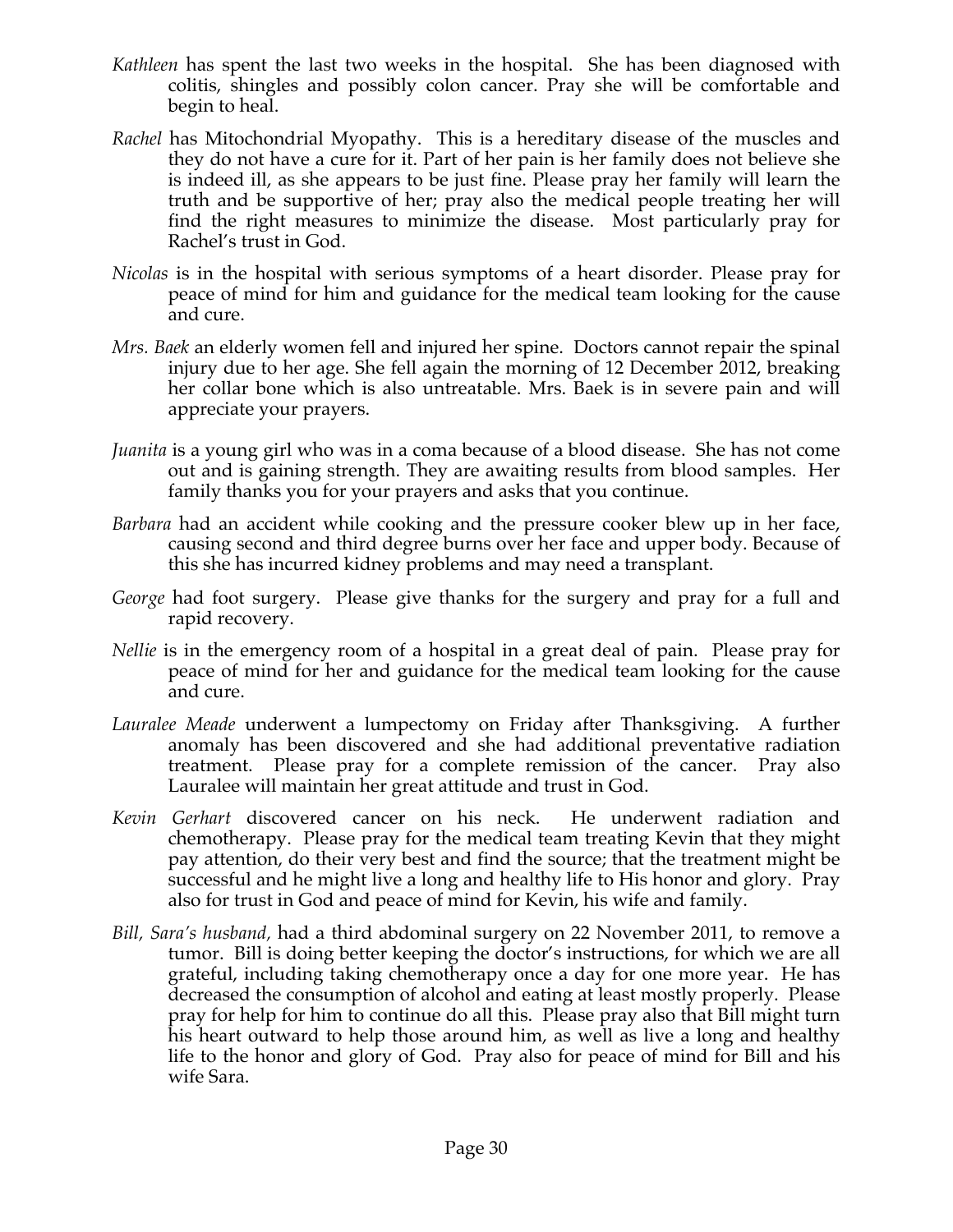- *Kay Denton* (Mrs. Kay) has had a chest infection, perhaps viral, but seems to be getting better. She actually sent an iMessage last week, but did not hang around for a response a minute later! Please pray for continued peace of mind for Mrs. Kay and her family. Give thanks for her trust in the Lord and her positive attitude.
- *Matt Alcantara*, age 16, came back with ZERO SCANS again in December 2013! Matt has Osteosarcoma (bone cancer), a very rare and often lethal form of cancer with limited treatment options. This is a disease that is about 90 percent fatal in a couple of years. He has no hip joint on one side, but he walks and swims! Courage? Guts? You bet! Please also give thanks for the great faith of Matt and his entire family. Their faith and trust is a wonderful example for each and every one of us. But, now is not the time to stop praying. Actually, it never is the time to stop praying!
- *Judith Clingwall*, is afflicted with Multiple Sclerosis (MS). She is currently in Laurel Place, an extended care facility in Surrey, British Columbia. Judith's condition has worsened recently. Please pray for her to take an active part in her own life, for her strength, peace of mind, trust in God and remission of the disease so she might return home to her family. Pray also for strength for her husband Martin as he deals with all the problems and stress of Judith's situation.
- *Vince (age 15),* reoccurrence of Osteosarcoma, recent testing found a nickel sized tumor in his lungs. The doctors are consulting with a specialist in Houston. Please pray for guidance for the medical team and for peace of mind for Vince and his family.

### *Thanksgiving and Continued Healing*

- *Mary Thornell* had surgery on 30 October 2013, at the Riverside Community Hospital to remove a huge mass along with about  $\frac{1}{2}$  her colon and part of her lower bowel. Mary finishes chemotherapy 17 June 2014. Tests the week of 2 June 2014 showed totally clear scans. For now, treatment is done after the last chemotherapy session. Please give thanks for the great result and also for the strength, guidance and peace of mind our Lord gave Mary and her husband Jim, as well as daughter Janice and son Jimmy, she underwent treatment. Please pray she will stay free of the cancer in the future.
- *Eli* a two month baby is back home after going to the ER the night of 28 May 2014, not able to breathe. Please give thanks for her recovery and pray for strength, courage and understanding for Eli's family; as well as for God's guidance for the neurologists and other medical people treating Eli they might find the best course of treatment and allow Eli to heal completely, as well as for strength and understanding for the parents.
- *Jim* has been hospitalized and had several operations for cancer the last few years. The physicians discovered a number of spots; but his exam was better than expectedprayer changes things and he thanks you for your prayers. Please continue him in prayer for he will have another scan in April.
- *Al* had an abscess found on his liver for which he was hospitalized, it turned out to be benign and will not require surgery, he has been released from the hospital. Please give thanks for this good result and pray for continued healing.
- *Elma* is suffering from cancer. She was taken home from the hospital on the advice of her Doctor. We were asked to pray that Elma's remaining time here on earth might be good and that Elma and family might put their trust in the Lord and let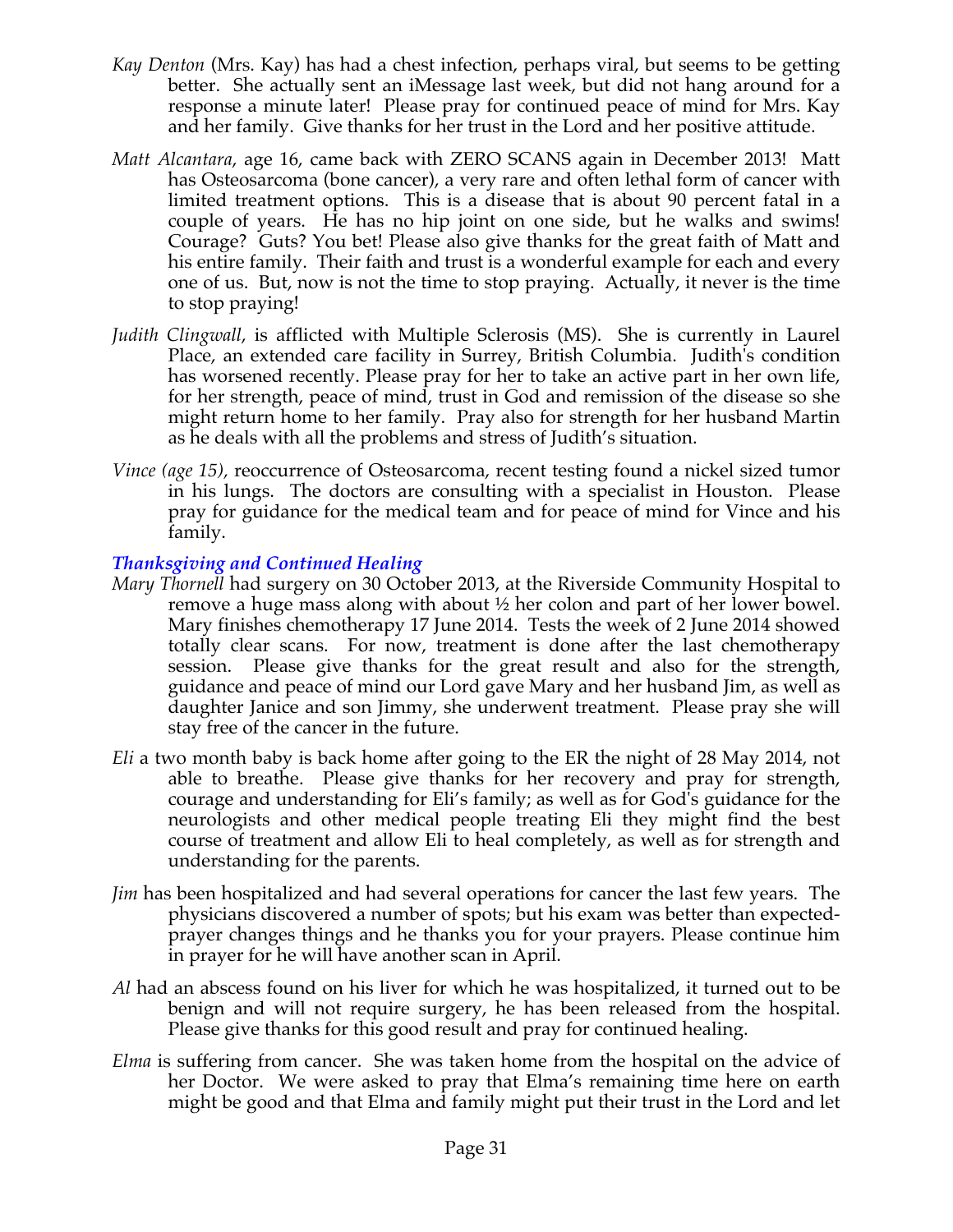Him carry their worry. Since then, Elma's Bishop told us a great Miracle of the Lord is working over Elma. Doctors sent her home to die, but now she seems to be doing all right. On behalf of her, thank you for all of your prayers. Please continue praying for her complete healing.

- *Ian Allen* had back surgery on 5 February 2014, which went very very well. He is home and pain free. There is a recovery process head, but he has his daughter with him for the next week to help with that. Please give thanks for the surgical team paying close attention, doing their very best and for a good outcome. Pray for peace of mind for Ian and his family as healing continues.
- *Erica* had surgery on 7 January 2014, for a non-malignant brain tumor. They got most, but not all of the tumor, things seem good for now. Please give thanks for the surgical team doing their very best and for a good outcome. Pray for peace of mind for Erica's family as healing and treatment continues.
- *Jim Curl* had a stroke November 2013; he has recovered pretty well, but still has memory issues. Jim asks that you give thanks for his great recovery and pray that his memory will continue to improve.
- Please join together in thanking the Lord for strengthening *Christopher*, a young man with psychological problems who departed meds to a bad effect, for his maintaining healthy discipline the last six months, and join together in praying that he continue to be infused with strength and rationality.
- *Pat* underwent successful major heart surgery on 25 September 2013. Please give thanks for the successful outcome and pray for continued healing and a complete recovery for Pat.
- *Dennis* has heart problems; now the medical people treating him discovered a large mass on his liver which turned out to be a cyst! Please give thanks for this great development and pray for peace of mind and trust in the Lord for Dennis and for God's guidance for the medical people treating him that the contemplated surgery might go well.
- *Dwight* had major oral surgery, for which he gives thanks. He is recovering slowly and asks your prayers to speed the process.
- *Mike* was very ill in hospital. He is doing much better now and his family asks you to give thanks for the miraculous recovery. Mike is a veteran who has served his country when she called. Please pray he will open his heart to God so He can make Mike's crooked road straight and pull him towards the summit rather than to the pit.
- *Dick*'s left arm was amputated after treating for Merkel Cell carcinoma over a year. He is now believed to be cancer free and is waiting to be fitted with an artificial arm. Please join Dick and his family in giving thanks to Our Lord Jesus Christ for his recovery as well as for their trust in God.
- *Traci* had surgery colon cancer on 27 December 2012. The surgery went very well and she appears to be cancer free. But, she had a pulmonary embolism and another clot in the artery to the spleen which will keep her in the hospital for at least several days. Traci is beginning to be weary of her medical situation. Please pray that she will not become despondent. Pray that she will open her heart to God's Grace that He might enter in to her heart and strengthen her.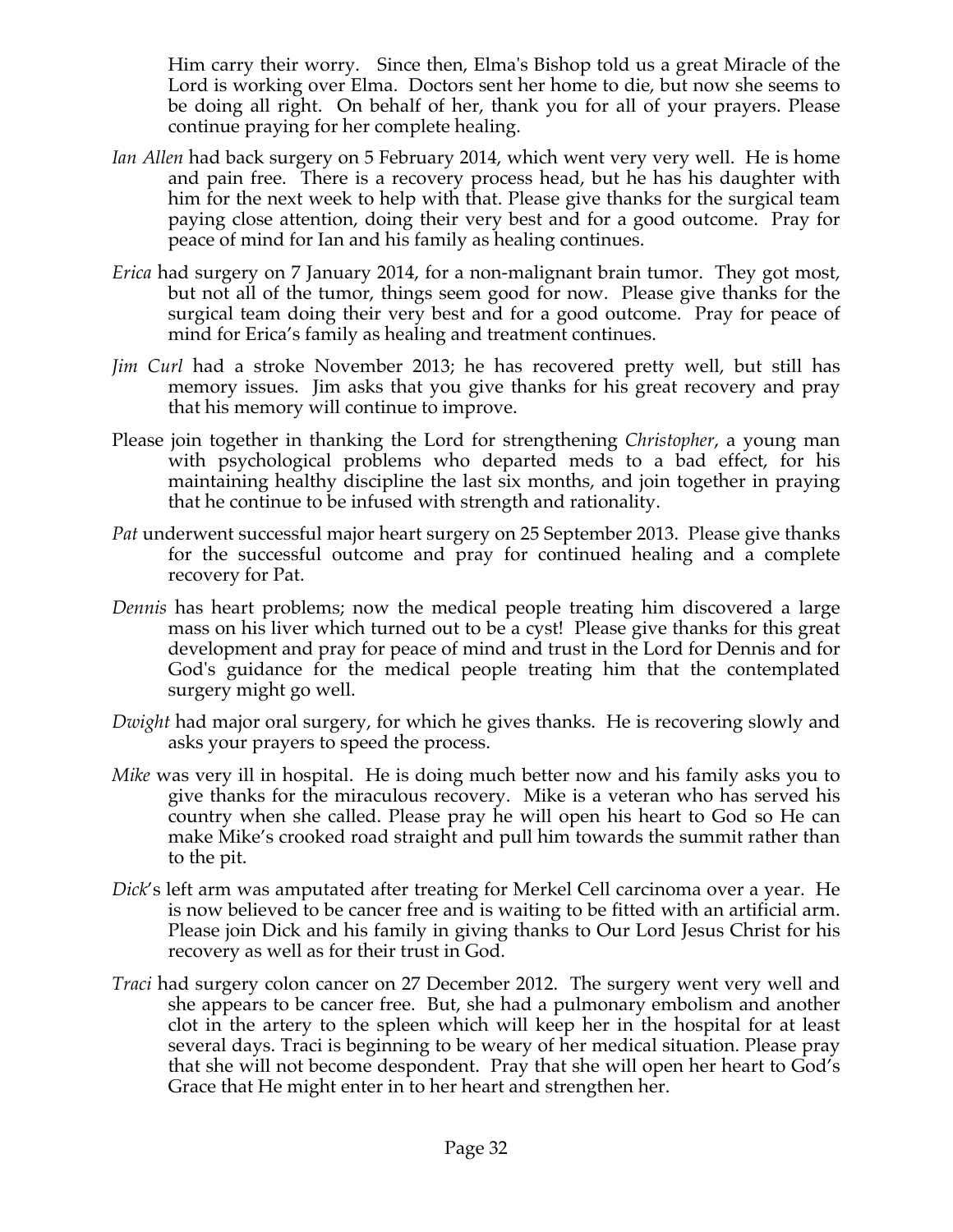- *Bob Smouse* had shoulder surgery on 28 November 2012. While the surgery went well, he is still in pain and would also appreciate prayers for continued healing and the pain to subside. He promises to work very hard on recovery therapy.
- *Carol Stone*, the sweet wife of Mike Stone, recovered far better than expected from a severe brain bleed, but fell recently and broke her hip. She still requires 24 hour care, which Mike provides with little help

Please pray for peace of mind and trust in God for Mike, guidance for the medical team treating Carol and strength for Carol as well as faith and trust. No one can ever understand the why of these things here on earth. Sara who passed this request on asks that you pray in both faith and hope.

#### *Business*

*Mark's* business is in difficulty. He works in a shrinking field, of which he is one of the country's true masters, but there is little work available. He asks that you pray that he can find a way to survive in his industry, which he loves and needs his talents. Pray he can find new sources of business and new ways of doing things, perhaps someone to partner with to better use his talents. Pray also for those who work for and with him that they might do their best to help.

#### *Financial Guidance and Employment*

- *Charlie* is in need of both financial guidance and employment. Charlie feels that he has no skills, which is clearly incorrect, but nonetheless he feels that way. While on the one hand, he knows that is not right, on the other hand, he cannot shake that belief. Ask that God send the Holy Ghost into his heart for guidance. In addition, Charlie needs God's guidance as to how to handle his life from this point forward. After many years in the aerospace industry, he is looking for a place to employ his talents to the mutual benefit of a company. He asks that you pray for God to guide him to a new place to allow him to gain an even financial keel.
- *Tracey* is out of employment and has not received her unemployment compensation or found a new position; please pray these problems will be resolved.
- *Carmine* is looking for employment. Pray God will guide her and she will accept his guidance; something she has not always done, so your prayers will be especially appreciated.
- *Chris* and several others at his firm were let go after many years of faithful service. Please pray that they might find a company that can use their considerable skills and dedication to their mutual benefit. Pray also for those who remain behind that they might find peace in the confusion caused by the departures.
- *Doug* recently became unemployed from his job of 18 years. He has been applying for jobs, but unable to get one at this time. His wife is working; this is not enough for the family. Please pray he will find employment with a firm that will be able to use his considerable skill and hard work to benefit both the firm and the family.
- *Catherine and Lewis* are at a low ebb due to a struggle for employment. Your fervent prayers will be appreciated.
- *Lori* is considering a potential change in her employment. Please pray for God's guidance in considering all aspect of her potential work.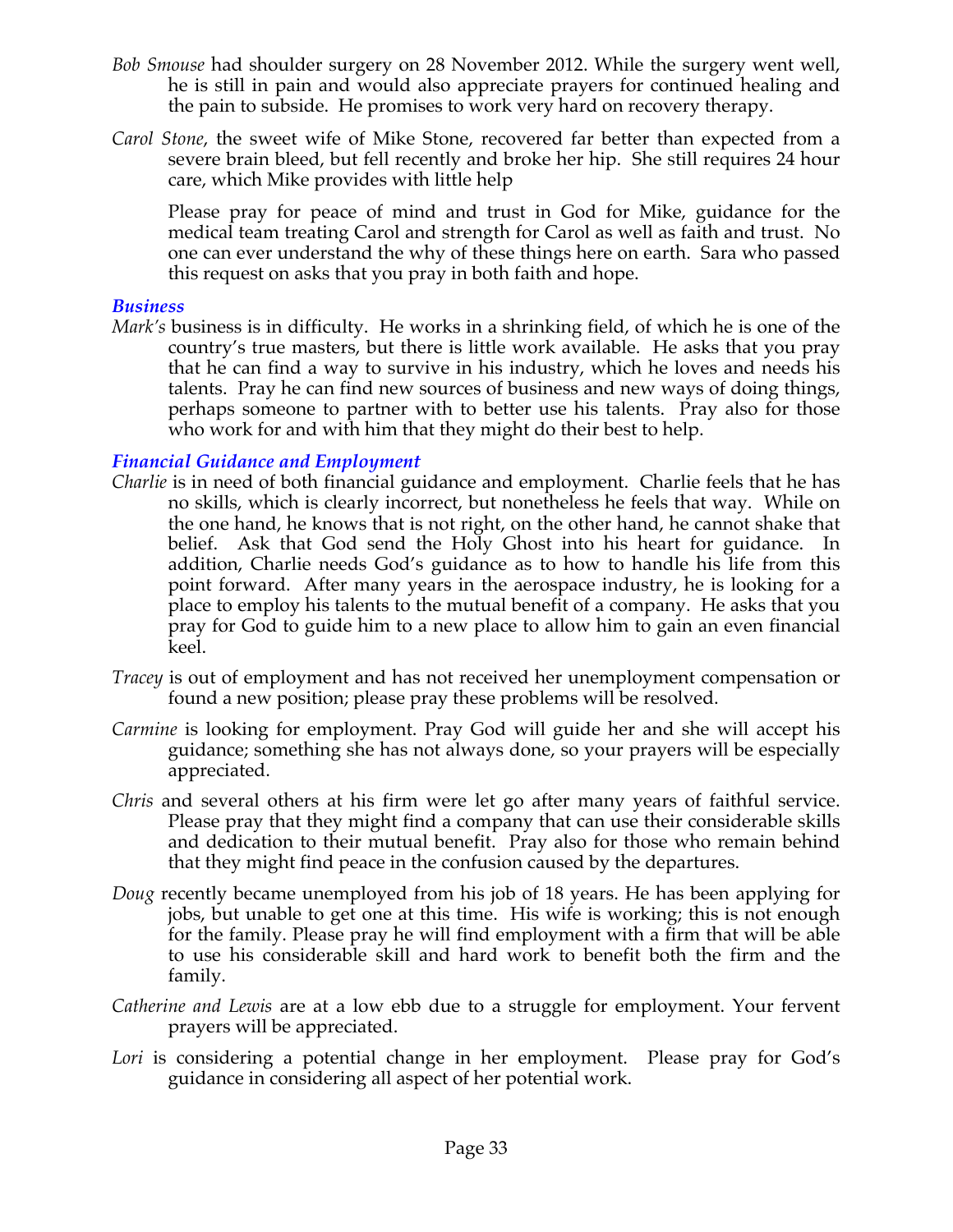- *Rodriguez Family* are looking for work. It seems many obstacles have been put in their way of finding employment. Please pray they will find employment with a firm that will be able to use their considerable skill and hard work to benefit both the firm and the family.
- *Sarah* is concerned about the future with her company. She would appreciate prayers for her continued employment and that her firm might find more and better ways to use her considerable skills.

### *Financial Guidance and Healing*

- *Timothy and Sharon* had their home foreclosed the morning of 15 April 2014. They are experiencing spiritual, emotional and financial crisis at the current time. Please pray for God's guidance as to how they might handle the financial difficulties in which they have found themselves and more importantly have them draw closer to God and each other.
- *Linda, Rick, Christian and Sawyer* are a family experiencing spiritual, emotional and financial crisis at the current time. Please pray for God's guidance as to how they might handle the financial difficulties in which they have found themselves and more importantly have them draw closer to God and each other.
- *David and Lorna* are having financial problems. They are trying to find a smaller home which may be more affordable. *Lorna* has had an ongoing battle with brain cancer, her trips back and forth to the hospital have drained their finances to the point they sometimes struggle to have enough food in the house. Pleaser pray for Lorna's healing and guidance on how they might handle the financial difficulties in which they have found themselves.

#### *Guidance*

- *Marie* has suffered the loss of her husband, her job and her pet all in a short period of time. Please pray for peace of mind for Marie, as well as for trust in the Lord for her and those around her that she might adjust to the changes in her life and move forward to the honor and glory of our Lord with His Help. (140607)
- *Mitten* has a Christian talking to him about Christ. Mitten does not believe and does not seem to care. Please pray Mitten will see the light.
- *Luis Martinez* had a heart attack on 1 November 2013, and seems to have recovered fairly well. His wife Selma passed away on 12 April 2014. Please pray for peace of mind for Luis, as well as for trust in the Lord for him and the rest of the family.
- *Kristen, Rickey and their two children* ask you to pray for grace, wisdom and understanding as they attempt to cope with infidelity, separation and possibly divorce as a result of backsliding from the Lord into the World.
- *Erica* is having school exams for the next several weeks. Please pray her mind will be open to what she has learned and her heart opened more and more as the years go by to Jesus.
- *Aaron* has a problem seeing is where his life should be leading him. Please pray that he can listen to his father Paul and those around him who want him to work hard and obtain a real education now rather than just coast towards oblivion.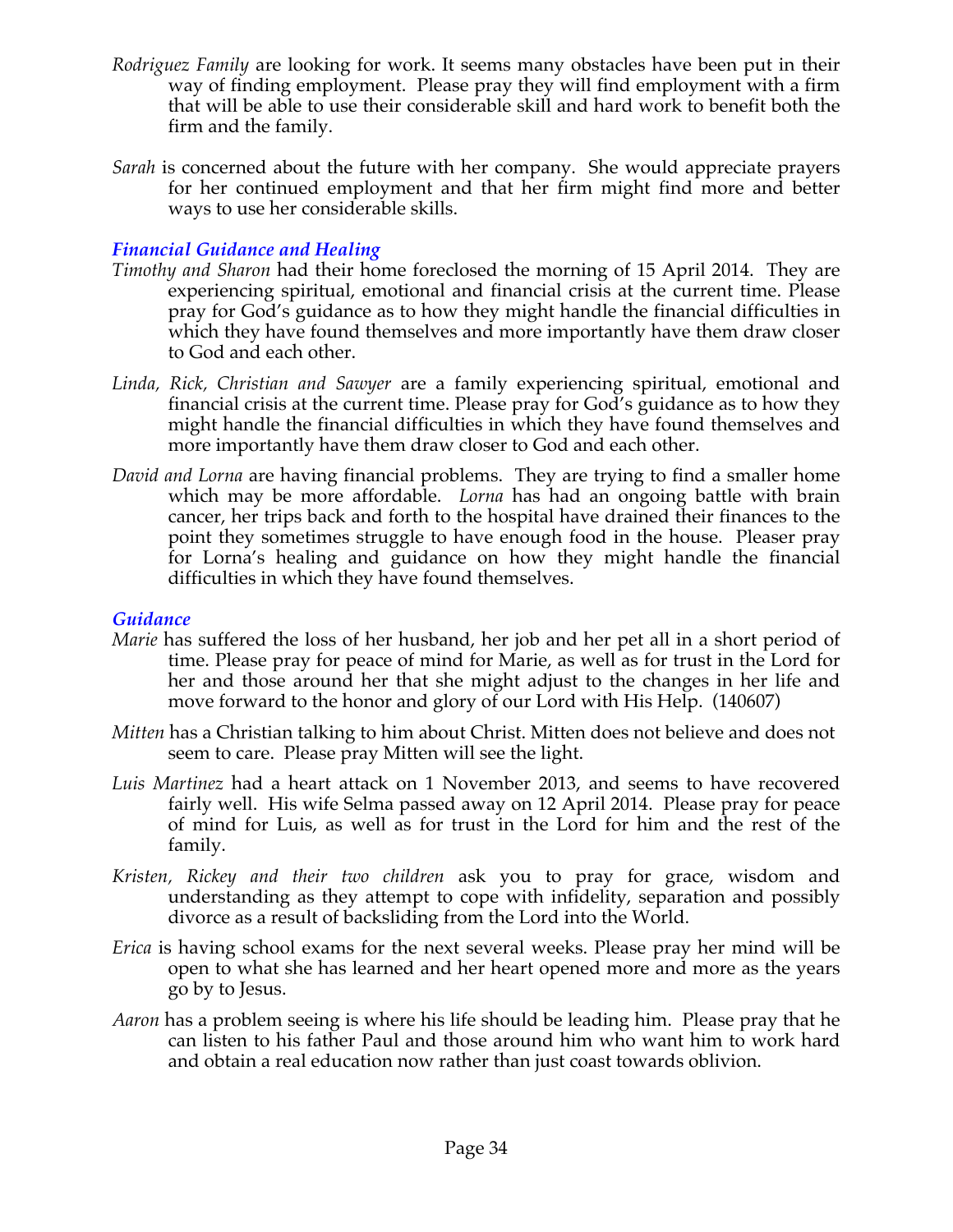- *Danielle* has accepted Christ as her Saviour. Pray she will read the Bible and meditate on His Word so she can grow in him.
- *Helene and her family* ask your prayers for them as they deal with the loss of Alan, husband and father.
- *Stephanie* seems to be very deeply into post partum depression after her baby was born prematurely. Please pray for her Mother in Law who is going a great distance to help Stephanie and her new Grandson. Pray that Stephanie will be able to direct her attention outward, rather than inward.
- *William* is an elderly man living with his Son and Daughter in-law. William is causing trouble in the family because of his demanding ways and continually using bad language. The family is at wit's end to know how to handle him and will appreciate your guidance and prayers.
- *Caitlin* is in the grip of the Prince of Darkness; she thinks there is escape from reality in drugs. The saddest part is that reality is not as she sees it. Her family is despairing as they can do nothing to help her and ask that you pray for the Holy Ghost to enter into heart and show her the need for change before it is too late.
- *Nathaniel* is in spiritual turmoil. His family and friends will appreciate it if you will keep him in your prayers for him to find the root of his trouble and accept God's help to heal his heart.
- *Sam* and her *two children* that have been living in a shelter and are to lose their place there. Please pray a place will be found they can stay in and recover.
- Please pray *Darlene* will surrender her life to Christ.
- *Norrie* is facing daily exams in the weeks ahead. Pray for calmness and concentration and to do the best possible.
- *Jonathan* is addicted to drugs. He is now in jail awaiting trial. His parents and friends will appreciate it if you will keep him in your prayers for him to find the root of his trouble and accept God's help to heal addiction.
- *Beth* is suffering from ungodly treatment in her marriage. Please pray God will guide her in her behavior, actions and thoughts that she might be able to lead her husband to God so her marriage might prosper to the benefit of them.
- *Brandon* a young man from a Christian family who married a year ago and almost immediately became estranged from him family. As a result he has had a serious problem with keeping the civil law. Please pray for Brandon that he will return to the Lord and the many problems will be eventually settled. Pray the hurt he has caused so many will be helped with our Lord's care and love.

*Dennis* has some decisions to make and will appreciate our Lord's guidance.

- *Earl* to read and understand Scriptures he has been given.
- *Jeanette* has had many members of her family die from diabetes and several are near death now. Jeanette does not know the Lord and is despondent and perplexed about her family and herself. Please pray she can open her heart to allow the Holy Ghost in to bring her knowledge and understanding.
- *Dr. Elizabeth Raj* is teaching a biblical approach to the psychological problems facing many in our society today. She is battling against the growing influence of worldly psychology adopted by the churches themselves. Elizabeth constantly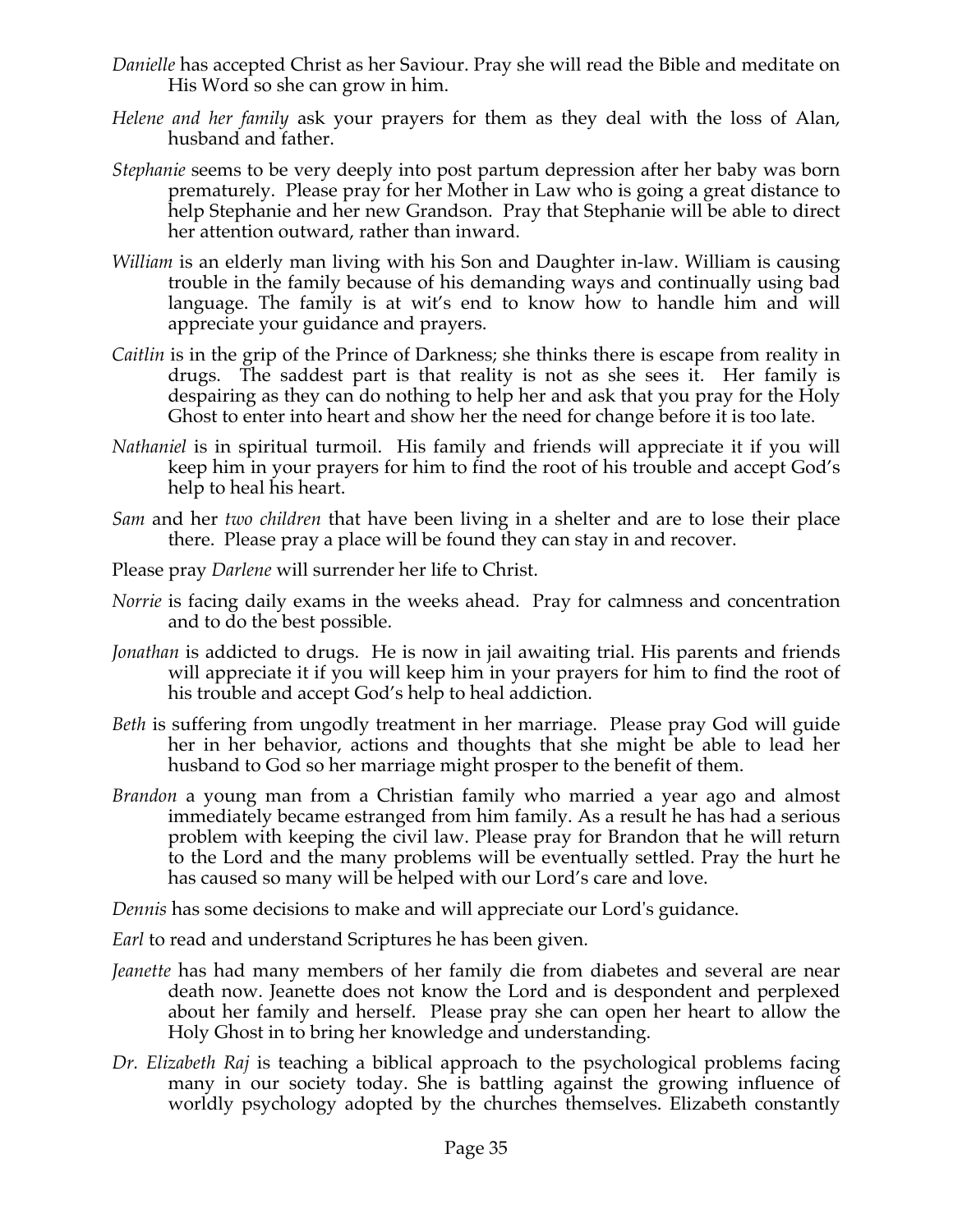stresses answers are found between the covers of that precious Book, the Holy Bible. Please pray for encouragement, strength, fortitude and courage for her.

- *Daniel and Danielle* are experiencing family strife as a result of custodial issues with a daughter. Please pray they and those they strive with might look to the child's best interests in their time of difficulty and disagreement; to work for her best interests and not use her as a weapon amongst themselves.
- *Abigail* is a teenager who has behavior problems. She feels she is in an area of mental darkness. Please pray that she might look to God for help and not within herself.
- *Sara* asks that you pray for guidance for her as she deals with the stresses of her family and life. Pray that she can separate those things which she can affect from those things which she cannot and give her grace to accept that she cannot do everything and can only change those things within her control. She asks for God's help for her business so that she might remain gainfully employed while keeping up with the needs of her mother and husband and healing her own problems.

*Jacquie* to open her heart to God and accept His Love and Grace.

*Hap* asks you to pray he might be able to trust God will help him make the right decisions at the right time and not to worry uselessly, to change those things he can change, accept those things he cannot change, sleep well to be able to do the correct things with a clear head and that he will open his heart to the Holy Ghost.

### *Anglican Orthodox Church*

*From Bishop John Nakka of our Church Family in South India. We must know, but by the grace of God, we could, and may, experience the same in our own land:*

Dear ALL,

I am so painfully writing this mail as we are very very suffering a lot politically and also due to separation of our State. No power for around 10 to 12 hours in the cities and more than 12 hours in the villages. No enough drinking water, very hot summer.... Politically we are now really afraid as the sectarian hindu religious background parties took over the Union and State Governments. We are a religious minority in India and now our hearts started beating fast and do not know what happened for us in the near future. WE ARE REALLY UNFORTUNATE. We may live like a second grade citizens and we need to face a very hard persecution as was the Hebrews in Egypt. The persecution was already started and around 05 issues were reported for abuse, warnings and stopping the conventions etc., during this week alone i.e., just within a week after Mr.Modi took over the charge.

### PLEASE PRAY FOR CHRISTIANS IN INDIA.

yours fraternally in Christ,

+John.

*Christians in the Central African Republic* are experiencing the ravages of a war between the Muslim and Christians. We have both ministers and members of the Anglican Orthodox Church in Central African Republic. Please pray for God's guidance and protection for all persecuted Christians and those around them.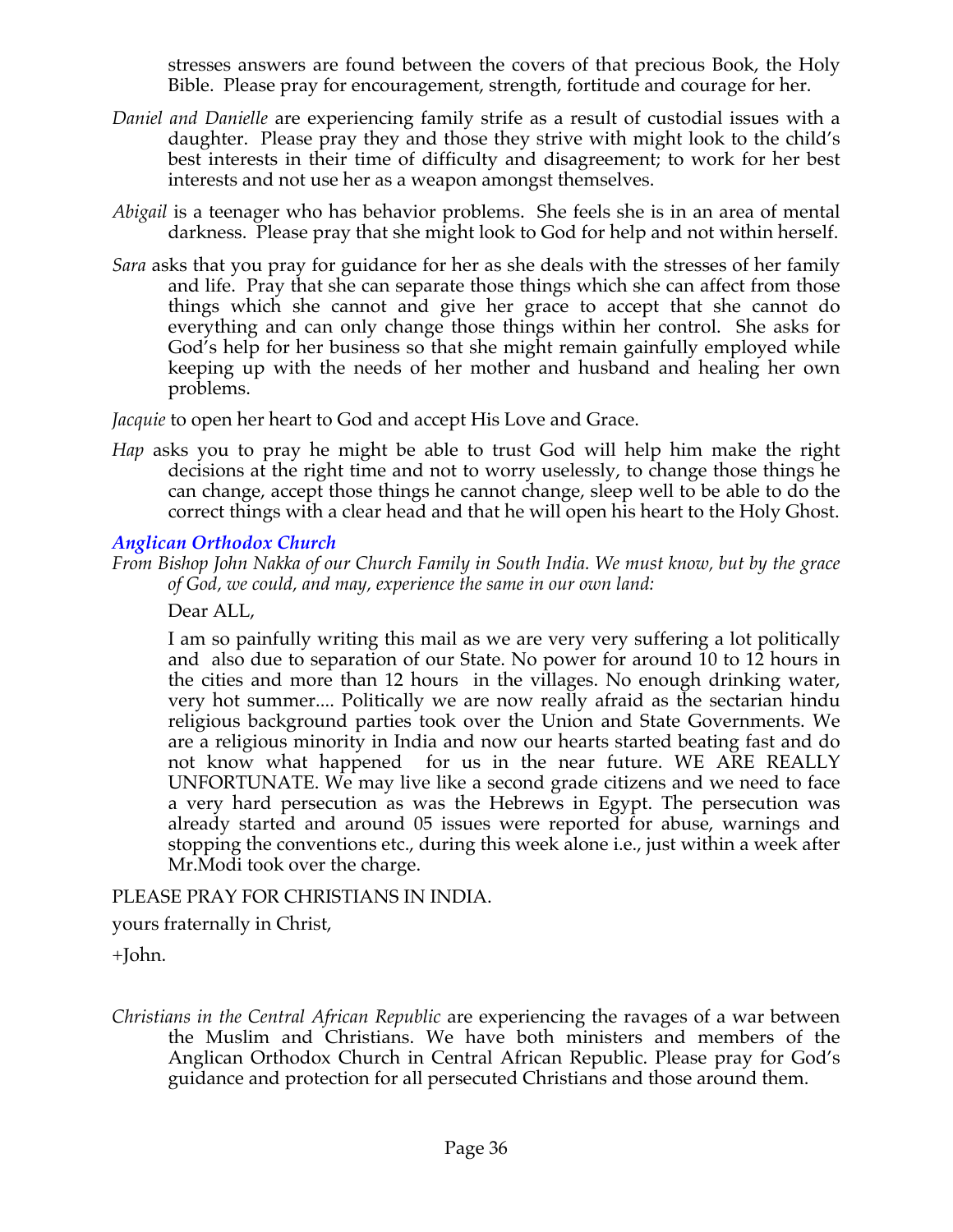- On 21 March 2014, *Faith Theological Seminary* in Gujranwala, Pakistan graduated a class. Please pray the Holy Ghost will fill the hearts of the graduates as they go forth to spread The Word of Jesus Christ our Saviour
- *Rev Paul Thompson,* pastor of Christ Anglican Church (AOC) in Oakland, Iowa, asks you pray for the Holy Ghost to enter the hearts of their congregation that they might find better ways to serve our Lord and bring the Word to those around them.
- *Rev Rick Reid* asks that you pray for Saint Andrews Anglican Church in Newton, North Carolina. They would like to see their congregation grow to the point is it selfsustaining and vibrant. The congregation asks that you pray for the Holy Ghost to enter into their hearts and inspire them to do their best to further His Will.
- *Saint Joseph of Arimathea Anglican Orthodox Church* is under a lot of stress. We all are, but they need even more prayer. Rev Roger Jessup, their wonderful minister, is pressed by the duties of a primary care giver, in addition to all the worries of this world. They have one of their family's primary breadwinners who will be soon unemployed, absent His intervention. As Rev Roger said so eloquently, "We must pray for those who mean us harm and deprive us of our property are our enemies: Our LORD has so commanded us." We must pray they will see light and cleave to it while turning their backs on the Prince of this World. Equally important, we must pray that the Lord will raise up a political leader from among us as He has done in the past. Pray also for trust in God for each member of the parish and for them to find economic relief.

### *Armed Forces & Contractors*

Airman Donny Patton (Hulbert Field, Florida), Jordan (USMC – Fleet Marine Force - Pacific), Trevor (USAF - KC-10 Boom Operator – New Jersey), Trevor (USN – Whidbey Island, EF-18 Pilot), Kurt Thomas (USN – Camp Foster, Okinawa)

#### *Persecuted*

Around the world, Christians are under attack, not only in the Muslim world, but from Hindus and others in India. Also, they are under continual attack in the name of "Separation of Church and State" in the western world, as it becomes actively atheist or pro-devil buddy. Please pray for God's guidance and protection for all persecuted Christians and those around them.

#### *Thanksgiving*

*Otto* had massive blood clots in both lungs and a smaller one in one of his legs, treatment worked and he recovered further at home. As he regained strength, his work opportunities as a self-employed software and website designer were decreasing due to the economy and he was having trouble paying the bills and heating his dwelling. God provided a house-sitting job during some of the coldest winter days! Then when he went to talk with his landlady about the rent, she suggested he apply for a job at the company where she works. Several weeks later, he got full-time work there! Please give thanks to God for His providential hand and continue to pray Otto will see, know and respond to his loving Saviour! Thank you so much to Otto's sister Penny for updating us on Otto's progress.

### *Various Special Requests*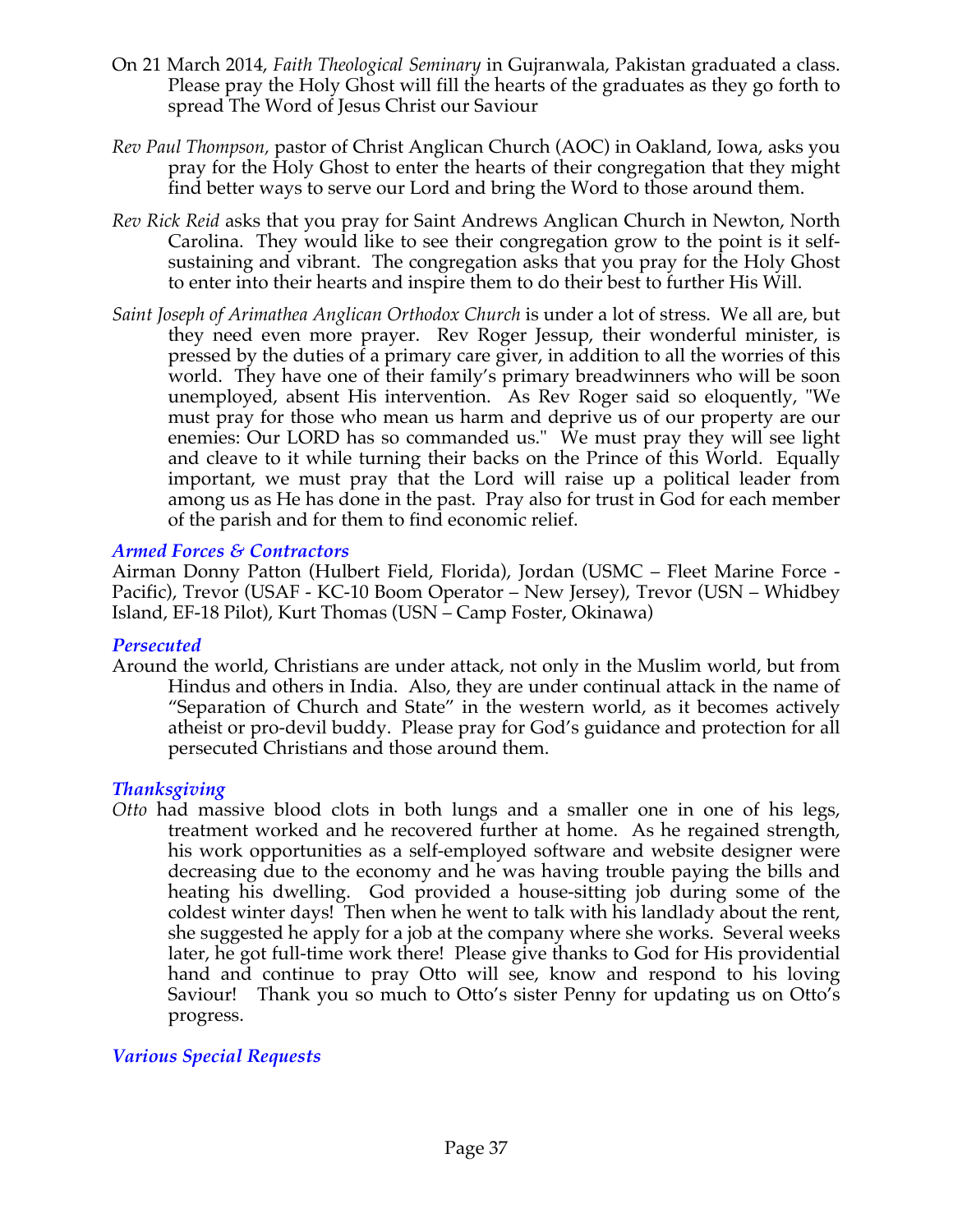- *Nathalie* is teaching English in a small western Ukrainian town where they are having so many problems. Pray for Nathalie and others around the world who are standing up for Christian principles in their countries.
- This is a horrible time for the *people of India, Christians in particular*; they are having problems with Hunger, Bank Closings, Transportation and Schools not functioning. Pray for the Leaders and Members of our Church in Eluru Andhra Pradesh. Pray their basic needs will be met and God will be close to them in this time of need.
- *Lisa* discovered her 9 year old daughter *Mariah* had been raped. This is in the court system now and we know that prayers are needed for this family. "The effectual fervent prayer of a righteous man availeth much" James 5:16 Lisa says she feels the power of your prayer in God's hand on her heart.
- Please pray for *all the people of Egypt*; Bishop Mouneer Anis of Egypt is asking your prayer as the supporters of the deposed Mursi government, with the support of the United States government, have been attacking Christian churches--Anglican, Catholic and Orthodox. They destroyed the car of Anglican priest Rev. Ehab Ayoub. The people of Egypt, the people of the United States need our prayers, even more so the people of the Muslim Brotherhood that they might repent of their evil and know God so the rest of the people may live in peace.
- We ask that you pray, please ask God that the Holy Ghost might give you insight into how you might make the lives of your friends and family better. Remember helping others is not just those who you don't know!
- Please join us in praying that the *Free Teen Guitar Class* will be continue to be an opportunity for God to work in the lives of the kids and their families. Please ask God to guide the class to new opportunities to make Him known to others. Help us to let the love of our Lord shine through us into their lives, putting Him first, so that He might enter in to their hearts and lives.

### *The near future, as well as Next Sunday*

15 June 2013 – Trinity Sunday – Morning Prayer - Service start time 1000 (10:00 am); welcome or gathering songs before the service at 0945 (9:45 am); **Time 1000 (10:00 am); Location – 10603 Burrell Way, Descanso, CA**

22 June 2013 – First Sunday after Trinity– Morning Prayer - Service start time 1000 (10:00 am); welcome or gathering songs before the service at 0945 (9:45 am); **Time 1000 (10:00 am); Location – 10603 Burrell Way, Descanso, CA**

29 June 2013 – Second Sunday after Trinity– Morning Prayer - Service start time 1000 (10:00 am); welcome or gathering songs before the service at 0945 (9:45 am); **Time 1000 (10:00 am); Location – 10603 Burrell Way, Descanso, CA**

4 July 2013 – Independence Day– Morning Prayer - Service start time 1000 (10:00 am); welcome or gathering songs before the service at 0945 (9:45 am); **Time 1000 (10:00 am); Location – 10603 Burrell Way, Descanso, CA**

6 July 2013 – Third Sunday after Trinity– Morning Prayer - Service start time 1000 (10:00 am); welcome or gathering songs before the service at 0945 (9:45 am); **Time 1000 (10:00 am); Location – 10603 Burrell Way, Descanso, CA**